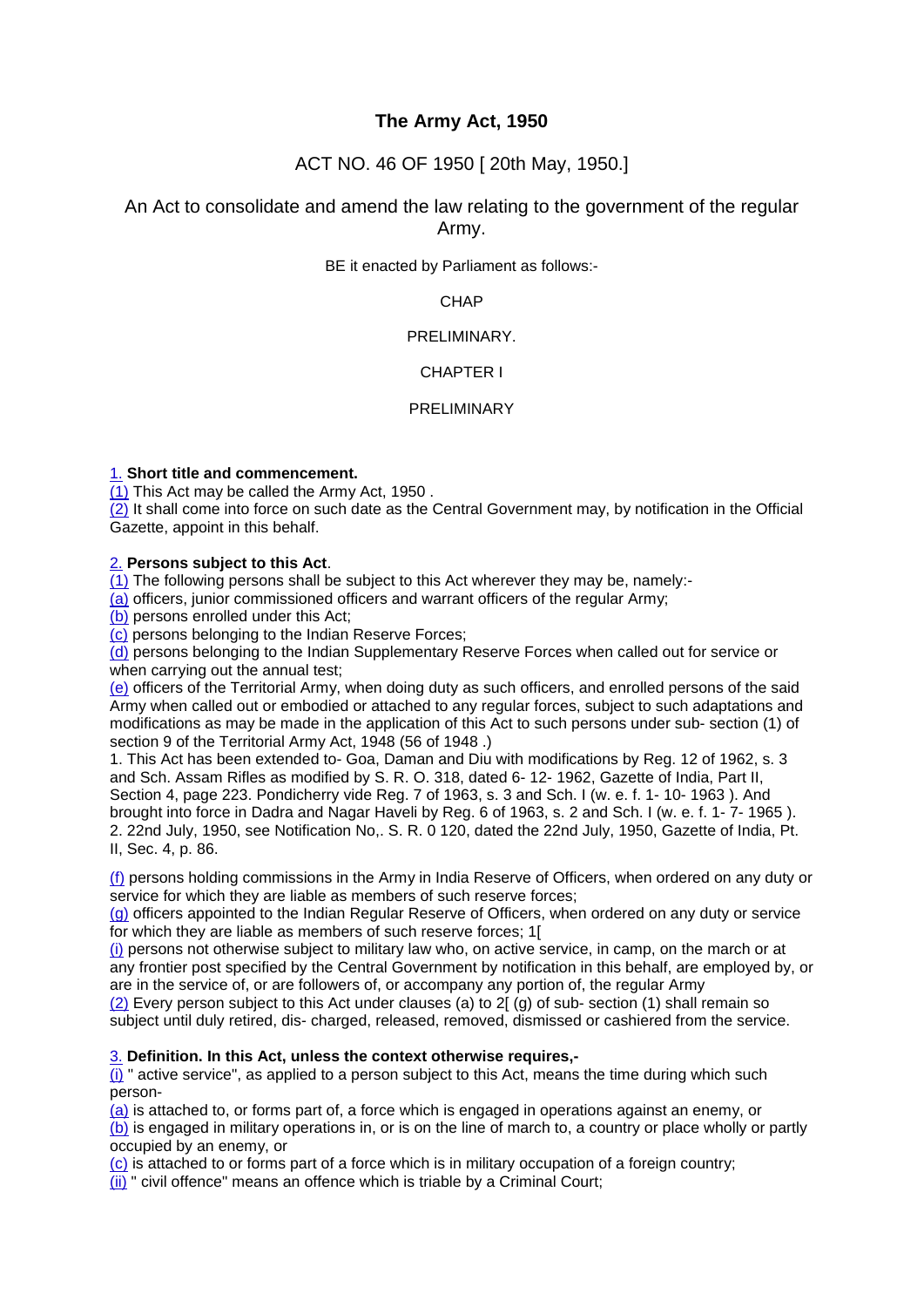(iii) " civil prison" means any jail or place used for the detention of any criminal prisoner under the Prisons Act, 1894 , (9 of 1894 .) or under any other law for the time being in force;

(iv) 3[ " Chief of the Army Staff" means the officer commanding the regular Army;]

1. Cl. (h) omitted by the Adaption of Laws (No. 3) Order, 1956.

2. Subs. by the Adaptation of Laws (No. 3) Order, 1956, for" (h)"

3. Subs. by Act 19 of 1955. s. 2 and Sch., for cl. (iv)

 $(v)$  " commanding officer", when used in any provision of this Act, with reference to any separate portion of the regular Army or to any department thereof, means the officer whose duty it is under the regulations of the regular Army, or in the absence of any such regulations, by the custom of the service, to discharge with respect to that portion of the regular Army or that department, as the case may be, the functions of a commanding officer in regard to matters of the description referred to in that provision;

(vi) " corps" means any separate body of persons subject to this Act, which is prescribed as a corps for the purposes of all or any of the provisions of this Act;

(vii) " court- martial" means a court- martial held under this Act;

(viii) " Criminal Court" means a Court of ordinary criminal justice in any part of India 1[ ;

(ix) " department" includes any division or branch of a department;

 $(x)$  " enemy" includes all armed mutineers, armed rebels, armed rioters, pirates and any person in arms against whom it is the duty of any person subject to military law to act;

(xi) " the Forces" means the regular Army, Navy and Air Force or any part of any one or more of them; (xii) " junior commissioned officer" means a person commissioned, gazetted or in pay as a junior

commissioned officer in the regular Army or the Indian Reserve Forces, and includes a person holding a junior commission in the Indian Supplementary Reserve Forces. or the Territorial Army, 2[ who is for the time being subject to this Act;

(xiii) " military custody" means the arrest or confinement of a person according to the usages of the service and includes naval or air force custody;

1. The words" other than the State of Jammu and Kashmir" omitted by Act 13 of 1975, s. 3 (w. e. f. 25- 1- 1975 ).

2. The words" or a junior or equivalent commission in the land forces of a Part B State" omitted by the Adaptation of Laws (No. 3) Order, 1956,

(xiv) " military reward" includes any gratuity or annuity for long service or good conduct, good service pay or pension, and any other military pecuniary reward;

(xv) " non- commissioned officer" means a person holding a non- commissioned rank or an acting noncommissioned rank in the regular Army or the Indian Reserve Forces, and includes a non-

commissioned officer or acting noncommissioned officer of the Indian Supplementary Reserve Forces or the Territorial Army, 1[ who is for the time being subject to this Act;

(xvi) " notification" means a notification published in the Official Gazette;

(xvii) " offence" means any act or omission punishable under this Act and includes a civil offence as hereinbefore defined;

(xviii) " officer" means a person commissioned, gazetted are in pay as an officer in the regular Army, and includes-

(a) an officer of the Indian Reserve Forces;

(b) an officer holding a commission in the Territorial Army granted by the President with designation of rank corresponding to that of an officer of the regular Army who is for the time being subject to this Act;

(c) an officer of the Army in India Reserve of Officers who is for the time being subject to this Act;

(d) an officer of the Indian Regular Reserve of Officers who is for the time being subject to this Act; 2[  $(f)$  in relation to a person subject to this Act when serving under such conditions as may be prescribed, an officer of the Navy or Air Force; but does not include a junior commissioned officer, warrant officer, petty officer or non- commissioned officer;

(xix) " prescribed" means prescribed by rules made under this Act;

1. The words" or the land forces of a Part B State" omitted, by the Adaptation of Laws (No. 3) Order. 1956.

2. Sub- clause (e) omitted, ibid,

(xx) " provost- marshal" means a person appointed as such under section 107 and includes any of his deputies or assistants or any other person legally exercising authority under him or on his behalf; (xxi) " regular Army" means officers, junior commissioned officers, warrant officers, noncommissioned officers and other enrolled persons who, by their commission, warrant, terms of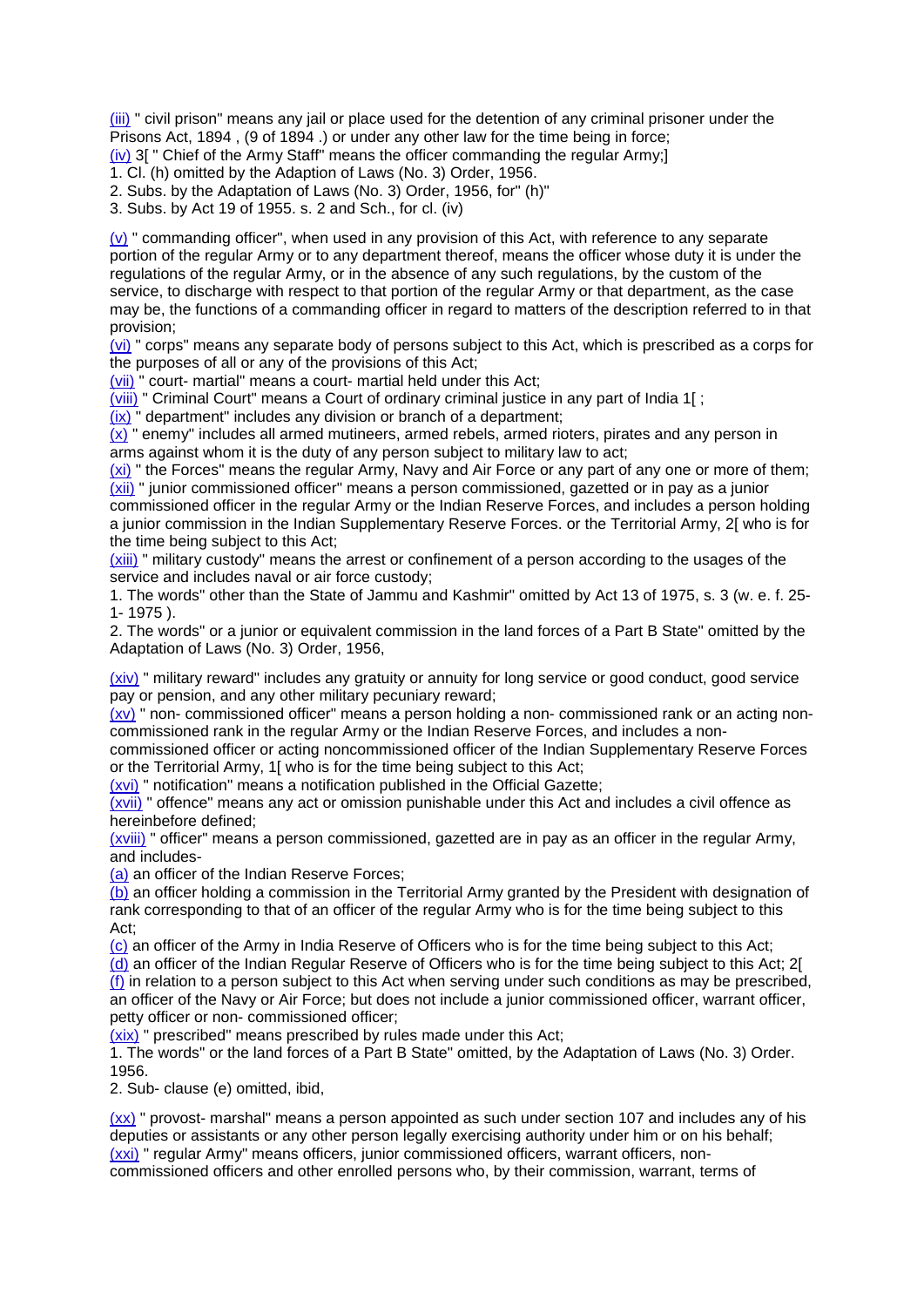enrolment or otherwise, are liable to warrant, terms of enrolment or otherwise, are liable to Union in any part of the world, including persons belonging to the Reserve Forces and the Territorial Army when called out on permanent service;

(xxii) " regulation" includes a regulation made under this Act;

(xxiii) " superior officer", when used in relation to a person subject to this Act, includes a junior commissioned officer, warrant officer and a non- commissioned officer, and, as regards persons placed under his orders, an officer, warrant officer, petty officer and non- commissioned officer of the Navy or Air Force;

 $(xxiv)$  " warrant officer" means a person appointed, gazetted or in pay as a warrant officer of the regular Army or of the Indian Reserve Forces, and includes a warrant officer of the Indian Supplementary Reserve Forces or of the Territorial Army 1[ who is for the time being subject to this Act;

(xxv) 2[ all words (except the word" India")] and expressions used but not defined in this Act and defined in the Indian Penal Code (45 of 1860 ) shall be deemed to have the meanings assigned to them in that Code. CHAP SPECIAL PROVISIONS FOR THE APPLICATION OF ACT IN CERTAIN CASES. CHAPTER II SPECIAL PROVISIONS FOR THE APPLICATION OF ACT IN CERTAIN CASES

# 4. **Application of Act to certain forces under Central Government.**

(1) The Central Government may, by notification, apply, with or without modifications, all or any of the provisions of this Act to any force raised and maintained in India under the authority of that Government, 3[ and suspend the operation of any other enactment for the time being applicable to the said force.

1. The words" or of the land forces of a Part B State" omitted by the Adaptation of Laws (No. 3) Order, 1956.

2. Subs. by Act 13 of 1975, s. 3. for" all words" (w. e. f. 25- 1- 1975 ).

3. The words" including any force maintained by a Part B State" omitted by the Adaptation of Laws (No. 3) Order, 1956.

(2) The provisions of this Act so applied shall have effect in respect of persons belonging to the said force as they have effect in respect of persons subject to this Act holding in the regular Army the same or equivalent rank as the aforesaid persons hold for the time being in the said force.

(3) The provisions of this Act so applied shall also have effect in respect of persons who are employed by or are in the service of or are followers of or accompany any portion of the said force as they have effect in respect of persons subject to this Act under 1[ clause (i) of sub- section (1) of section (2)]. (4) While any of the provisions of this Act apply to the said force, the Central Government may, by notification, direct by what authority any jurisdiction, powers or duties incident to the operation of these provisions shall be exercised or performed in respect of the said force.

# 5. **[ Application of Act to forces of Part B States.] Rep. by the Adaptation of Laws (No. 3) Order, 1956 .**

# 6. **Special provision as to rank in certain cases.**

(1) The Central Government may, by notification, direct that any persons or class of persons subject to this Act under 1[ clause (i), of sub- section (1) of section 2] shall be so subject as officers, junior commissioned officers, warrant officers or non- commissioned officers and may authorise any officer to give a like direction and to cancel such direction.

(2) All persons subject to this Act other than officers, junior commissioned officers, warrant officers and non- commissioned officers shall, if they are not persons in respect of whom a notification or direction under sub- section (1) is in force, be deemed to be of a rank inferior to that of a non- commissioned officer.

# 7. **Commanding officer of persons subject to military law under clause (i) of section 2.**

(1) Every person subject to this Act under 1[ clause (i) of subsection (1) of section 2] shall, for the purposes of this Act, be deemed to be under the commanding officer of the corps, department of detachment, if any, to which he is attached, and, if he is not so attached, under the command of any officer who may for the time being be named as his commanding officer by the officer commanding the force with which such person for the time being is serving, or any other prescribed officer, or, if no such officer is named or prescribed, under the command of the said officer commanding the force. 1. Subs. by Act 56 of 1974, s. 3 and Sch. II, for" clause (i) of section".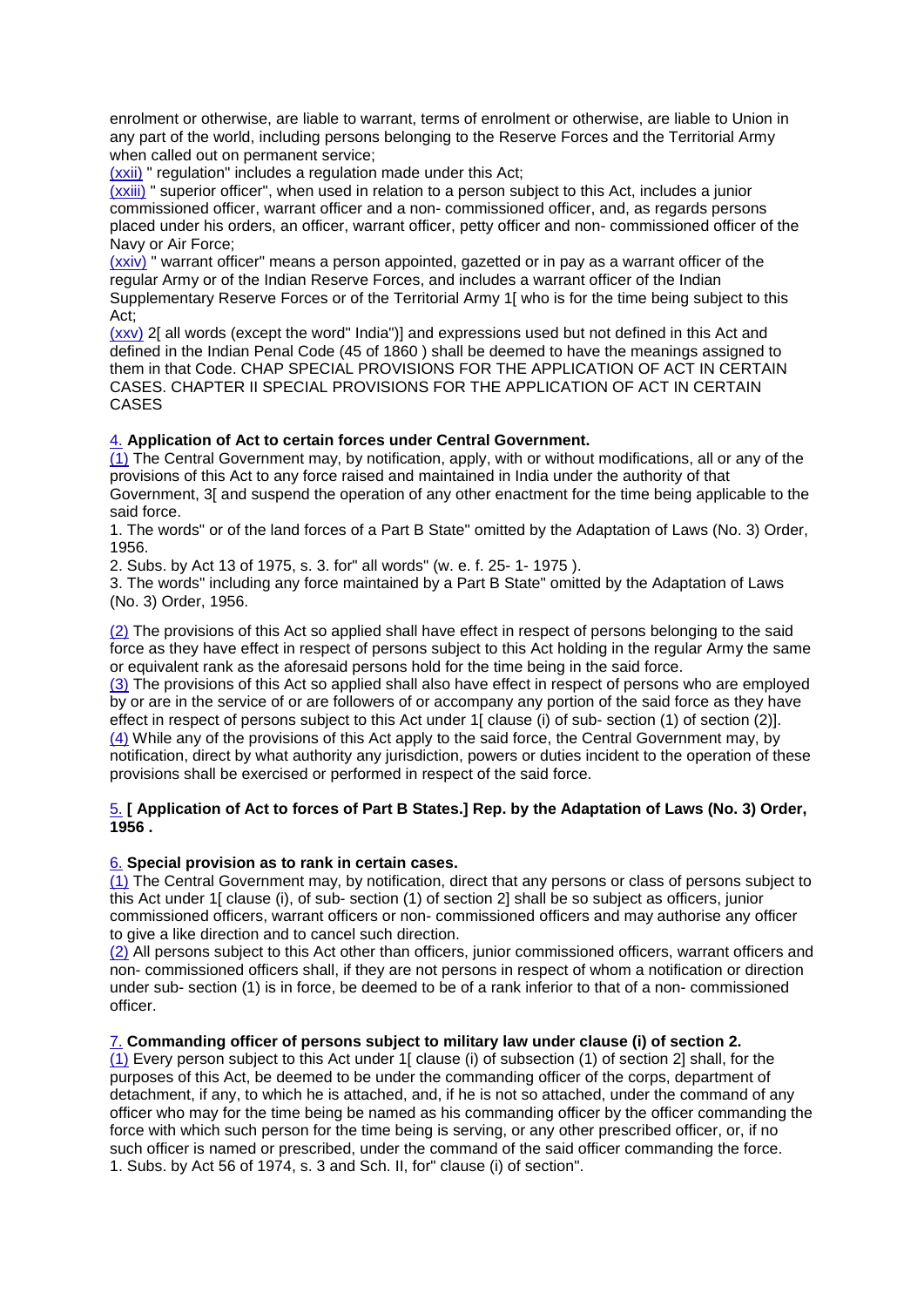(2) An officer commanding a force shall not place a person subject to this Act under 1[ clause (i) of sub- section (1) of section 2] under the command of an officer of rank inferior to that of such person, if there is present at the place where such person is any officer of a higher rank under whose command he can be placed.

# 8. **Officers exercising powers in certain cases.**

(1) Whenever persons subject to this Act are serving under an officer commanding any military Organisation, not in this section specifically named and being in the opinion of the Central Government not less than a brigade, that Government may prescribe the officer by whom the powers, which under this Act may be exercised by officers commanding armies, army corps, divisions and brigades, shall, as regards such, persons, be exercised.

(2) The Central Government may confer such powers, either absolutely or subject to such restrictions, reservations, exceptions and conditions, as it may think fit.

9. **Power to declare persons to be on active service**. Notwithstanding anything contained in clause (i) of section 3, the Central Government may, by notification, declare that any person or class of persons subject to this Act shall, with reference to any

1. Subs. by Act 58 of 1974, s. 3 and Sch. II, for" clause (i) of section 2".

area in which they may be serving or with reference to any provision of this Act or of any other law for the time being in force, be deemed to be on active service within the meaning of this Act. CHAP COMMISSION, APPOINTMENT AND ENROLMENT. CHAPTER III COMMISSION, APPOINTMENT AND ENROLMENT

10. **Commission and appointment**. The President may grant, to such person as he thinks fit, a commission as, an officer, or as a junior commissioned officer or appoint any person, as a warrant officer of the regular Army.

11. **Ineligibility of aliens for enrolment**. No person who is not a citizen of India shall, except with the consent of the Central Government signified in writing, be enrolled in the regular Army: Provided that nothing contained in this section shall bar the enrolment of the subjects of Nepal in the regular Army.

12. **Ineligibility of females for enrolment or employment**. No female shall be eligible for enrolment or employment in the regular Army, except in such corps, department, branch or other body forming part of, or attached to any portion of, the regular Army as the Central Government may, by notification in the Official Gazette, specify in this behalf: Provided that nothing contained in this section shall affect the provisions of any law for the time being in force providing for the raising and maintenance of any service auxiliary to the regular Army, or any branch thereof in which females are eligible for enrolment or employment.

13. **Procedure before enrolling officer**. Upon the appearance before the prescribed enrolling officer of any person desirous of being enrolled, the enrolling officer shall read and explain to him, or cause to be read and explained to him in his presence, the conditions of the service for which he is to be enrolled; and shall put to him the questions set forth in the prescribed form of enrolment, and shall, after having cautioned him that if he makes a false answer to any such question, he will be liable to punishment under this Act, record or cause to be recorded his answer to each such question.

14. **Mode of enrolment**. If, after complying with the provisions of section 13, the enrolling officer is satisfied that the person desirous of being enrolled fully understands the questions put to him and consents to the conditions of service, and if such officer perceives no impediment, he shall sign and shall also cause such person to sign the enrolment paper, and such person shall thereupon be deemed to be enrolled.

15. **Validity of enrolment**. Every person who has for the space of three months been in receipt of pay as a person enrolled under this Act and been borne on the rolls of any corps or department shall be deemed to have been duly enrolled, and shall not be entitled to claim his discharge on the ground of any irregularity or illegality in his enrolment or on any other ground whatsoever; and if any person, in receipt of such pay and borne on the rolls as aforesaid, claims his discharge before the expiry of three months from his enrolment, no such irregularity or illegality or other ground shall, until he is discharged in pursuance of his claim, affect his position as an enrolled person under this Act or invalidate any proceeding, act or thing taken or done prior to his discharge.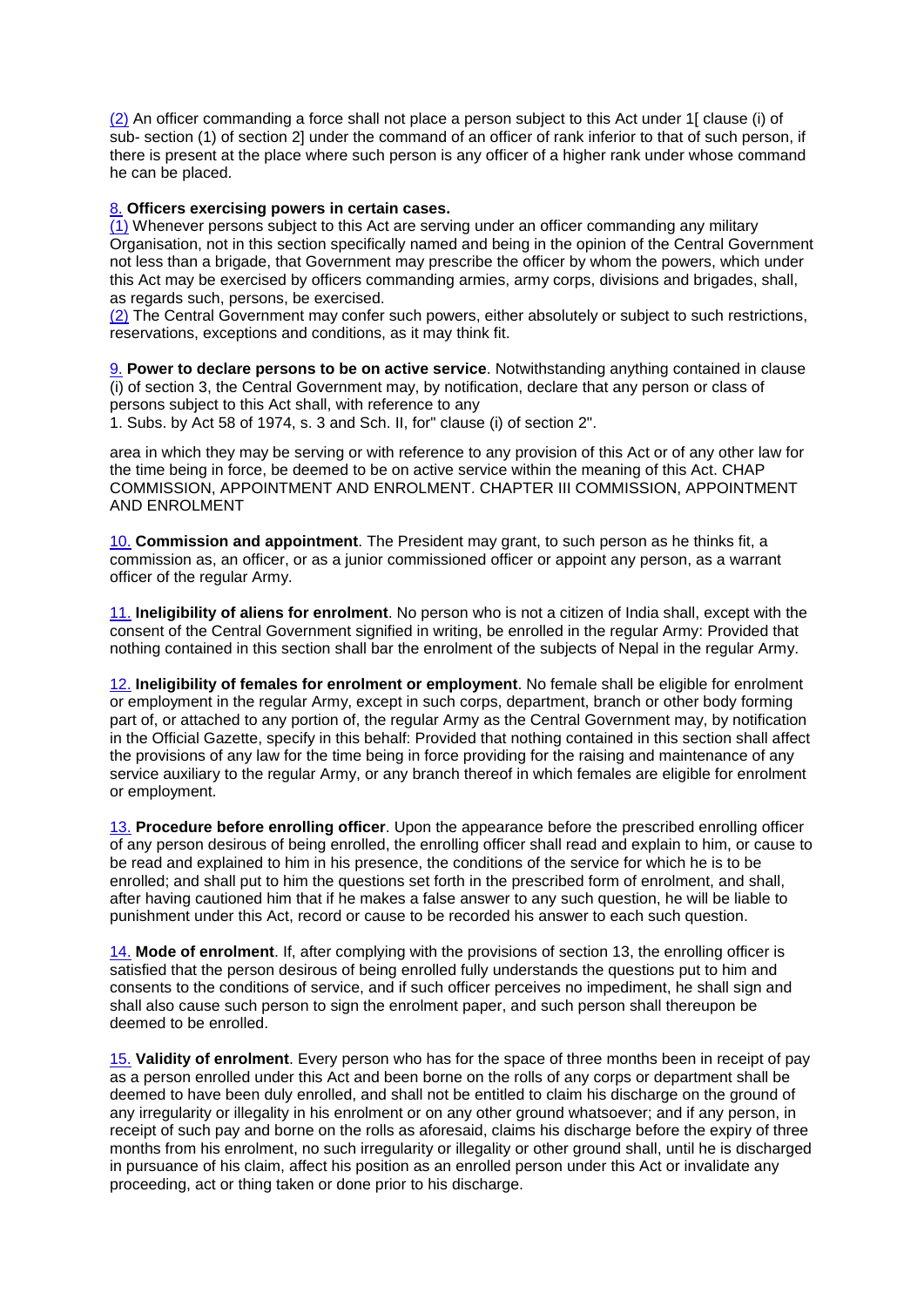16. **Persons to be attested.** The following persons shall be attested, namely:-

(a) all persons enrolled as combatants;

(b) all persons selected to hold a non- commissioned or acting non- commissioned rank; and

(c) all other persons subject to this Act as may be prescribed by the Central Government.

# 17. **Mode of attestation.**

(1) When a person who is to be attested is reported fit for duty, or has completed the prescribed period of probation, an oath or affirmation shall be administered to him in the prescribed form by his commanding officer in front of his corps or such portion thereof or such members of his department as may be present, or by any other prescribed person.

(2) The form of oath or affirmation prescribed under this section shall contain a promise that the person to be attested will bear true allegiance to the Constitution of India as by law established, and that he will serve in the regular Army and go wherever he is ordered by land, sea or air, and that he will obey all commands of any officer set over him, even to the peril of his life.

(3) The fact of an enrolled person having taken the oath or affirmation directed by this section to be taken shall be entered on his enrolment paper, and authenticated by the signature of the officer administering the oath or affirmation. CHAP CONDITIONS OF SERVICE. CHAPTER IV CONDITIONS OF SERVICE

18. **Tenure of service under the Act.** Every person subject to this Act shall hold office during the pleasure of the President.

19. **Termination of service by Central Government.** Subject to the provisions of this Act and the rules and regulations made thereunder the Central Government may dismiss, or remove from the service, any person subject to this Act.

# 20. **Dismissal, removal or reduction by the Chief of the Army Staff and by other officers.**

(1) 1[ The Chief of the Army Staff] may dismiss or remove from the service any person subject to this Act other than an officer.

(2) 1[ The Chief of the Army Staff] may reduce to a lower grade or rank or the ranks, any warrant officer or any non- commissioned officer.

(3) An officer having power not less than a brigade or equivalent commander or any prescribed officer may dismiss or remove from the service any person serving under his command other than an officer or a junior commissioned officer.

(4) Any such officer as is mentioned in sub- section (3) may reduce to a lower grade or rank or the ranks, any warrant officer or any noncommissioned officer under his command.

(5) A warrant officer reduced to the ranks under this section shall not, however, be required to serve in the ranks as a sepoy.

(6) The commanding officer of an acting non- commissioned officer may order him to revert to his permanent grade as a non- commissioned officer, or if he has no permanent grade above the ranks, to the ranks.

(7) The exercise of any power under this section shall be subject to the said provisions contained in this Act and the rules and regula- tions made thereunder.

#### 21. **Power to modify certain fundamental rights in their application to persons subject to this**

Act. Subject to the provisions of any law for the time being in force relating to the regular Army or to any branch thereof, the Central Government may, by notification, make rules restricting to such extent and in such manner as may be necessary the right of any person subject to this Act-

(a) to be a member of, or to be associated in any way with, any trade union or labour union, or any class of trade or labour unions or any society, institution or association, or any class of societies, institutions or associations

(b) to attend or address any meeting or to take part in any demonstration organised by any body of persons for any political or other purposes

(c) to communicate with the press or to publish or cause to be published any book, letter or other document.

#### 22. **Retirement, release or discharge. Any person subject to this Act may be retired, released or discharged from the service by such authority and in such manner as may be prescribed.** 1. Subs. by Act 19 of 1955, s. 2 and Sch., for" The Commander- in- Chief".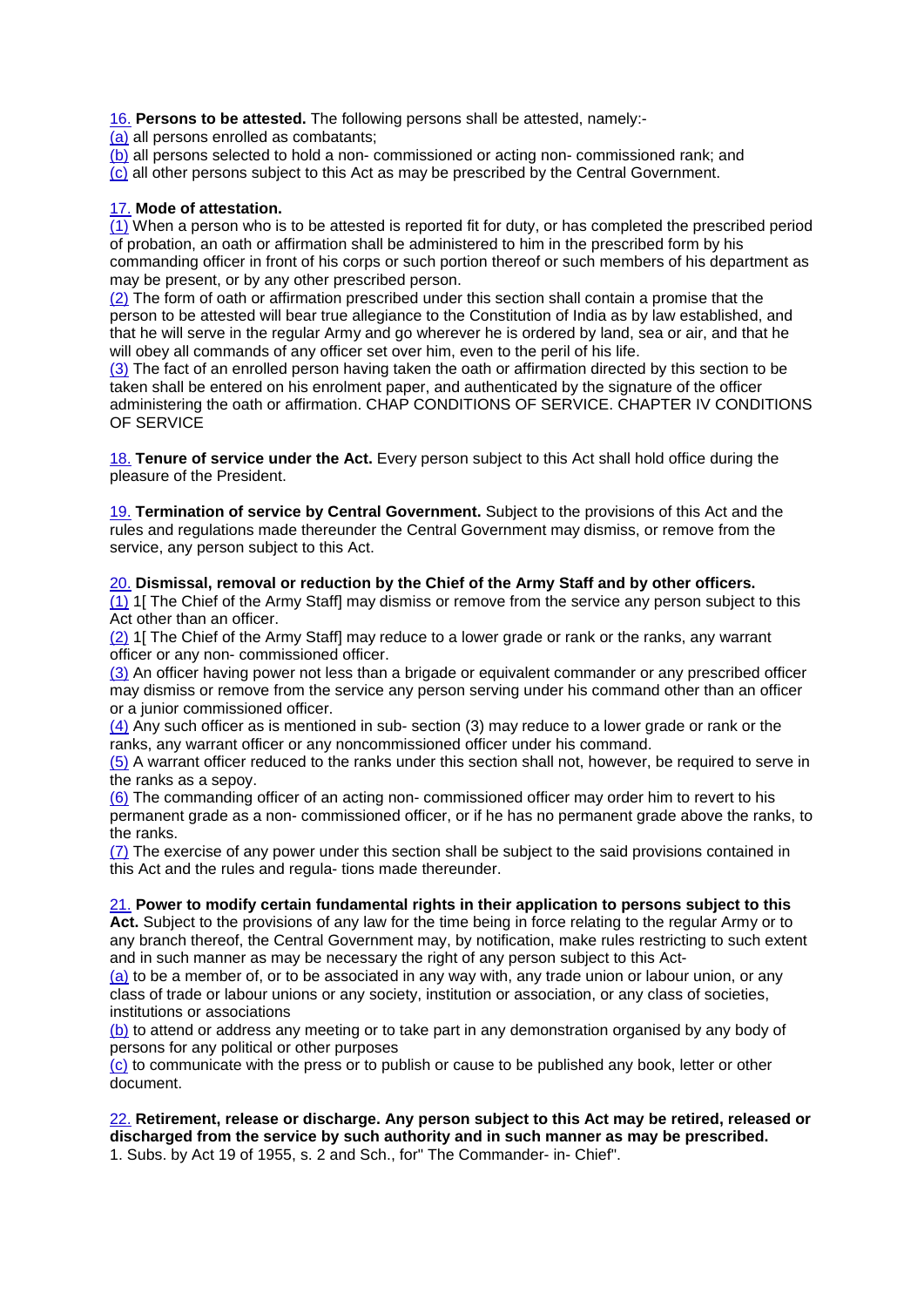23. **Certificate on termination of service**. Every junior commissioned officer, warrant officer, or enrolled person who is dismissed, removed, discharged, retired or released from the service shall be furnished by his commanding officer with a certificate, in the language which is the mother tongue of such person and also in the English language setting forth-

(a) the authority terminating his service

(b) the cause for such termination; and

(c) the full period of his service in the regular Army.

# 24. **Discharge or dismissal when out of India.**

 $(1)$  Any person enrolled under this Act who is entitled under the conditions of his enrolment to be discharged, or whose discharge is ordered by competent authority, and who, when he is so entitled or ordered to be discharged, is serving out of India, and requests to be sent to India, shall, before being discharged, be sent to India with all convenient speed.

(2) Any person enrolled under this Act who is dismissed from the service and who, when he is so dismissed, is serving out of India, shall be sent to India with all convenient speed.

(3) Where any such person as is mentioned in sub- section (2) is sentenced to dismissal combined with any other punishment, such other punishment, or, in the case of a sentence of transportation or imprisonment, a portion of such sentence may be inflicted before he is sent to India.

(4) For the purposes of this section, the word" discharge" shall' include release, and the word" dismissal" shall include removal. CHAP SERVICE PRIVILEGES. CHAPTER V SERVICE PRIVILEGES

25. **Authorised deductions only to be made from pay**. The pay of every person subject to this Act due to him as such under any regulation for the time being in force shall be paid without any deduction other than the deductions authorised by or under this or any other Act.

# 26. **Remedy of aggrieved persons other than officers.**

(1) Any person subject to this Act other than an officer who deems himself wronged by any superior or other officer may, if not attached to a troop or company, complain to the officer under whose command or orders he is serving; and may, if attached to a troop or company, complain to the officer commanding the same.

(2) When the officer complained against is the officer to whom any complaint should, under subsection (1), be preferred, the aggrieved person may complain to such officer' s next superior officer. (3) Every officer receiving any such complaint shall make as complete an investigation into it as may be possible for giving full redress

to the complainant; or, when necessary, refer the complaint to superior authority.

(4) Every such complaint shall be preferred in such manner as may from time to time be specified by the proper authority.

(5) The Central Government may revise any decision by 1[ the Chief of the Army Staff] under subsection (2), but, subject thereto, the decision of 1[ the Chief of the Army Staff] shall be final.

27. **Remedy of aggrieved officers**. Any officer who deems himself wronged by his commanding officer or any superior officer and who on due application made to his commanding officer does not receive the redress to which he considers himself entitled, may complain to the Central Government in such manner as may from time to time be specified by the proper authority.

28. **Immunity from attachment.** Neither the arms, clothes, equipment, accoutrements or necessaries of any person subject to this Act, nor any animal used by him for the discharge of his duty, shall be seized, nor shall the pay and allowances of any such person or any part thereof be attached, by direction of any civil or revenue court or any revenue officer in satisfaction of any decree or order enforceable against him.

#### 29. **Immunity from arrest for debt.**

(1) No person subject to this Act shall, so long as he belongs to the Forces, be liable to be arrested for debt under any process issued by, or by the authority of, any civil or revenue court or revenue officer. (2) The judge of any such court or the said officer may examine into any complaint made by such person or his superior officer of the arrest of such person contrary to the provisions of this section and may, by warrant under his hand, discharge the person, and award reasonable costs to the complainant, who may recover those costs in like manner as he might have recovered costs awarded to him by a decree against the person obtaining the process.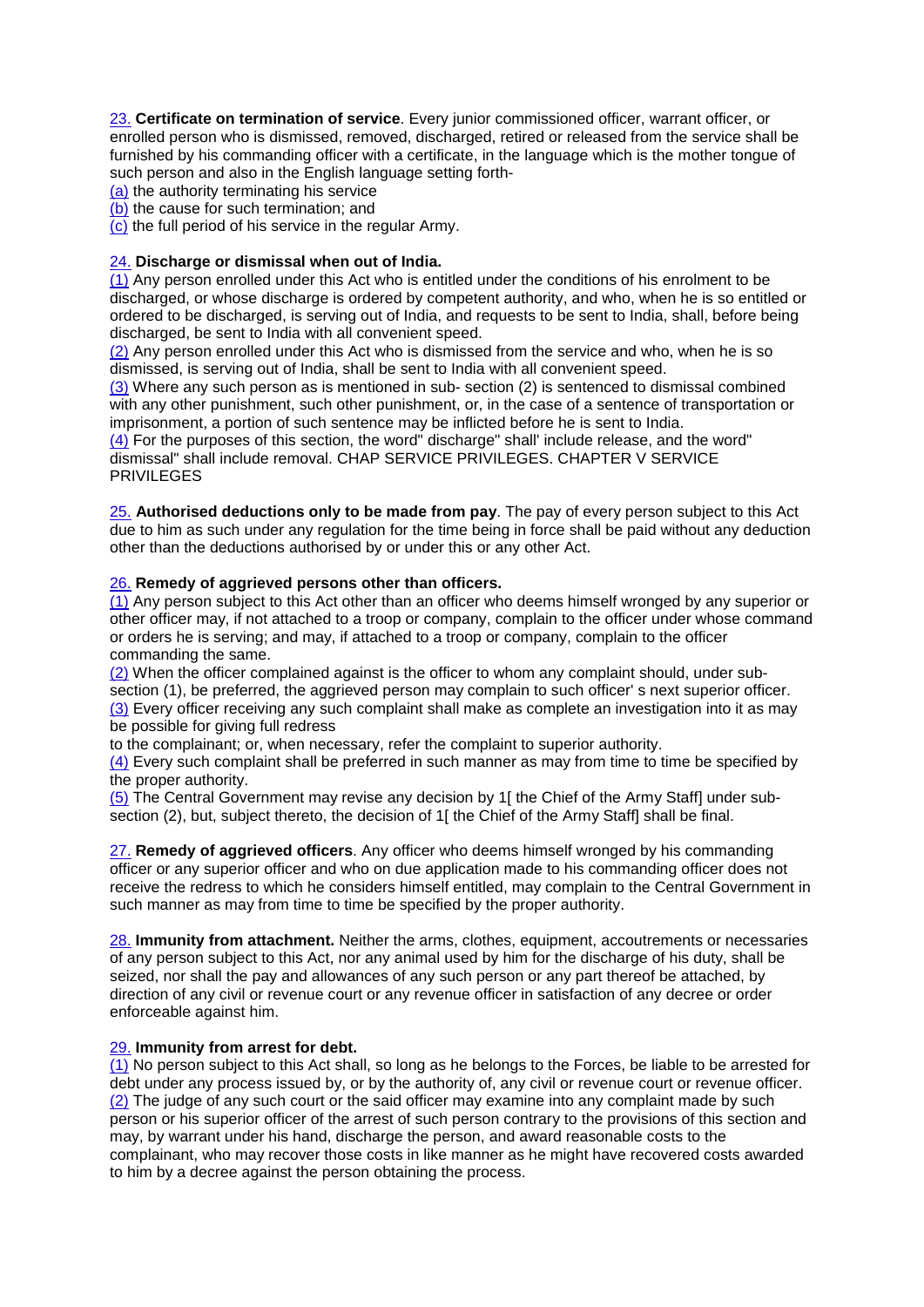(3) For the recovery of such costs no court- fee shall be payable by the complainant.

# 30. **Immunity of persons attending courts- martial from arrest.**

(1) No presiding officer or member of a court- martial, no judge advocate, no party to any proceeding before a court- martial, or his legal practitioner or agent, and no witness acting in obedience to a summons to attend a court- martial shall, while proceeding to, attending or returning from, a courtmartial, be liable to arrest under civil or revenue process.

(2) If any such person is arrested under any such process, he may be discharged by order of the court- martial.

1. Subs. by Act 19 of 1955, s. 2 and sch. for" the Commander- in- Chief".

31. **Privileges of reservists**. Every person belonging to the Indian Reserve Forces shall, when called out for or engaged in or returning from, training or service, be entitled to all the privileges accorded by sections 28 and 29 to a person subject to this Act.

# 32. **Priority in respect of army personnel' s litigation**.

(1) On the presentation to any court by or on behalf of any person subject to this Act of a certificate from the proper military authority of leave of absence having been granted to or applied for by him for the purpose of prosecuting or defending any suit or other proceeding in such court, the court shall, on the application of such person, arrange, so far as may be possible, for the hearing and final disposal of such suit or other proceeding within the period of the leave so granted or applied for.

(2) The certificate from the proper military authority shall state the first and last day of the leave or intended leave, and set forth a description of the case with respect to which the leave was granted or applied for

(3) No fee shall be payable to the court in respect of the presentation of any such certificate, or of any application by or on behalf of any such person, for priority for the hearing of his case.

(4) Where the court is unable to arrange for the hearing and final disposal of the suit or other proceeding within the period of such leave or intended leave as aforesaid, it shall record its reasons for its inability to do so, and shall cause a copy thereof to be furnished to such person on his application without any payment whatever by him in respect either of the application for such copy or of the copy itself.

(5) If in any case a question arises as to the proper military authority qualified to grant such certificate as aforesaid, such question shall at once be referred by the court to an officer having power not less than a brigade or equivalent commander whose decision shall be final.

33. **Saving of rights and privileges under other laws.** The rights and privileges specified in the preceding sections of this Chapter shall be in addition to, and not in derogation of, any other rights and privileges conferred on persons subject to this Act or on members of the regular Army, Navy and Air Force generally by any other law for the time being in force. CHAP OFFENCES. CHAPTER VI **OFFENCES** 

34. **Offences in relation to the enemy and punishable with death**. Any person subject to this Act who commits any of the following offences, that is to say,-

(a) shamefully abandons or delivers up any garrison, fortress, post, place or guard, committed to his charge, or which

it is his duty to defend, or uses any means to compel or induce any commanding officer or other person to commit any of the said acts; or

(b) intentionally uses any means to compel or induce any person subject to military, naval or air force law to abstain from acting against the enemy, or to discourage such person from acting against the enemy; or

(c) in the presence of the enemy, shamefully casts away his arms, ammunition, tools or equipment or misbehaves in such manner as to show cowardice; or

(d) treacherously holds correspondence with, or communicates intelligence to, the enemy or any person in arms against the Union; or

(e) directly or indirectly assists the enemy with money, arms., ammunition, stores or supplies; or (f) treacherously or through cowardice sends a flag of truce to the enemy; or

(g) in time of war or during any military operation, intentionally occasions a false alarm in action, camp, garrison or quarters, or spreads reports calculated to create alarm or despondency; or

(h) in time of action leaves his commanding officer or his post, guard, picquet, patrol or party without being regularly relieved or without leave; or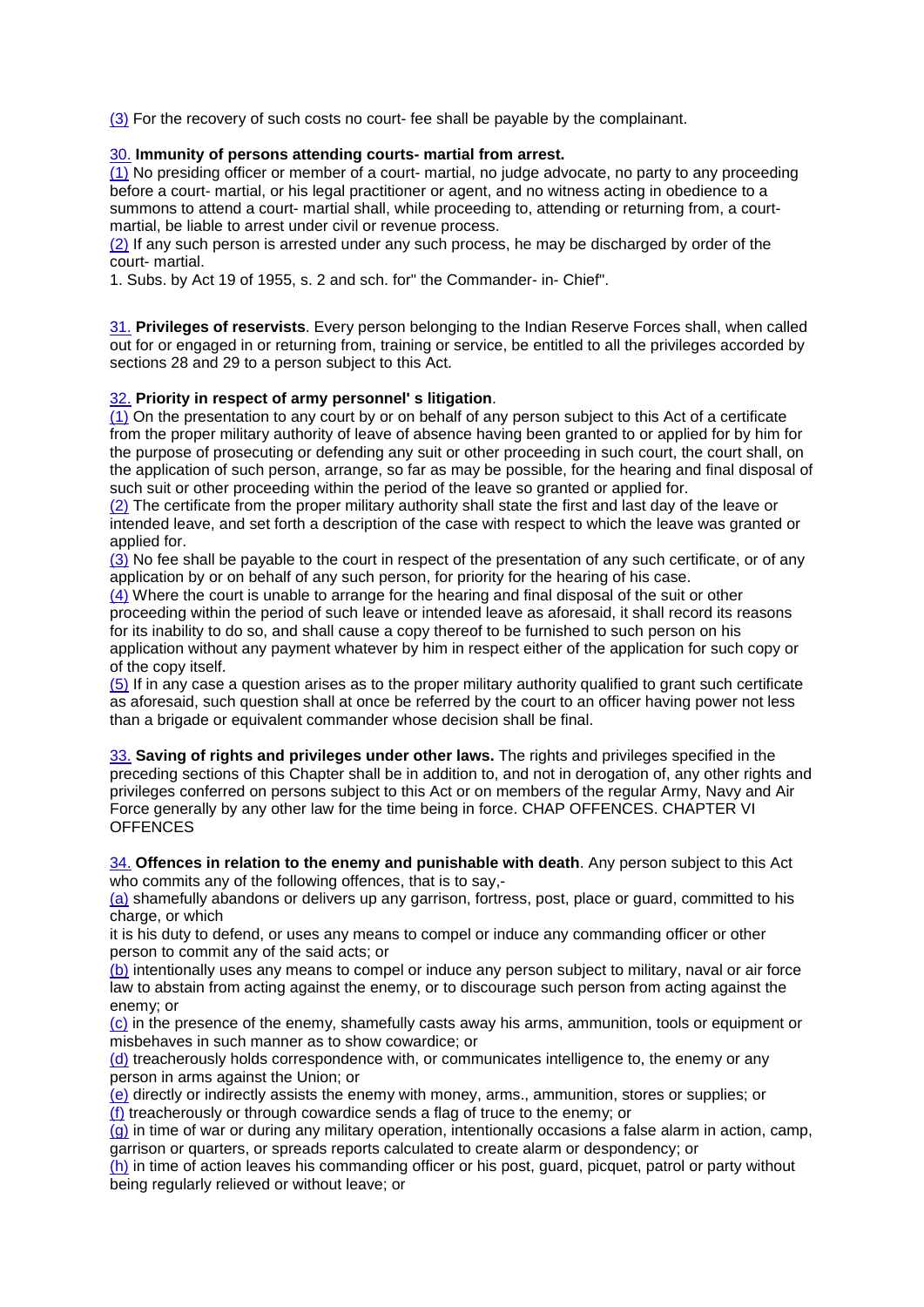(i) having been made a prisoner of war, voluntarily serves with or aids the enemy; or

(j) knowingly harbours or protects an enemy not being a prisoner; or

(k) being a sentry in time of war or alarm, sleeps upon his post or is intoxicated; or

(l) knowingly does any act calculated to imperil the success of the military, naval or air forces of India or any forces co- operating therewith or any part of such forces; shall, on conviction by court- martial, be liable to suffer death or such less punishment as is in this Act mentioned.

#### 35. **Offences in relation to the enemy and not punishable with death**. Any person subject to this Act who commits any of the following offences, that is to say,-

(a) is taken prisoner, by want of due precaution, or through disobedience of orders, or wilful neglect of duty, or having been taken prisoner, fails to rejoin his service when able to do so; or

(b) without due authority holds correspondence with or communicates intelligence to the enemy or having come by the knowledge of any such correspondence or communication, wilfully omits to discover it immediately to his commanding or other superior officer; or

(c) without due authority sends a flag of truce to the enemy; shall, on conviction by court- martial, be liable to suffer imprisonment for a term which may extend to fourteen years or such less punishment as is in this Act mentioned.

# 36. **Offences punishable more severely on active service than at other times.** Any person subject

to this Act who commits any of the following offences, that is to say,-

(a) forces a safeguard, or forces or uses criminal force to a sentry; or

(b) breaks into any house or other place in search of plunder; or

(c) being a sentry sleeps upon his post, or is intoxicated; or

(d) without orders from his superior officer leaves his guard, picquet, patrol or post; or

(e) intentionally or through neglect occasions a false alarm in camp, garrison, or quarters; or spreads reports calculated to create unnecessary alarm or despondency; or

(f) makes known the parole, watchword or countersign to any person not entitled to receive it; or knowingly gives a parole, watchword or countersign different from what he received; shall, on conviction by court- martial, if he commits any such offence when on active service, be liable to suffer imprisonment for a term which may extend to fourteen years or such less punishment as is in this Act mentioned; and if he commits any such offence when not on active service, be liable to suffer imprisonment for a term which may extend to seven years or such less punishment as is in this Act mentioned.

37. **Mutiny.** Any person subject to this Act who commits any of the following offences, that is to say,- (a) begins, incites, causes, or conspires with any other persons to cause any mutiny in the military, naval or air forces of India or any forces co- operating therewith; or

(b) joins in any such mutiny; or

(c) being present at any such mutiny, does not use his utmost endeavours to suppress the same; or (d) knowing or having reason to believe in the existence of any such mutiny, or of any intention to mutiny or of any such conspiracy, does not, without delay, give information thereof to his commanding or other superior officer; or

(e) endeavours to seduce any person in the military, naval. or air forces of India from his duty or allegiance to the Union; shall, on conviction by court- martial, be liable to suffer death or such less punishment as is in this Act mentioned.

# 38. **Desertion and aiding desertion.**

 $(1)$  Any person subject to this Act who deserts or attempts to desert the service shall, on conviction by court- martial, if he commits the offence on active service or when under orders for active service, be liable to suffer death or such less punishment as is in this Act mentioned; and if he commits the offence under any other circumstances, be liable to suffer imprisonment for a term which may extend to seven years or such less punishment as is in this Act mentioned.

(2) Any person subject to this Act who, knowingly harbours any such deserter shall, on conviction by court- martial, be liable to suffer imprisonment for a term which may extend to seven years or such less punishment as is in this Act mentioned.

(3) Any person subject to this Act who, being cognizant of any desertion or attempt at desertion of a person subject to this Act, does not forthwith give notice to his own or some other superior officer, or take any steps in his power to cause such person to be apprehended, shall, on conviction by courtmartial, be liable to suffer imprisonment for a term which may extend to two years or such less punishment as is in this Act mentioned.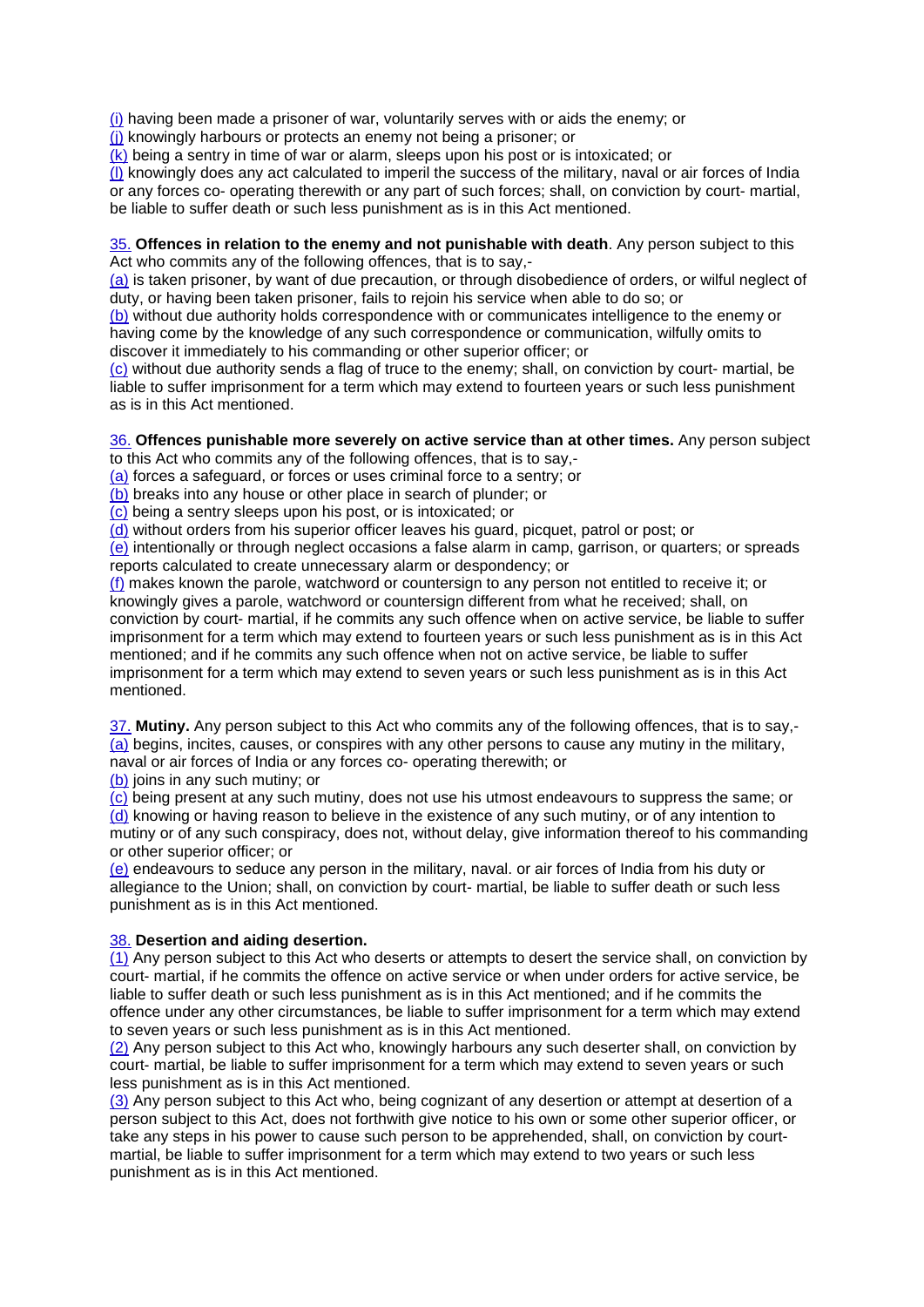39. **Absence without leave.** Any person subject to this Act who commits any of the following offences, that is to say,-

(a) absents himself without leave; or

(b) without sufficient cause overstays leave granted to him; or

(c) being on leave of absence and having received information from proper authority that any corps, or portion of a corps, or any department, to which he belongs, has been ordered on active service, fails, without sufficient cause, to rejoin without delay; or

(d) without sufficient cause fails to appear at the time fixed at the parade or place appointed for exercise or duty; or

(e) when on parade, or on the line of march, without sufficient cause or without leave from his superior officer, quits the parade or line of march; or

(f) when in camp or garrison or elsewhere, is found beyond any limits fixed, or in any place prohibited, by any general, local or other order, without a pass or written leave from his superior officer; or

(g) without leave from his superior officer or without due cause, absents himself from any school when duly ordered to attend there; shall, on conviction by court- martial, be liable to suffer imprisonment for a term which may extend to three years or such less punishment as is in this Act mentioned.

40. **Striking or threatening superior officers**. Any person subject to this Act who commits any of the following offences, that is to say,-

(a) uses criminal force to or assaults his superior officer; or

(b) uses threatening language to such officer; or

(c) uses insubordinate language to such officer; shall, on conviction by court- martial, if such officer is at the time in the execution of his office or, if the offence is committed on active service, be liable to suffer imprisonment for a term which may extend to fourteen years or such less punishment as is in this Act mentioned; and in other cases, be liable to suffer imprisonment for a term which may extend to ten years or such less punishment as is in this Act mentioned: Provided that in the case of an offence specified in clause (c), the imprisonment shall not exceed five years.

# 41. **Disobedience to superior officer.**

 $\overline{(1)}$  Any person subject to this Act who disobeys in such manner as to show a wilful defiance of authority any lawful command given personally by his superior officer in the execution of his office whether the same is given orally, or in writing or by signal or otherwise shall on conviction by courtmartial, be liable to suffer imprisonment for a term which may extend to fourteen years or such less punishment as is in this Act mentioned.

(2) Any person subject to this Act who disobeys any lawful com- mand given by his superior officer shall, on conviction by court- martial, if he commits such offence when on active service, be liable to suffer imprisonment for a term which may extend to

fourteen years or such less punishment as is in this Act mentioned; and if he commits such offence when not on active service, be liable to suffer imprisonment for a term which may extend to five years or such less punishment as is in this Act mentioned.

42. **Insubordination and obstruction.** Any person subject to this Act who commits any of the following offences, that is to say,-

(a) being concerned in any quarrel, affray, or disorder, refuses to obey any officer, though of inferior rank, who orders him into arrest, or uses criminal force to or assaults any such officer; or

(b) uses criminal force to, or assaults any person, whether subject to this Act or not, in whose custody he is lawfully placed, and whether he is or is not his superior officer; or

(c) resists an escort whose duty it is to apprehend him or to have him in charge; or

(d) breaks out of barracks, camp or quarters; or

(e) neglects to obey any general, local or other order; or

(f) impedes the provost- marshal or any person lawfully acting on his behalf, or when called upon, refuses to assist in the execution of his duty a provost- marshal or any person lawfully acting on his behalf; or

(g) uses criminal force to or assaults any person bringing provisions or supplies to the forces; shall, on conviction by court- martial, be liable to suffer imprison- ment for a term which may extend, in the case of the offences specified in clauses (d) and (e) to two years, and in the case of the offences specified in the other clauses to ten years or such less punishment as is in this Act mentioned.

43. **Fraudulent enrolment.** Any person subject to this Act who commits any of the following offences, that is to say,-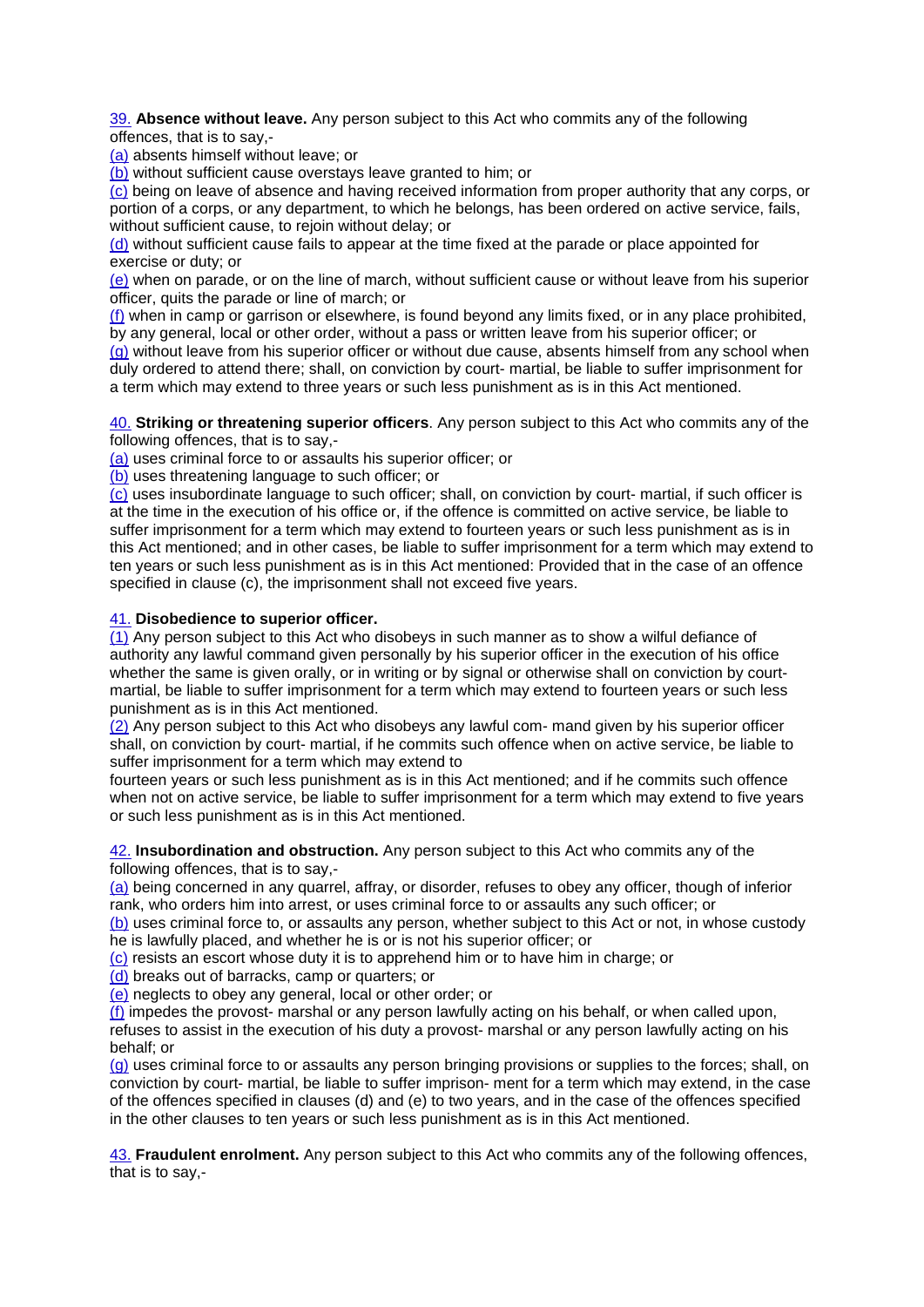(a) without having obtained a regular discharge from the corps or department to which he belongs, or otherwise fulfilled the conditions enabling him to enrol or enter, enrols himself in, or enters the same or any other corps or department or any part of the naval or air forces of India or the Territorial Army; or (b) is concerned in the enrolment in any part of the Forces of any person when he knows or has reason to believe such

person to be so circumstanced that by enrolling he commits an offence against this Act; shall, on conviction by court- martial, be liable to suffer imprisonment for a term which may extend to five years or such less punishment as is in this Act mentioned.

44. **False answers on enrolment**. Any person having become subject to this Act who is discovered to have made at the time of enrolment a wilfully false answer to any question set forth in the prescribed form of enrolment which has been put to him by the enrolling officer before whom he appears for the purpose of being enrolled shall, on conviction by court- martial, be liable to suffer imprisonment for a term which may extend to five years or such less punishment as is in this Act mentioned.

45. **Unbecoming conduct**. Any officer, junior commissioned officer or warrant officer who behaves in a manner unbecoming his position and the character expected of him shall, on conviction by courtmartial, if he is an officer, be liable to be cashiered or to suffer such less punishment as is in this Act mentioned; and, if he is a junior commissioned officer or a warrant officer, be liable to be dismissed or to suffer such less punishment as is in this Act mentioned.

46. **Certain forms of disgraceful conduct**. Any person subject to this Act who commits any of the following offences, that is to say,-

(a) is guilty of any disgraceful conduct of a cruel, indecent or unnatural kind; or

(b) malingers, or feigns, or produces disease or infirmity in himself, or intentionally delays his cure or aggravates his disease or infirmity; or

(c) with intent to render himself or any other person unfit for service, voluntarily causes hurt to himself or that person; shall, on conviction by court- martial, be liable to suffer imprisonment for a term which may extend to seven years or such less punishment as is in this Act mentioned.

47. **Ill- treating a subordinate.** Any officer, junior commissioned officer, warrant officer or noncommissioned officer who uses criminal force to or otherwise illtreats any person subject to this Act, being his subordinate in rank or position, shall, on conviction by court- martial, be liable to suffer imprisonment for a term which may extend to seven years or such less punishment as is in this Act mentioned.

# 48. **Intoxication.**

(1) Any person subject to this Act who is found in a state of intoxication, whether on duty or not, shall, on conviction by court- martial, if he is an officer, be liable to be cashiered or to suffer such less punishment as is in this Act mentioned; and, if he is not an

officer, be liable, subject to the provisions of sub- section (2), to suffer imprisonment for a term which may extend to two years or such less punishment as is in this Act mentioned.

(2) Where an offence of being intoxicated is committed by a person other than an officer when not on active service or not on duty, the period of imprisonment awarded shall not exceed six months.

49. **Permitting escape of person in custody.** Any person subject to this Act who commits any of the following offences, that is to say,-

(a) when in command of a guard, picquet, patrol or post, releases without proper authority, whether wilfully or without reasonable excuse, any person committed to his charge, or refuses to receive any prisoner or person so committed; or

(b) wilfully or without reasonable excuse allows to escape any person who is committed to his charge, or whom it is his duty to keep or guard; shall, on conviction by court- martial, be liable, if he has acted wilfully to suffer imprisonment for a term which may extend to fourteen years or such less punishment as is in this Act mentioned; and if he has not acted wilfully, to suffer imprisonment for a term which may extend to two years or such less punishment as is in this Act mentioned.

50. **Irregularity in connection with arrest or confinement.** Any person subject to this Act who commits any of the following offences, that is to say,-

(a) unnecessarily detains a person in arrest or confinement without bringing him to trial, or fails to bring his case before the proper authority for investigation; or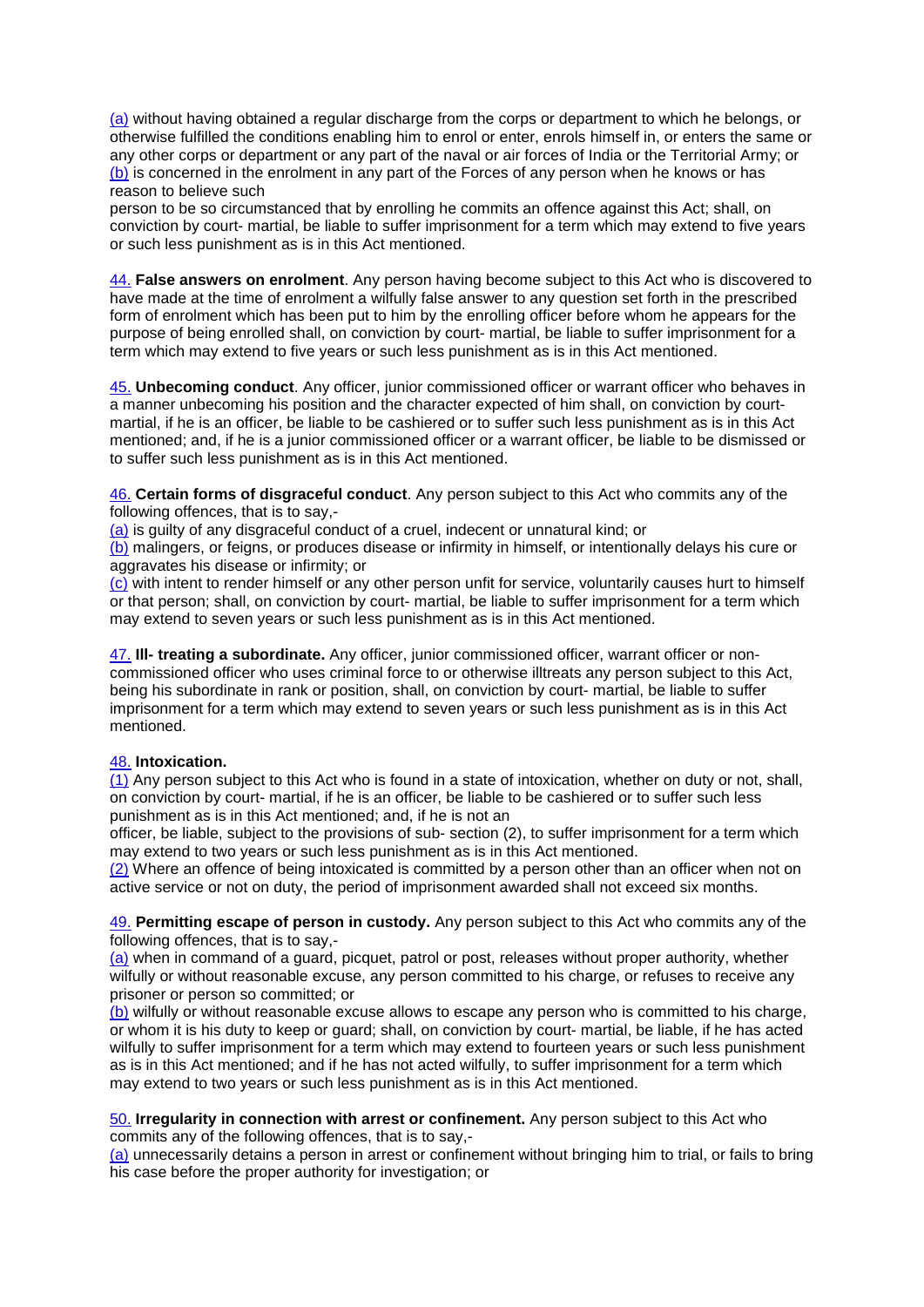(b) having committed a person to military custody fails without reasonable cause to deliver at the time of such com- mittal, or as soon as practicable, and in any case within forty- eight hours. thereafter, to the officer or other person into whose custody the person arrested is committed, an account in writing signed by himself of the offence with which the person so committed is charged; shall, on conviction by court- martial, be liable to suffer imprisonment for a term which may extend to two years or such less punishment as is in this Act mentioned.

51. **Escape from custody**. Any person subject to this Act who, being in lawful custody, escapes or attempts to escape, shall, on conviction by court- martial, be liable to suffer imprisonment for a term which may extend to five years or such less punishment as is in this Act mentioned.

#### 52. **Offences in respect of property.** Any person subject to this Act who commits any of the following offences, that is to say,-

(a) commits theft of any property belonging to the Government, or to any military, naval or air force mess, band or institution, or to any person subject to military, naval or air force law; or

(b) dishonestly misappropriates or converts to his own use any such property; or

(c) commits criminal breach of trust in respect of any such property; or

(d) dishonestly receives or retains any such property in respect of which any of the offences under clauses (a), (b) and (c) has been committed, knowing or having reason to believe the commission of such offence; or

(e) wilfully destroys or injures any property of the Government entrusted to him; or

(f) does any other thing with intent to defraud, or to cause wrongful gain to one person or wrongful loss to another person; shall, on conviction by court- martial, be liable to suffer imprison- ment for a term which may extend to ten years or such less punishment as is in this Act mentioned.

53. **Extortion and corruption**. Any person subject to this Act who commits any of the following offences, that is to say,-

(a) commits extortion; or

(b) without proper authority exacts from any person money, provisions or service; shall, on conviction by court- martial, be liable to suffer imprisonment for a term which may extend to ten years or such less punishment as is in this Act mentioned.

54. **Making away with equipment**. Any person subject to this Act who commits any of the following offences, that is to say,-

(a) makes away with, or is concerned in making away with, any arms, ammunition, equipment, instruments. tools, clothing or any other thing being the property of the Government issued to him for his use or entrusted to him; or

(b) loses by neglect anything mentioned in clause (a); or

 $\overline{c}$  sells, pawns, destroys or defaces any medal or decoration granted to him;

shall, on conviction by court- martial, be liable to suffer imprison- ment for a term which may extend in the case of the offences specified in clause (a) to ten years, and in the case of the offences specified in the other clauses to five years, or such less punishment as is in this Act mentioned.

55. **Injury to property**. Any person subject to this Act who commits any of the following offences, that is to say,-

(a) destroys or injures any property mentioned in clause (a) of section 54 or any property belonging to any military, naval or air force mess, band or institution, or to any person subject to military, naval or air force law, or serving with, or attached to, the regular Army; or

(b) commits any act which causes damage to, or destruction of, any property of the Government by fire; or

(c) kills, injures, makes away with, ill- treats or loses any, animal entrusted to him; shall, on conviction by court- martial, be liable, if he has acted wil- fully, to suffer imprisonment for a term which may extend to fourteen years or such less punishment as is in this Act mentioned; and if he has acted without reasonable excuse, to suffer imprisonment for a term which may extend to seven years or such less punishment as is in this Act mentioned.

56. **False accusations**. Any person subject to this Act who commits any of the following offences, that is to say,-

(a) makes a false accusation against any person subject to this Act, knowing or having reason to believe such accusation to be false; or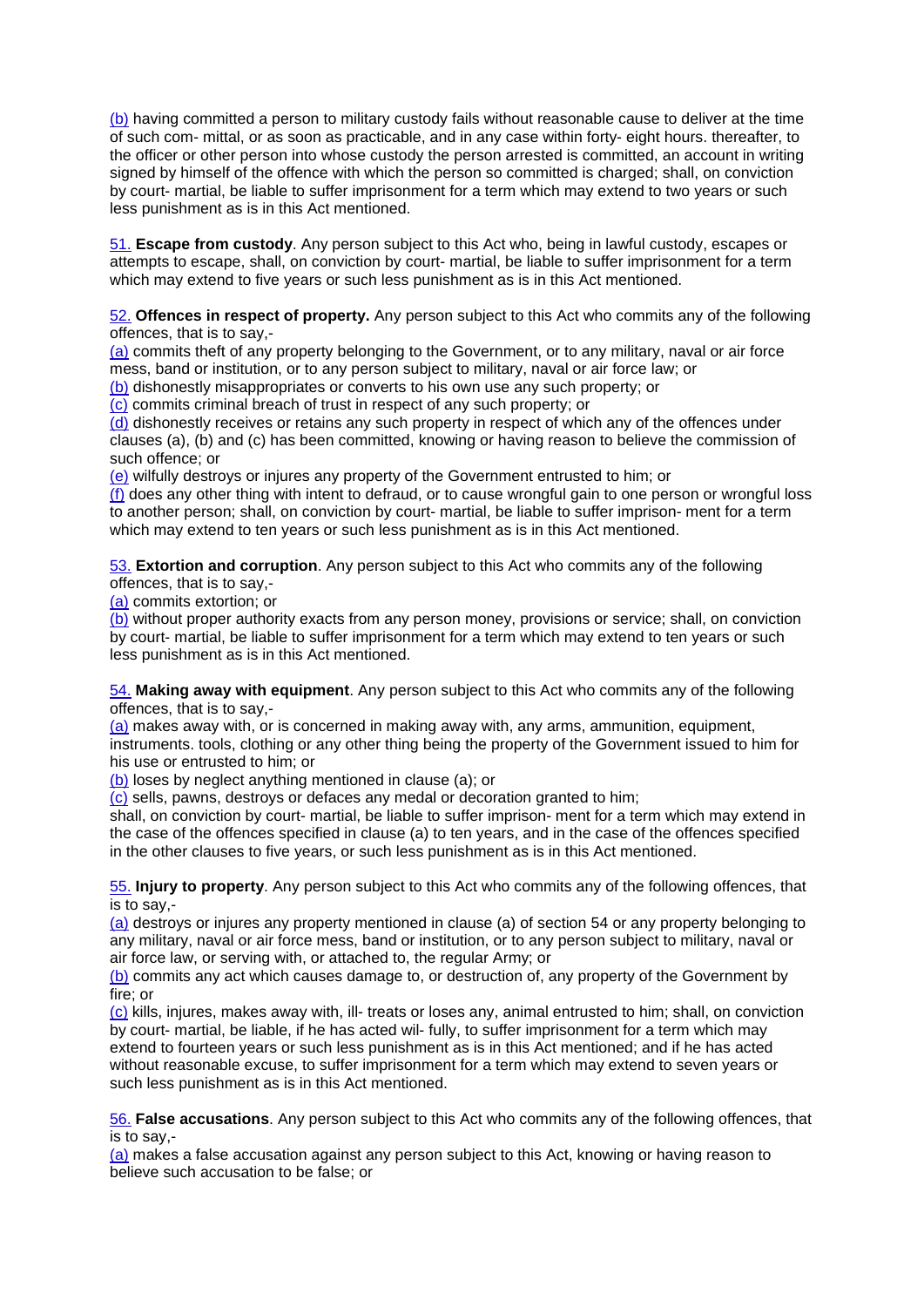(b) in making a complaint under section 26 or section 27 makes any statement affecting the character of any person subject to this Act, knowing or having reason to believe such statement to be false or knowingly and wilfully suppresses any material facts; shall, on conviction by court- martial be liable to suffer imprisonment for a term which may extend to five years or such less punishment as is in this Act mentioned.

#### 57. **Falsifying official documents and false declaration**. Any person subject to this Act who commits any of the following offences, that is to say,-

(a) in any report, return, list, certificate, book or other document made or signed by him, or of the contents of which it is his duty to ascertain the accuracy, knowingly makes,

or is privy to the making of any false or fraudulent statement; or

(b) in any document of the description mentioned in clause (a) knowingly makes, or is privy to the making of, any omission, with intent to defraud; or

(c) knowingly and with intent to injure any person, or knowingly and with intent to defraud, suppresses, defaces, alters or makes away with any document which it is his duty to preserve or produce; or (d) where it is his official duty to make a declaration respecting any matter, knowingly makes a false declaration; or

(e) obtains for himself, or for any other person, any pension, allowance or other advantage or privilege by a state- ment which is false, and which he either knows or believes to be false or does not believe to be true, or by making or using a false entry in any book or record or by making any document containing a false statement, or by omitting to make a true entry or document containing a true statement; shall, on conviction by court- martial, be liable to suffer imprison- ment for a term which may extend to fourteen years or such less punishment as is in this Act mentioned.

58. **Signing in blank and failure to report**. Any person subject to this Act who commits any of the following offences, that is to say,-

(a) when signing any document relating to pay, arms, ammunition, equipment, clothing, supplies or stores, or any,. property of the Government fraudulently leaves in blank any material part for which his signature is a voucher; or

(b) refuses or by culpable neglect omits to make or send a report or return which it is his duty to make or send; shall, on conviction by court- martial, be liable to suffer imprison- ment for a term which may extend to seven years or such less punishment as is in this Act mentioned.

59. **Offences relating to courts- martial**. Any person subject to this Act who commits any of the following offences, that is to say,-

(a) being duly summoned or ordered to attend as a witness before a court martial, wilfully or without reasonable excuse, makes default in attending; or

(b) refuses to take an oath or make an affirmation legally required by a court- martial to be taken or made; or

(c) refuses to produce or deliver any document in his power or control legally required by a courtmartial to be produced or delivered by him; or

(d) refuses when a witness to answer any question which he is by law bound to answer; or

(e) is guilty of contempt of court- martial by using insulting or threatening language, or by causing any interruption or disturbance in the proceedings of such court; shall, on conviction by court- martial, be liable to suffer imprison- ment for a term which may extend to three years or such less punishment as is in this Act mentioned.

60. **False evidence.** Any person subject to this Act who, having been duly sworn or affirmed before any court- martial or other court competent under this Act to administer an oath or affirmation, makes any statement which is false, and which he either knows or believes to be false or does not believe to be true, shall, on conviction by court- martial, be liable to suffer imprisonment for a term which may extend to seven years or such less punishment as is in this Act mentioned.

61. **Unlawful detention of pay**. Any officer, junior commissioned officer, warrant officer or noncommissioned officer who, having received the pay of a person subject to this Act unlawfully detains or refuses to pay the same when due, shall, on conviction by court- martial, be liable to suffer imprisonment for a term which may extend to ten years or such less punishment as is in this Act mentioned.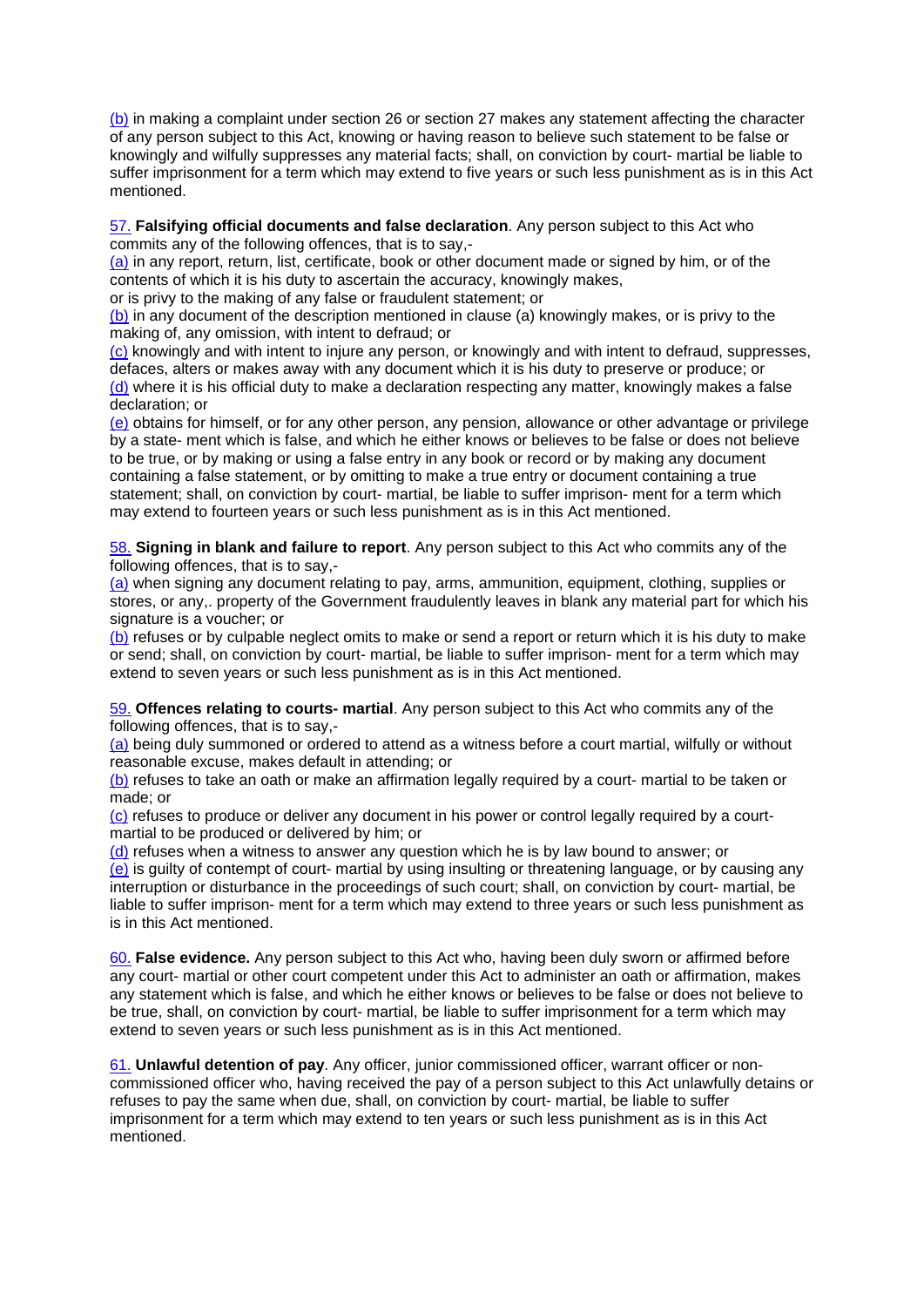62. **Offences in relation to aircraft and flying**. Any person subject to this Act who commits any of the following offences, that is to say,-

(a) wilfully or without reasonable excuse damages, destroys or loses any aircraft or aircraft material belonging to the Government: or

(b) is guilty of any act or neglect likely to cause such damage, destruction or loss; or

(c) without lawful authority disposes of any aircraft or aircraft material belonging to the Government; or (d) is guilty of any act or neglect in flying, or in the use of any aircraft, or in relation to any aircraft or aircraft material, which causes or is likely to cause loss of life or bodily injury to any person; or (e) during a state of war, wilfully and without proper occasion, or negligently, causes the sequestration, by or under the authority of a neutral State, or the destruction in a neutral State of any aircraft, belonging to the Government

shall, on conviction by court- martial, be liable, if he has acted wil- fully, to suffer imprisonment for a term which may extend to fourteen years or such less punishment as is in this Act mentioned, and, in any other case, to suffer imprisonment for a term which may extend to five years or such less punishment as is in this Act mentioned.

63. **Violation of good order and discipline**. Any person subject to this Act who is guilty of any act or omission which, though not specified in this Act, is prejudicial to good order and military discipline shall, on conviction by court- martial, be liable to suffer imprisonment for a term which may extend to seven years or such less punishment as is in this Act mentioned.

64. **Miscellaneous offences.** Any person subject to this Act who commits any of the following offences, that is to say,-

(a) being in command at any post or on the march, and receiving a complaint that any one under his command has beaten or otherwise maltreated or oppressed any person, or has disturbed any fair or market, or committed any riot or trespass, fails to have due reparation made to the injured person or to report the case to the proper authority; or

(b) by defiling any place of worship, or otherwise, intentionally insults the religion or wounds the religious feelings of any person; or

(c) attempts to commit suicide, and in such attempt does any act towards the commission of such offence; or

(d) being below the rank of warrant officer, when off duty, appears without proper authority, in or about camp or cantonments, or in or about, or when going to or returning from, any town or bazar, carrying a rifle, sword or other offensive weapon; or

(e) directly or indirectly accepts or obtains, or agrees to accept or attempts to obtain, for himself or for any other person, any gratification as a motive or reward for procuring the enrolment' of any person, or leave of absence, promotion or any other advantage or indulgence for any person in the service; or (f) commits any offence against the property or person of any inhabitant of, or resident in, the country in which he is serving; shall, on conviction by court- martial, be liable to suffer imprison- ment for a term which may extend to seven years or such less punishment as is in this Act mentioned.

65. **Attempt.** Any person subject to this Act who attempts to commit any of the offences specified in sections 34 to 64 inclusive and in such attempt does any act towards the commission of the offence, shall, on conviction by court- martial, where no express provision is made by this Act for the punishment of such attempt, be liable, if the offence attempted to be committed is punishable with death, to suffer imprisonment for a term which may extend to fourteen years or such less punishment as is in this Act mentioned; and if the offence attempted to be committed is punishable with imprisonment, to suffer imprisonment for a term which may extend to one- half of the longest term provided for that offence or such less punishment as is in this Act mentioned.

66. **Abetment of offences that have been committed.** Any person subject to this Act who abets the commission of any of the offences specified in sections 34 to 64 inclusive shall, on conviction by courtmartial, if the Act abetted is committed in consequence of the abetment and no express provision is made by this Act for the punishment of such abetment, be liable to suffer the punishment provided for that offence or such less punishment as is in this Act mentioned.

67. **Abetment of offences punishable with death and not committed.** Any person subject to this Act who abets the commission of any of the offences punishable with death under sections 34, 37 and sub- section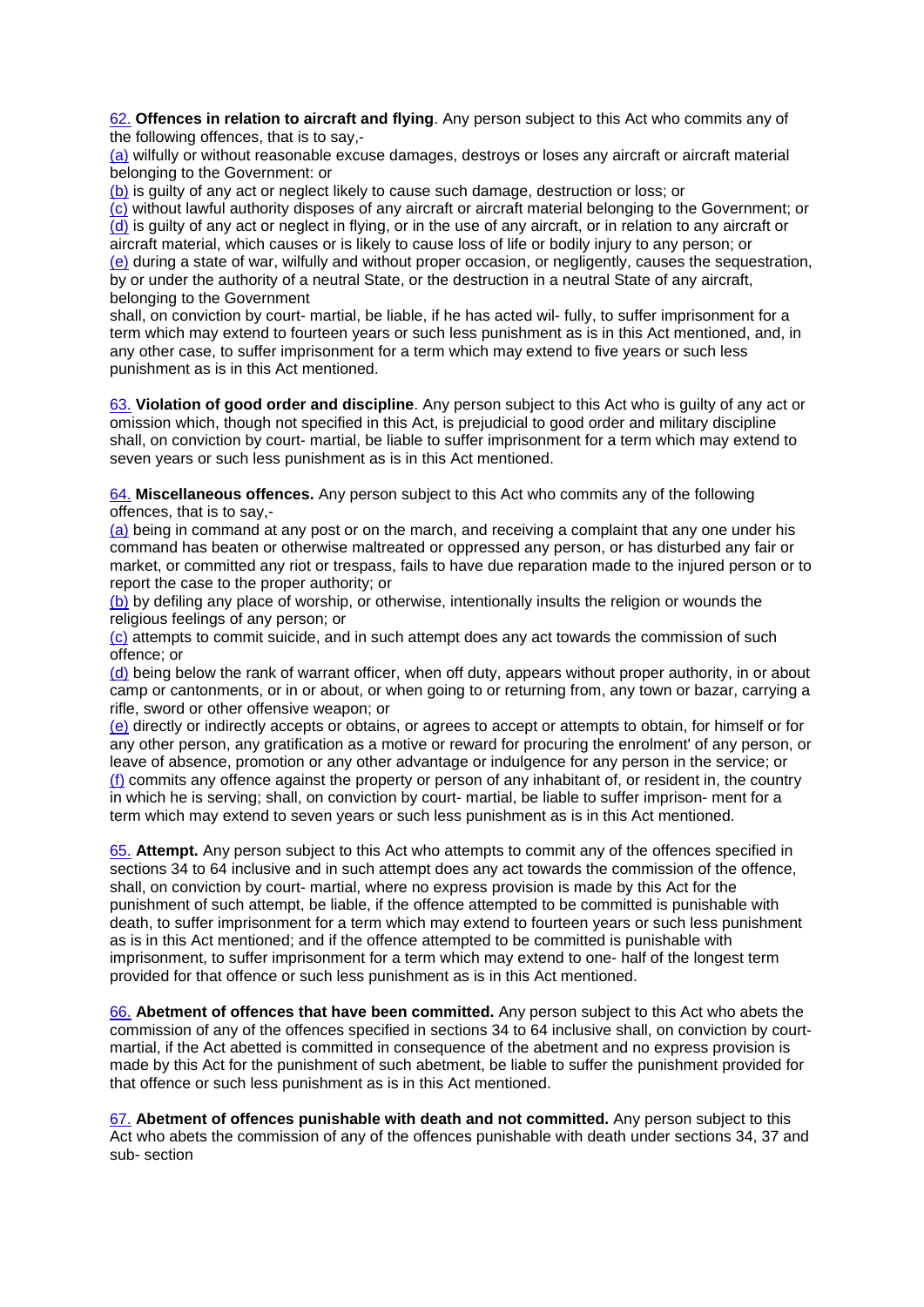(1) of section 38 shall, on conviction by court- martial, if that offence be not committed in consequence of the abetment, and no express provision is made by this Act for the punishment of such abetment, be liable to suffer imprisonment for a term which may extend to fourteen years or such less punishment as is in this Act mentioned.

68. **Abetment of offences punishable with imprisonment and not committed**. Any person subject to this Act who abets the commission of any of the offences specified in sections 34 to 64 inclusive and punishable with imprisonment shall, on conviction by court- martial, if that offence be not committed in consequence of the abetment, and no express provision is made by this Act for the punishment of such abetment, be liable to suffer imprisonment for a term which may extend to onehalf of the longest term provided for that offence or such less punishment as is in this Act mentioned.

69. **Civil offences.** Subject to the provisions of section 70, any person subject to this Act who at any place in or beyond India commits any civil

offence shall be deemed to be guilty of an offence against this Act and, if charged therewith under this section, shall be liable to be tried by a court- martial and, on conviction, be punishable as follows, that is to say,-

(a) if the offence is one which would be punishable under any law in force in India with death or with transportation, he shall be liable to suffer any punishment, other than whipping, assigned for the offence, by the aforesaid law and such less punishment as is in this Act mentioned; and

(b) in any other case, he shall be liable to suffer any punishment, other than whipping, assigned for the offence by the law in force in India, or imprisonment for a term which may extend to seven years, or such less punishment as is in this Act mentioned.

70. **Civil offence not triable by court- martial**. A person subject to this Act who commits an offence of murder against a person not subject to military, naval or air force law, or of culpable homicide not amounting to murder against such a person or of rape in relation to such a person, shall not be deemed to be guilty of an offence against this Act and shall not be tried by a court- martial, unless he commits any of the said offences-

(a) while on active service, or

(b) at any place outside India, or

(c) at a frontier post specified by the Central Government by notification in this behalf. 1[ CHAP PUNISHMENTS. CHAPTER VII PUNISHMENTS

71. **Punishments awardable by courts- martial**. Punishments may be inflicted in respect of offences committed by persons subject to this Act and convicted by courts- martial, according to the scale following, that is to say,-

(a) death;

(b) transportation for life or for any period not less than seven years;

(c) imprisonment, either rigorous or simple, for any period not exceeding fourteen years;

(d) cashiering, in the case of officers;

(e) dismissal from the service;

(f) reduction to the ranks or to a lower rank or grade or place in the list of their rank, in the case of warrant officers;

1. Explanation omitted by Act 13, of 1975, s. 3 (w. e. f. 15- 1- 1975 ).

and reduction to the ranks or to a lower rank or grade, in the case of non- commissioned officers: Provided that a warrant officer reduced to the ranks shall not be required to serve in the ranks as a sepoy;

(g) forfeiture of seniority of rank, in the case of officers, junior commissioned officers, warrant officers and noncommissioned officers; and forfeiture of all or any part of their service for the purpose of promotion, in the case of any of them whose promotion depends upon length of service;

(h) forfeiture of service for the purpose of increased pay, pension or any other prescribed purpose; (i) severe reprimand or reprimand, in the case of officers, junior commissioned officers, warrant officers and noncommissioned officers;

(i) forfeiture of pay and allowances for a period not exceeding three months for an offence committed on active service;

(k) forfeiture in the case of a person sentenced to cashiering or dismissal from the service of all arrears of pay and allowances and other public money due to him at the time of such cashiering or dismissal;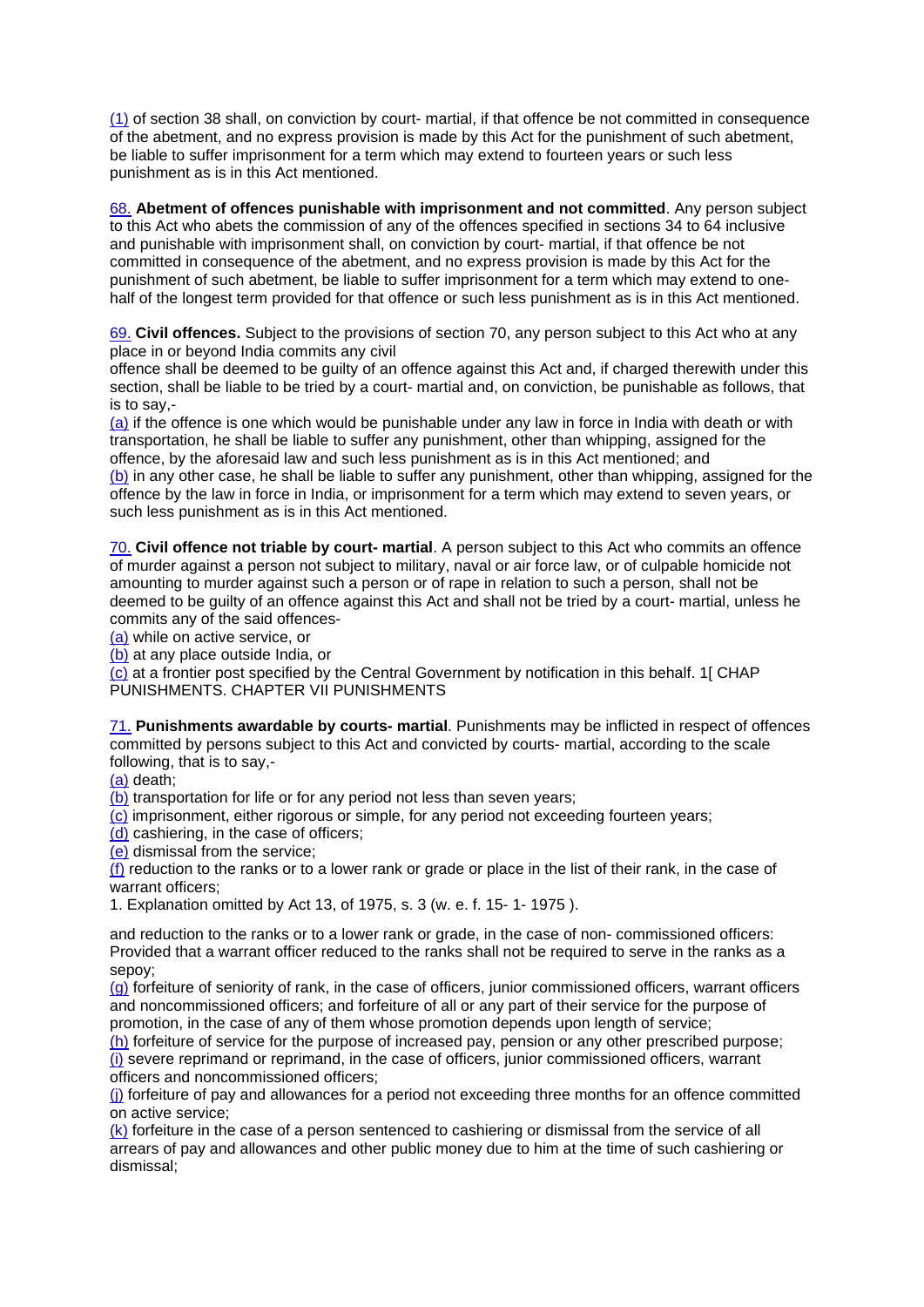(l) stoppage of pay and allowances until any proved loss or damage occasioned by the offence of which he is convicted is made good.

72. **Alternative punishments awardable by court- martial**. Subject to the provisions of this Act, a court- martial may, on convicting a person subject to this Act of any of the offences specified in sections 34 to 68 inclusive, award either the particular punishment with which the offence is stated in the said sections to be punishable, or, in lieu thereof, any one of the punishments lower in the scale set out in section 71, regard being had to the nature and degree of the offence.

73. **Combination of punishments**. A sentence of a court- martial may award in addition to, or without any one other punishment, the punishment specified in clause (d) or clause (e) of section 71 and any one or more of the punishments specified in clauses (f) to (l) of that section.

74. **Cashiering of officers**. An officer shall be sentenced to be cashiered before he is awarded any of the punishments specified in clauses (a) to (c) of section 71. 1[ 1. Omitted by Act 37 of 1992, s. 2

77. **Result of certain punishments in the case of a warrant officer or non- commissioned officer.** A warrant officer or a non- commissioned officer sentenced by a court- martial to transportation, imprisonment, 2[ or dismissal from the service, shall be deemed to be reduced to ranks.

78. **Retention in the ranks of a person convicted on active service**. When., on active service, any enrolled person has been sen- tenced by a court- martial to dismissal, or to transportation or imprisonment whether combined with dismissal or not, the prescribed officer may direct that such person may be retained to serve in the ranks, and such service shall be reckoned as part of his term of transportation or imprisonment, if any.

79. **Punishments otherwise than by court- martial**. Punishments may also be inflicted in respect of offences committed by persons subject to this Act without the intervention of a court- martial and in the manner stated in sections 80, 83, 84 and 85.

#### 80. **Punishment of persons other than officers, junior commissioned officers and warrant**

**officers.** Subject to the provisions of section 81, a commanding officer or such other officer as is, with the consent of the Central Government, specified by 1[ the Chief of the Army Staff], may, in the prescribed manner, proceed against a person subject to this Act other. wise than as an officer, junior commissioned officer or warrant officer who is charged with an offence under this Act and award such person, to the extent prescribed, one or more of the following punishments, that is to say,-

(a) imprisonment in military custody up to twenty- eight days;

(b) detention up to twenty- eight days;

(c) confinement to the lines up to twenty- eight days;

(d) extra guards or duties;

(e) deprivation of a, position of the nature of an appointment or of corps or working pay, and in the case of noncommissioned officers, also deprivation of acting rank or reduction to a lower grade of pay;

- (f) forfeiture of good service and good conduct pay
- (g) severe reprimand or reprimand
- (h) fine up to fourteen days' pay in any one month;
- (i) penal deductions under clause (g) of section 91
- 1. Subs. by Act 19 of 1955. s. 2 and Sch., for" the Commander- in- Chief".
- 2. Omitted by Act 37 of 1992, s. 3.

# 81. **Limit of punishments under section 80.** 3[ .

(2) In the case of an award of two or more of the punishments specified in clauses (a), (b), (c) and (d) of the said section, the punishment specified in clause (c) or clause (d) shall take effect only at the end of the punishment specified in clause (a) or clause (b).

(3) When two or more of the punishments specified in the said clauses (a), (b) and (c) are awarded to a person conjointly, or when already undergoing one or more of the said punishments, the whole extent of the punishments shall not exceed in the aggregate forty- two days.

(4) The punishments specified in clauses 4[ (a), (b) and (c)] of section 80 shall not be awarded to any person who is of the rank of non- commissioned officer or was, at the time of committing the offence for which he is punished, of such rank.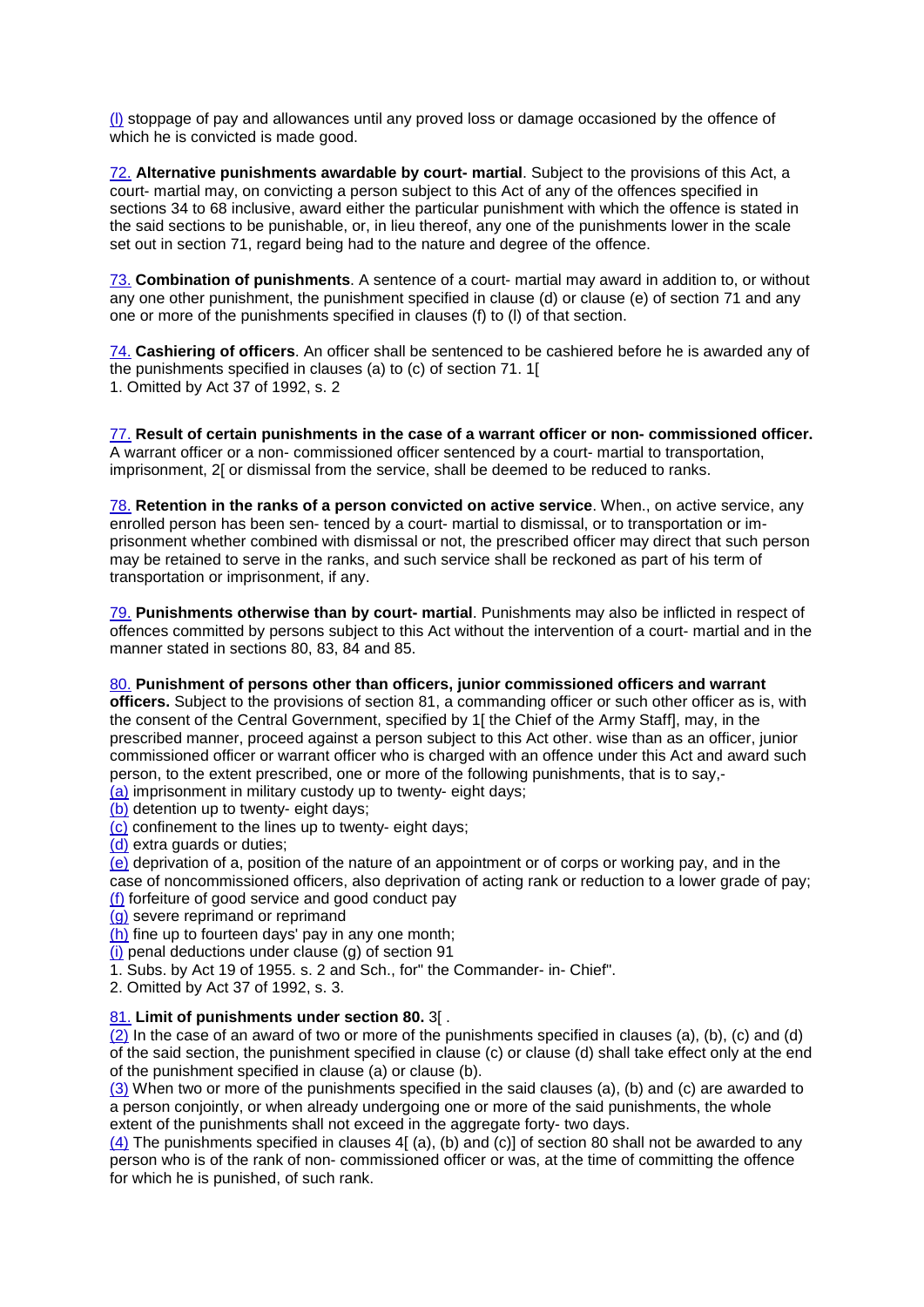(5) The punishment specified in clause (g) of the said section shall not be awarded to any person below the rank of a non- commissioned officer.

82. **Punishments in addition to those specified in section 80.** 1 The Chief of the Army Staff] may, with the consent of the Central Government, specify such other punishments as may be awarded under section 80 in addition to or without any of the punishments specified in the said section, and the extent to which such other punishments may be awarded.

83. **Punishment of officers, junior commissioned officers and warrant officers by brigade commanders and others.** An officer having power not less than a brigade, or an equivalent commander or such other officer as is, with the consent of the Central Government, specified by 1[ the Chief of the Army Staff] may in the prescribed manner, proceed against an officer below the rank of a field officer, a junior commissioned officer or a warrant officer, who is charged with an offence under this Act, and award one or more of the following punishments, that is to say,- (a) severe reprimand or reprimand;

(b) stoppage of pay and, allowances until any proved loss or damage occasioned by the offence of which he is convicted is made good.

84. **Punishment of officers, junior commissioned officers and warrant officers by area commanders and others.** An officer having power not less than an area commander or an equivalent commander or an officer empowered to convene a general court- martial or such other officer as is, with the consent of the Central Government, specified by 1[ the Chief of the Army Staff] 1. Subs. by Act 19 of 1955, s. 2 and Sch., for" the Commander- in- Chief". 2 Omitted by Act 37 of 1992, s. 4. 3 Omitted by s. 5, ibid. 4 Subs. by s. 5, ibid.

may, in the prescribed manner, proceed against an officer below the rank of lieutenant- colonel, a junior commissioned officer or a warrant officer, who is charged with an offence under this Act, and award one or more of the following punishments, that is to say,-

(a) forfeiture of seniority, or in the case of any of them whose promotion depends upon length of service, forfeiture of service for the purpose of promotion for a period not exceeding twelve months, but subject to the right of the accused previous to the award to elect to be tried by a court- martial; (b) severe reprimand or reprimand;

(c) stoppage of pay and allowances until any proved loss or damage occasioned by the offence of which he is convicted is made good.

85. **Punishment of junior commissioned officers**. A commanding officer or such other officer as is, with the consent of the Central Government, specified by 1[ the Chief of the Army Staff] may, in the prescribed manner, proceed against a junior commissioned officer who is charged with an offence under this Act 2[ and award one or more of the following punishments, that is to say,- (i) severe reprimand or reprimand;

(ii) stoppage of pay and allowances until any proved loss or damage occasioned by the offence of which he is convicted is made good: Provided that the punishment specified in clause (i) shall not be awarded if the commanding officer or such other officer is below the rank of Colonel]

86. **Transmission of proceedings**. In every case in which punishment has been awarded under any of

the sections 83, 84 and 85, certified true copies of the proceedings shall be forwarded, in the prescribed manner, by the officer awarding the punishment, to a superior military authority as defined in section 88.

87. **Review of proceedings**. If any punishment awarded under any of the sections 83, 84 and 85 appears to a superior military authority as defined in section 88 to be illegal, unjust or excessive, such authority may cancel, vary or remit the punishment and make such other direction as may be appropriate in the circumstances of the case.

88. **Superior military authority**. For the purpose of sections 86 and 87, a" superior military authority" means-

(a) in the case of punishments awarded by a commanding officer, any officer superior in command to such commanding officer;

(b) in the case of punishments awarded by any other authority, the Central Government, 1[the Chief of the Army Staff] or other officer specified by 1[ the Chief of the Army Staff]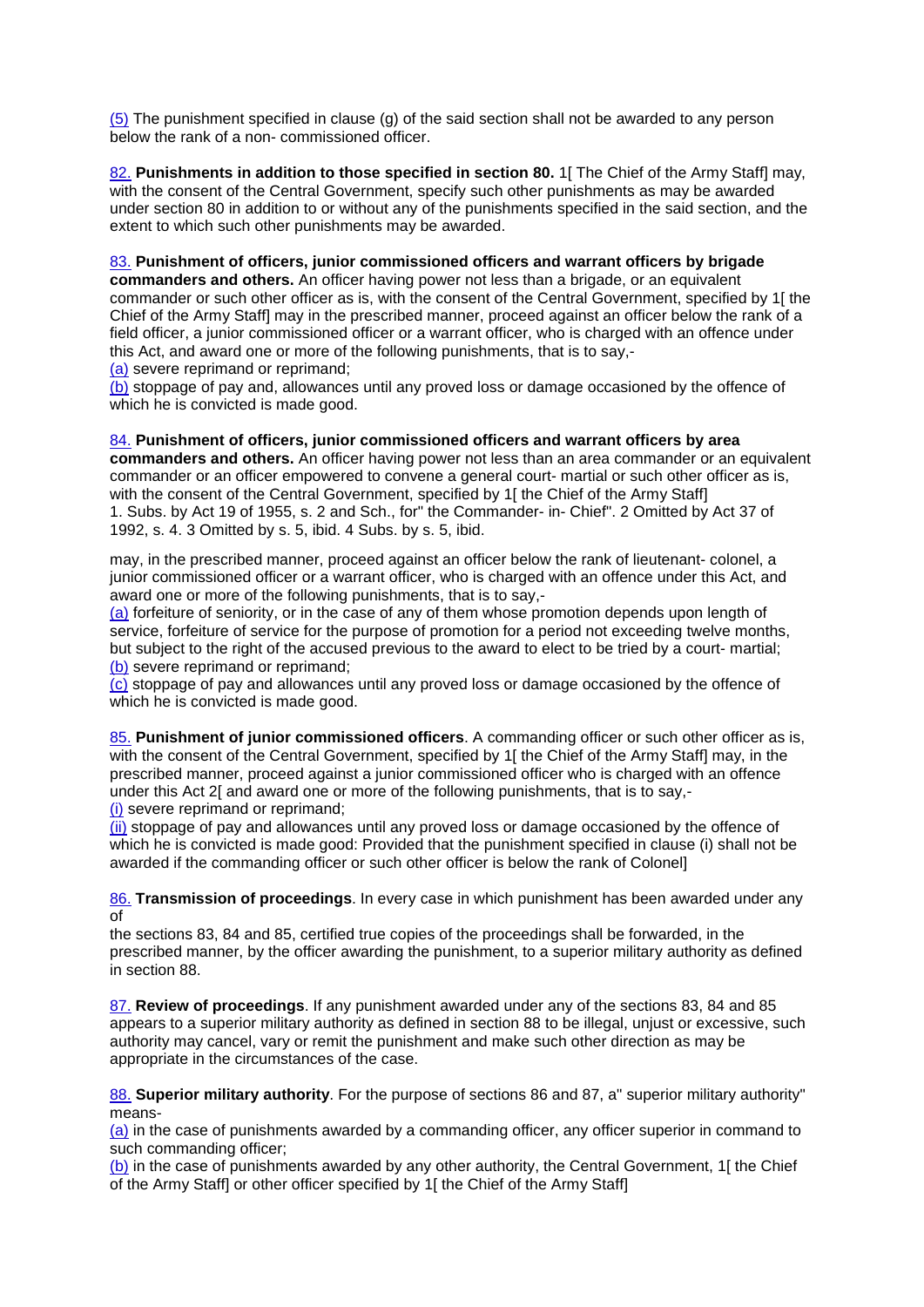1. Subs. by Act 19 of 1955, s. 2 and Sch., for the Commander- in- Chief".

2. Subs. by Act 37 of 1992, s. 6.

# 89. **Collective fines.**

 $(1)$  Whenever any weapon or part of a weapon forming part of the equipment of a half squadron, battery, company or other similar unit is lost or stolen, the officer commanding the army, army corps, division or independent brigade to which such unit belongs may, after obtaining the report of a court of inquiry, impose a collective fine upon the junior commissioned officers, warrant officers, non-

commissioned officers and men of such unit, or upon so many of them as, in his judgment, should be held responsible for such loss or theft.

(2) Such fine shall be assessed as a percentage on the pay of the individuals on whom it falls. CHAP PENAL DEDUCTIONS. CHAPTER VIII PENAL DEDUCTIONS

90. **Deductions from pay and allowances of officers**. The following penal deductions may be made from the pay and allowances of an officer, that is to say,-

(a) all pay and allowances due to an officer for every day he absents himself without leave, unless a satisfactory explanation has been given to his commanding officer and has been approved by the Central Government;

(b) all pay and allowances for every day while he is in custody or under suspension from duty on a charge for an offence for which he is afterwards convicted by a criminal court or a court- martial or by an officer exercising authority under section 83 or section 84;

(c) any sum required to make good the pay of any person subject to this Act which he has unlawfully retained or unlawfully refused to pay;

(d) any sum required to make good such compensation for any expenses, loss, damage or destruction occasioned by the commission of an offence as may be determined by the court- martial by whom he is convicted of such offence, or by an officer exercising authority under section 83 or section 84 (e) all pay and allowances ordered by a court- martial 1[ to be forfeited or stopped;

(f) any sum required to pay a fine awarded by a criminal court or a court- martial exercising jurisdiction under section 69;

1. Omitted by Act 37 of 1992, s. 7.

(g) any sum required to make good any loss, damage, or destruction of public or regimental property which, after due investigation, appears to the Central Government to have been occasioned by the wrongful act or negligence on the part of the officer;

(h) all pay and allowances forfeited by order of the Central Government if the officer is found by a court of inquiry constituted by 1[ the Chief of the Army Staff] in this behalf, to have deserted to the enemy, or while in enemy hands, to have served with, or under the orders of, the enemy, or in any manner to have aided the enemy, or to have allowed himself to be taken prisoner by the enemy through want of due precaution or through disobedience of orders or wilful neglect of duty, or having been taken prisoner by the enemy, to have failed to rejoin his service when it was possible to do so;

(i) any sum required by order of the Central Government 2[ or any prescribed officers] to be paid for the maintenance of his wife or his legitimate or illegitimate child or towards the cost of any relief given by the said Government to the said wife or child.

91. **Deductions from pay and allowances of persons other than officers**. Subject to the provisions of section 94 the following penal deductions may be made from the pay and allowances of a person subject to this, Act other than an officer, that is to say,-

(a) all pay and allowances for every day of absence either on desertion or without leave, or as a prisoner of war, and for every day of transportation or imprisonment awarded by a criminal court, a court- martial or an officer exercising authority under section 80 3[

(b) all pay and allowances for every day while he is in custody on a charge for an offence of which he is afterwards convicted by a criminal court or a court- martial, or on a charge of absence without leave for which he is afterwards awarded imprisonment 3[ by an officer exercising authority under section 80;

(c) all pay and allowances for every day on which he is in hospital on account of sickness certified by the medical officer attending on him to have been caused by an offence under this Act committed by him;

(d) for every day on which he is in hospital on account of sickness certified by the medical officer attending on him

1. Subs. by Act 19 of 1955, s. 2 and Sch., for" the Commander- in- Chief".

2. Ins. by Act 37 of 1992, s. 7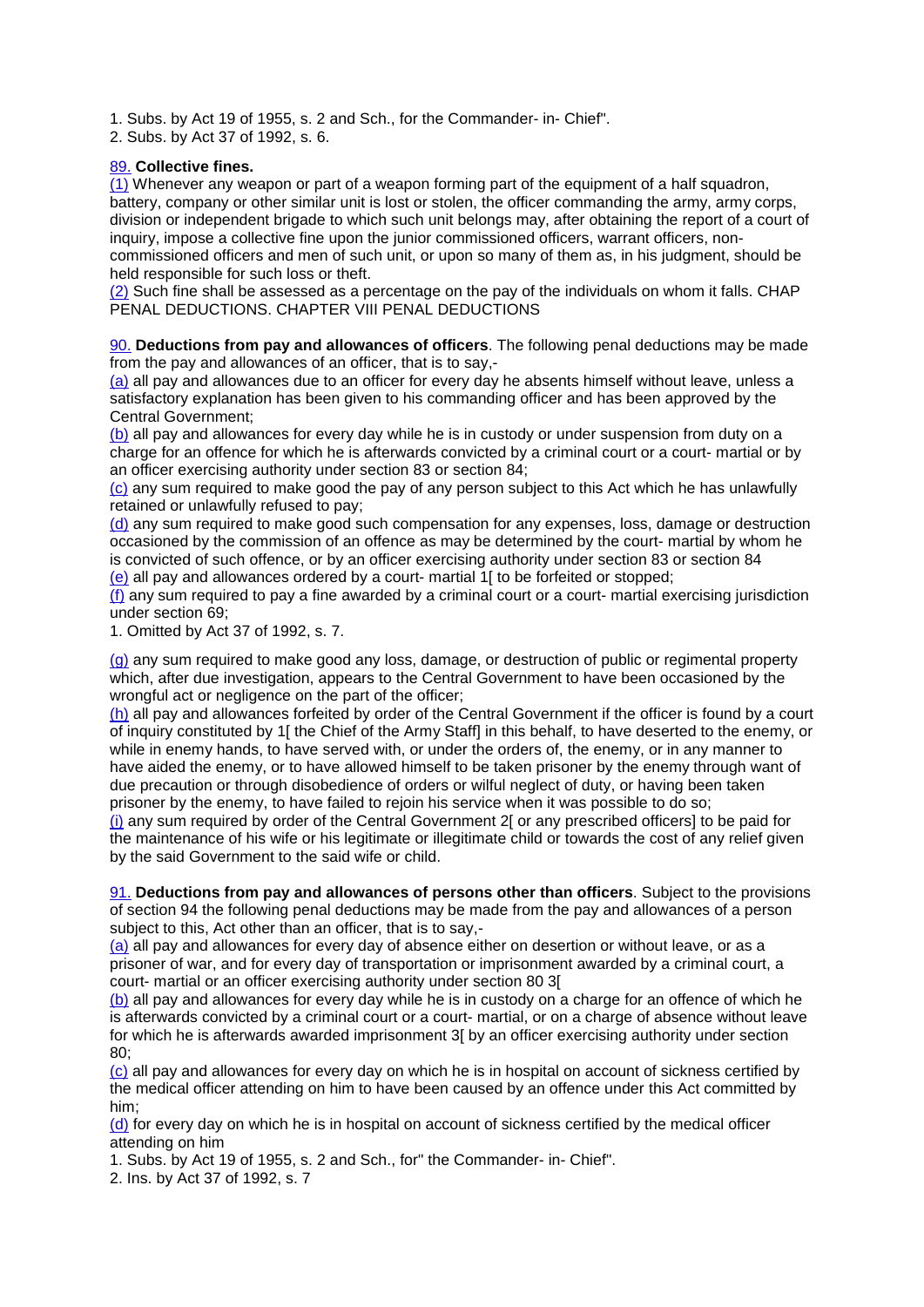#### 3. Omitted by s. 8, ibid.

to have been caused by his own misconduct or imprudence, such sum as may be specified by order of the Central Government or such officer as may be specified by that Government;

(e) all pay and allowances ordered by a court- martial or by an officer exercising authority under any of the sections 80, 83, 84 and 85, to be forfeited or stopped;

(f) all pay and allowances for every day between his being recovered from the enemy and his dismissal from the service in consequence of his conduct when being taken prisoner by, or while in the hands of, the enemy;

(g) any sum required to make good such compensation for any expenses, loss, damage or destruction caused by him to the Central Government or to any building or property as may be awarded by his commanding officer;

(h) any sum required to, pay a fine awarded by a criminal court, a court- martial exercising jurisdiction under section 69, or an officer exercising authority under any of the sections 80 and 89;

(i) any sum required by order of the Central Government or any prescribed officer to be paid for the maintenance of his wife or his legitimate or illegitimate child or towards the cost of any relief given by the said Government to the said wife or child.

92. **Computation of time of absence or custody**. For the purposes of clauses (a) and (b) of section 91,-

(a) no person shall be treated as absent or in custody for a day unless the absence or custody has lasted, whether wholly in one day, or partly in one day and partly in another, for six consecutive hours or upwards;

(b) any absence or custody for less than a day may be reckoned as absence or custody for a day if such absence or custody prevented the absentee from fulfilling any military duty which was thereby thrown upon some other person;

(c) absence or custody for twelve consecutive hours or upwards may be reckoned as absence or custody for the whole of each day during any portion of which the person was absent or in custody; (d) a period of absence, or imprisonment, which commences before, and ends after, midnight may be reckoned as a day.

93. **Pay and allowances during trial**. In the case of any person subject to this Act who is in custody or under suspension from duty on a charge for an offence, the

prescribed officer may direct that the whole or any part of the pay and allowances of such person shall be withheld, pending the result of his trial on the charge against him, in order to give effect to the provisions of clause (b) of sections 90 and 91.

94. **Limit of certain deductions**. The total deductions from the pay and allowances of a person made under clauses (e), (g) to (i) of section 91 shall not, except where he is sentenced to dismissal, exceed in any one month one- half of his pay and allowances for that month.

95. **Deduction from public money due to a person**. Any sum authorised by this Act to be deducted from the pay and allowances of any person may, without prejudice to any other mode of recovering the same, be deducted from any public money due to him other than a pension.

96. **Pay and allowances of prisoner of war during inquiry into his conduct**. Where the conduct of any person subject to this Act when being taken prisoner by, or while in the hands of, the enemy, is to be inquired into under this Act or any other law, 1[ the Chief of the Army Staff] or any officer authorised by him may order that the whole or any part of the pay and allowances of such person shall be withheld pending the result of such inquiry.

97. **Remission of deductions**. Any deduction from pay and allowances authorised by this Act may be remitted in such manner and to such extent, and by such authority, as may from time to time be prescribed.

98. **Provision for dependants of prisoner of war from remitted deductions**. In the case of all persons subject to this Act, being prisoners of war, whose pay and allowances have been forfeited under clause (h) of section 90 or clause (a) of section 91, but in respect of whom a remission has been made under section 97, it shall be lawful for proper provision to be made by the prescribed authorities out of such pay and allowances for any dependants of such persons, and any such remission shall in that case be deemed to apply only to the balance thereafter remaining of such pay and allowances.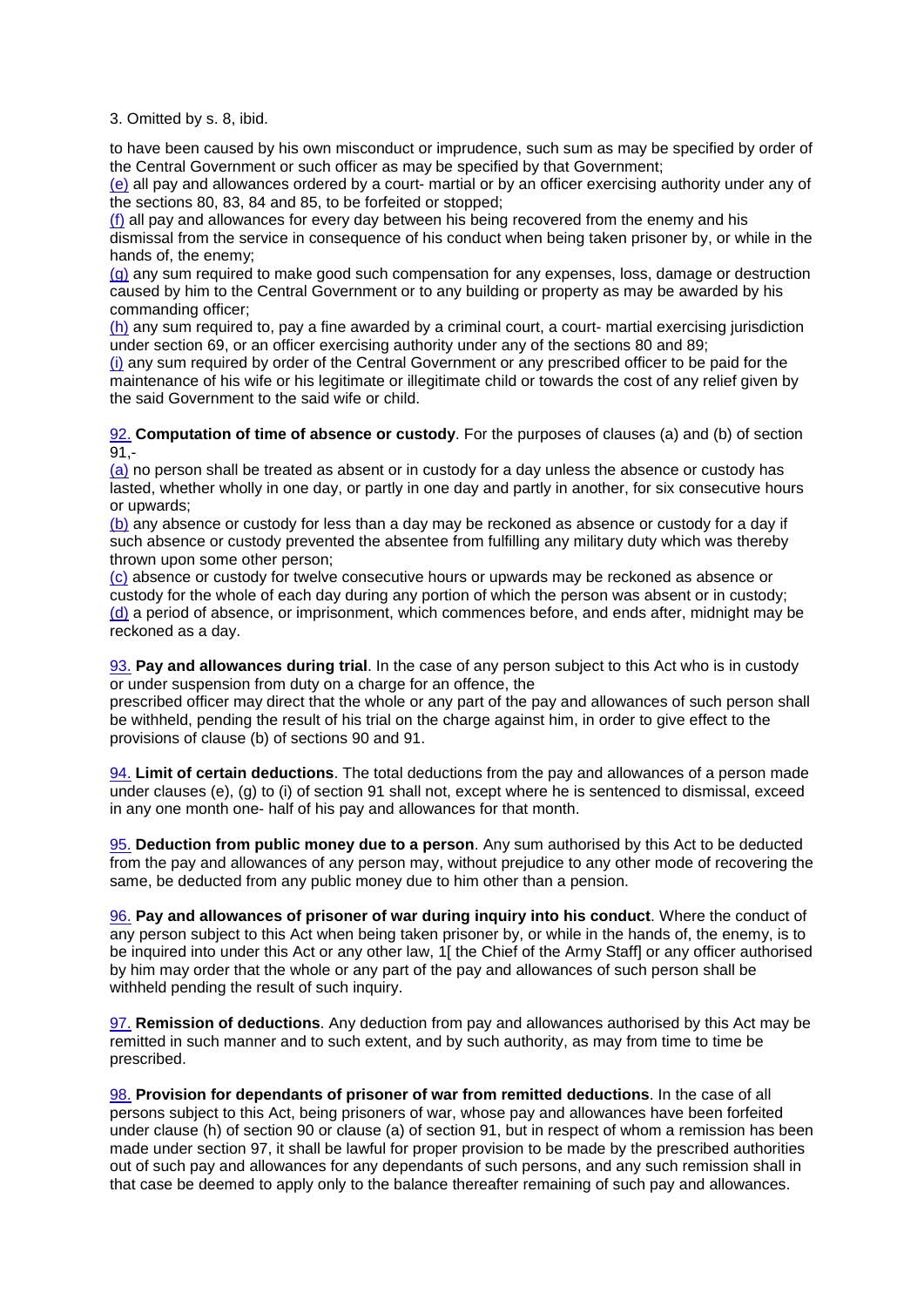99. **Provision for dependants of prisoner war from his pay and allowances**. It shall be lawful for proper provision to be made by the prescribed authorities for any dependants of any person subject to this Act who is a prisoner of war or is missing, out of his pay and allowances.

100. **Period during which a person is deemed to be a prisoner of war.** For the purposes of sections 98 and 99, a person shall be deemed to continue to be a prisoner of war until the conclusion of any inquiry into his conduct such as is referred to in section 96, and if he is cashiered or dismissed from the service in consequence of such conduct, until the date of such cashiering or dismissal. 1. Subs. by Act 19 of 1955, s. 2 and Sch., for" the Commander- in- Chief".

# **CHAP ARREST AND PROCEEDINGS BEFORE TRIAL. CHAPTER IX ARREST AND PROCEEDINGS BEFORE TRIAL**

# 101. **Custody of offenders.**

(1) Any person subject to this Act who is charged with an offence may be taken into military custody. (2) Any such person may be ordered into military custody by any superior officer.

(3) An officer may order into military custody any officer, though he may be of a higher rank, engaged in a quarrel, affray or disorder.

# 102. **Duty of commanding officer in regard to detention.**

(1) It shall be the duty of every commanding officer to take care that a person under his command when charged with an offence is not detained in custody for more than forty- eight hours after the committal of such person into custody is reported to him, without the charge being investigated, unless investigation within that period seems to him to be impracticable having regard to the public service. (2) The case of every person being detained in custody beyond a period of forty- eight hours, and the reason thereof, shall be reported by the commanding officer to the general or other officer to whom application would be made to convene a general or district court- martial for the trial of the person charged.

(3) In reckoning the period of forty- eight hours specified in sub- section (1), Sundays and other public holidays shall be excluded.

(4) Subject to the provisions of this Act, the Central Government may make rules providing for the manner in which and the period for which any person subject to this Act may be taken into and detained in military custody, pending the trial by any competent authority for any offence committed by him.

103. **Interval between commital and court- martial**. In every case where any such person as is mentioned in section 101 and as is not on active service remains in such custody for a longer period than eight days, without a court- martial for his trial being ordered to assemble, a special report giving reasons for the delay shall be made by his commanding officer in the manner prescribed, and a similar report shall be forwarded at intervals of every eight days until a court- martial is assembled or such person is released from custody.

104. **Arrest by civil authorities.** Whenever any person subject to this Act, who is accused of any offence under this Act, is within the jurisdiction of any magistrate or police officer, such magistrate or police officer shall aid in the apprehension and delivery to military custody of such person upon receipt of a written application to that effect signed by his commanding officer.

#### 105. **Capture of deserters.**

(1) Whenever any person subject to this Act deserts, the commanding officer of the corps, department or detachment to which he belongs, shall give written information of the desertion to such civil authorities as, in his opinion, may be able to afford assistance towards the capture of the deserter; and such authorities shall thereupon take steps for the apprehension of the said deserter in like manner as if he were a person for whose apprehension a warrant had been issued by a magistrate, and shall deliver the deserter. when apprehended, into military custody.

(2) Any police officer may arrest without warrant any person reasonably believed to be subject to this Act, and to be a deserter or to be travelling without authority, and shall bring him without delay before the nearest magistrate, to be dealt with according to law.

#### 106. **Inquiry into absence without leave.**

(1) When any person subject to this Act has been absent from his duty without due authority for a period of thirty days, a court of inquiry shall, as soon as practicable, be assembled, and such court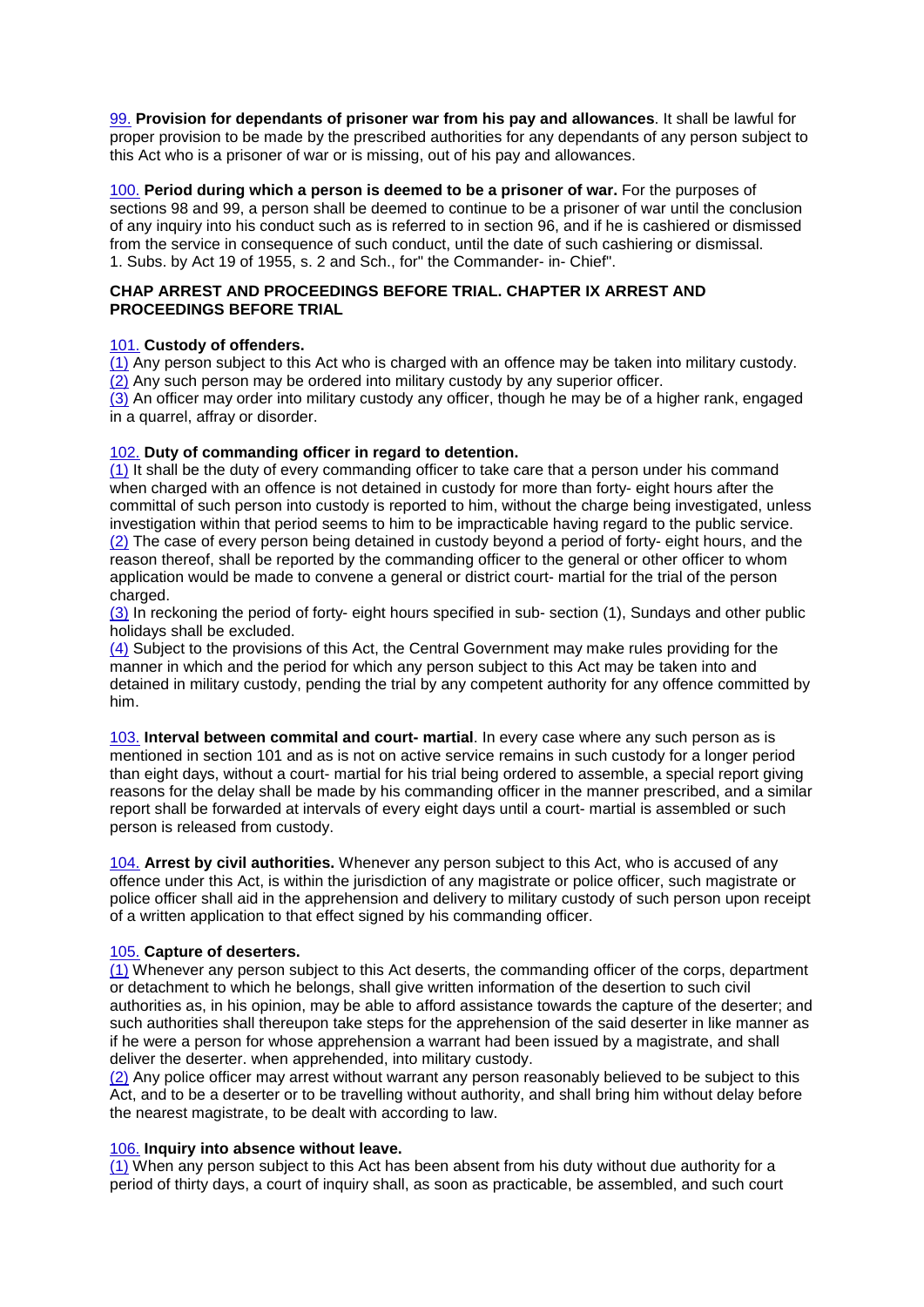shall, on oath or affirmation administered in the prescribed manner, inquire respecting the absence of the person, and the deficiency, if any, in the property of the Government entrusted to his care, or in any arms, ammunition, equipment, instruments, clothing or necessaries; and if satisfied of the fact of such absence without due authority or other sufficient cause, the court shall declare such absence and the period thereof, and the said deficiency, if any, and the commanding officer of the corps or department to which the person belongs shall enter in the court- martial book of the corps or department a record of the declaration.

(2) If the person declared absent does not afterwards surrender or is not apprehended, he. shall, for the purposes of this Act, be deemed to be a deserter.

# 107. **Provost- marshals.**

(1) Provost- marshals may be appointed by 1[ the Chief of the Army Staff] or by any prescribed officer.  $(2)$  The duties of a provost- marshal are to take charge of persons confined for any offence, to preserve good order and discipline, and to prevent breaches of the same by persons serving in, or attached to, the regular Army.

(3) A provost- marshal may act any time arrest and detain for trial any person subject to this Act who commits, or is charged with, an offence, and may also carry into effect any punishment to be inflicted in pursuance of the sentence awarded by a court- martial, or by an officer exercising authority under section 80 but shall not inflict any punishment on his own authority:

1. Subs. by Act 19 of 1955, s. 2 and Sch., for" the Commander- in- Chief".

Provided that no officer shall be so arrested or detained otherwise than on the order of another officer. (4) For the purposes of sub- sections (2) and (3), a provost- marshal shall be deemed to include a provost- marshal appointed under any law for the time being in force relating to the Government of the Navy or Air Force, and any person legally exercising authority under him or on his behalf. CHAP COURTS- MARTIAL. CHAPTER X COURTS- MARTIAL

108. **Kinds of courts- martial.** For the purposes of this Act there shall be four kinds of courts- martial, that is to say,-

- (a) general courts- martial;
- (b) district courts- martial;
- (c) summary general courts- martial; and
- (d) summary courts- martial.

109. **Power to convene a general court- martial**. A general court- martial may be convened by the Central Government or 1[ the Chief of the Army Staff] or by any officer empowered in this behalf by warrant of 1[ the Chief of the Army Staff].

110. **Power to convene a district court- martial.** A district court- martial may be convened by an officer having power to convene a general court- martial or by any officer empowered in this behalf by warrant of any such officer.

111. **Contents of warrants issued under sections 109 and 110.** A warrant issued under section 109 or section 110 may contain such restrictions, reservations or conditions as the officer issuing, it may think fit.

112. **Power to convene a summary general court- martial**. The following authorities shall have power to convene a summary general court- martial, namely,-

(a) an officer empowered in this behalf by an order of the Central Government or of 1[ the Chief of the Army Staff];

(b) on active service, the officer commanding the forces in the field, or any officer empowered by him in this behalf;

(c) an officer commanding any detached portion of the regular Army on active service when, in his opinion, it is not practicable, with due regard to discipline and the exi- gencies of the service, that an offence should be tried by a general court- martial.

113. **Composition of general court- martial.** A general court- martial shall consist of not less than five officers, each of whom has held a commission for not less than three 1. Subs. by Act 19 of 1955, s. 2, and Sch., for." the Commander- in- Chief".

whole years and of whom not less than four are of a rank not below that of captain.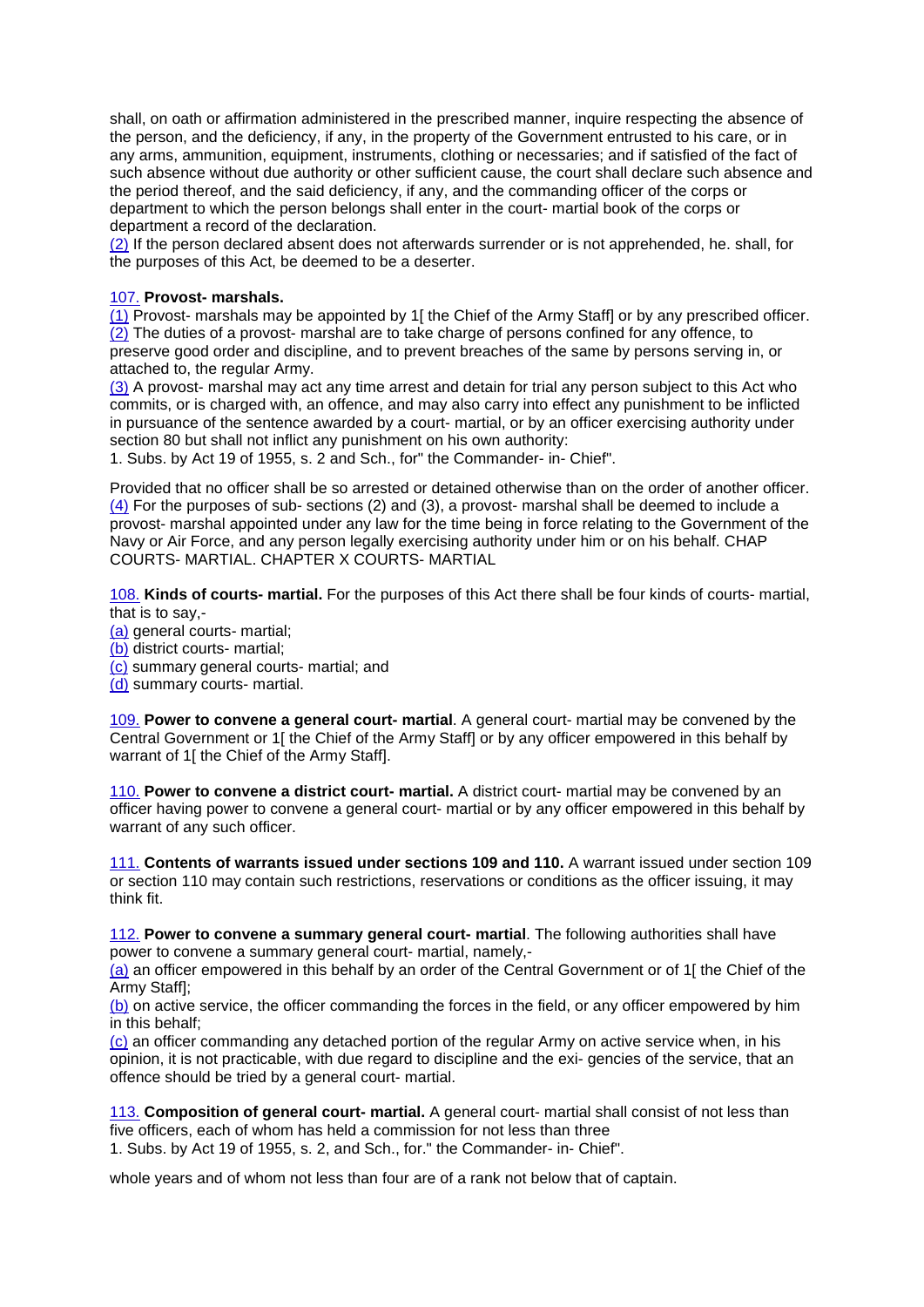114. **Composition of district court- martial**. A district court- martial shall consist of not less than three officers, each of whom has held a commission for not less than two whole years.

115. **Composition of summary general court- martial**. A summary general court- martial shall consist of not less than three officers.

# 116. **Summary court- martial.**

(1) A summary court- martial may be held by the commanding officer of any corps, department or detachment of the regular Army, and he shall alone constitute the court.

(2) The proceedings shall be attended throughout by two other persons who shall be officers or junior commissioned officers or one of either, and who shall not as such, be sworn or affirmed.

# 117. **Dissolution of courts- martial.**

 $(1)$  If a court- martial after the commencement of a trial is reduced below the minimum number of officers required by this Act, it shall be dissolved.

(2) If, on account of the illness of the judge advocate or of the accused before the finding, it is impossible to continue the trial, a court- martial shall be dissolved.

(3) The officer who convened a court- martial may dissolve such court- martial if it appears to him that military exigencies or the necessities of discipline render it impossible or inexpedient to continue the said court- martial.

(4) Where a court- martial is dissolved under this section, the accused may be tried again.

118. **Powers of general and summary general courts- martial**. A general or summary general court- martial shall have power to try any person subject to this Act for any offence punishable therein and to pass any sentence authorised thereby.

119. **Powers of district courts- martial.** A district court- martial shall have power to try any person subject to this Act other than an officer or a junior commissioned officer for any offence made punishable therein, and to pass any sentence authorised by this Act other than a sentence of death, transportation, or imprisonment for a term exceeding two years: Provided that a district court- martial shall not sentence a warrant officer to imprisonment.

#### 120. **Powers of summary courts- martial.**

 $\overline{(1)}$  Subject to the provisions of sub- section (2), a summary court- martial may try any offence punishable under this Act.

(2) When there is no grave reason for immediate action and reference can without detriment to discipline be made to the officer empowered to convene a district court- martial or on active service a summary general court- martial for the trial of the alleged offender, an officer holding a summary court- martial shall not try without such reference any offence punishable under any of the sections 34, 37 and 69, or any offence against the officer holding the court.

(3) A summary court- martial may try any person subject to this Act and under the command of the officer holding the court, except an officer, junior commissioned officer or warrant officer.

(4) A summary court- martial may pass any sentence which may be passed under this Act, except a sentence of death or transportation, or of imprisonment for a term exceeding the limit specified in subsection (5).

(5) The limit referred to in sub- section (4) shall be one year if the officer holding the summary courtmartial is of the rank of lieutenantcolonel and upwards, and three months if such officer is below that rank.

121. **Prohibition of second trial.** When any person subject to this Act has been acquitted or convicted of an offence by a court- martial or by a criminal court, or has been dealt with under any of the sections 80, 83, 84 and 85, he shall not be liable to be tried again for the same offence by a courtmartial or dealt with under the said sections.

# 122. **Period of limitation for trial.**

(1) Except as provided by sub- section (2), no trial by court- martial of any person subject to this Act for any offence shall be commenced after the expiration of a period of three years 1[ and such period shall commence,-

(a) on the date of the offence; or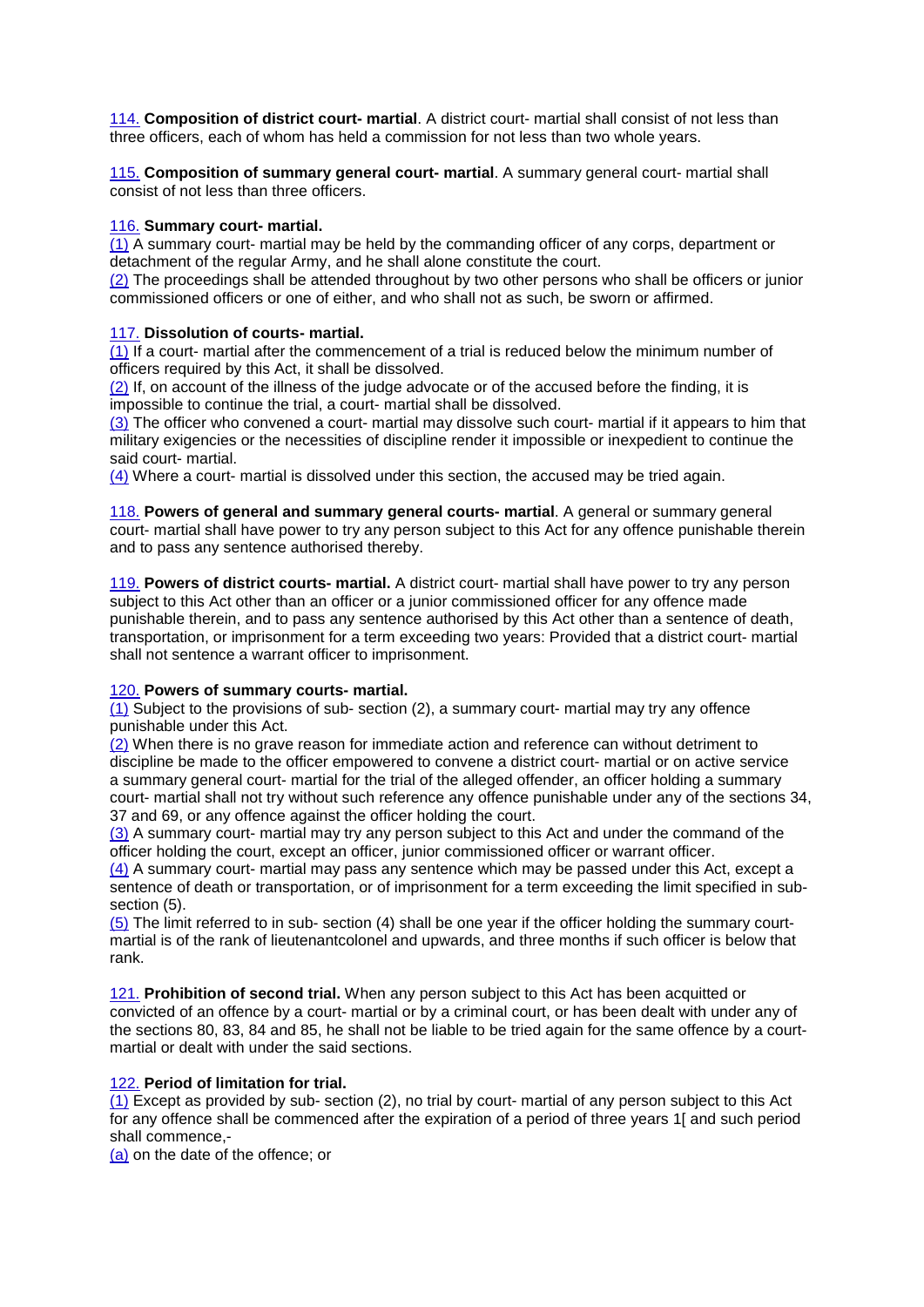(b) where the commission of the offence was not known to the person aggrieved by the offence or to the authority com- petent to initiate action, the first day on which such offence comes to the knowledge of such person or authority, whichever is earlier; or

(c) where it is not known by whom the offence was com- mitted, the first day on which the identity of the offender is known to the person aggrieved by the offence or to the authority competent to initiate action, whichever is earlier.]

(2) The provisions of sub- section (1) shall not apply to a trial for an offence of desertion or fraudulent enrolment or for any of the offences mentioned in section 37.

(3) In the computation of the period of time mentioned in sub- section (1), any time spent by such person as a prisoner of war, or in enemy territory, or in evading arrest after the commission of the offence, shall be excluded.

(4) No trial for an offence of desertion other than desertion on active service or of fraudulent enrolment shall be commenced if the person in question, not being an officer, has subsequently to the commission of the offence, served continuously in an exemplary manner for not less than three years with any portion of the regular Army.

# 123. **Liability of offender who ceases to be subject to Act.**

(1) Where an offence under this Act had been committed by any person while subject to this Act, and he has ceased to be so subject, he may be taken into and kept in military custody, and tried and punished for such offence as if he continued to be so subject.

1. Subs. by Act 37 of 1992, s. 9.

(2) No such person shall be tried for an offence, unless his trial commences 1[ within a period of three years after he had ceased to be subject to this Act; and in computing such period, the time during which such person has avoided arrest by absconding or concealing himself or where the institution of the proceeding in respect of the offence has been stayed by an injunction or order, the period of the continuance of the injunction or order, the day on which it was issued or made, and the day on which it was withdrawn, shall be excluded:] Provided that nothing contained in this sub- section shall apply to the trial of any such person for an offence of desertion or fraudulent enrolment or for any of the offences mentioned in section 37 or shall affect the jurisdiction of a criminal court to try any offence triable by such court as well as by a court- martial.

(3) When a person subject to this Act is sentenced by a court- martial to transportation or imprisonment, this Act shall apply to him during the term of his sentence, though he is cashiered or dismissed from the regular Army, or has otherwise ceased to be subject to this Act, and he may be kept, removed, imprisoned and punished as if he continued to be subject to this Act.

(4) When a person subject to this Act is sentenced by a court- martial to death, this Act shall apply to him till the sentence is carried out.

# 124. **Place of trial. Any person subject to this Act who commits any offence against it may be tried and punished for such offence in any place whatever.**

125. **Choice between criminal court and court- martial**. When a criminal court and a court- martial have each jurisdiction in respect of an offence, it shall be in the discretion of the officer commanding the army, army corps, division or independent brigade in which the accused person is serving or such other officer as may be prescribed to decide before which court the proceedings shall be instituted, and, if that officer decides that they should be instituted before a court- martial, to direct that the accused person shall be detained in military custody.

#### 126. **Power of criminal court to require delivery of offender.**

(1) When a criminal court having jurisdiction is of opinion that proceedings shall be instituted before itself in respect of any alleged offence, it may, by written notice, require the officer referred to in section 125 at his option, either to deliver over the offender to the nearest magistrate to be proceeded against according to law, or to postpone proceedings pending a reference to the Central Government. (2) In every such case the said officer shall either deliver over the offender in compliance with the requisition, or shall forthwith refer the question as to the court before which the proceedings are to be instituted for the determination of the Central Government, whose order upon such reference shall be final. 2[

1. Subs. by Act 37 of 1992, s. 10.

2. Omitted by s. 11, ibid.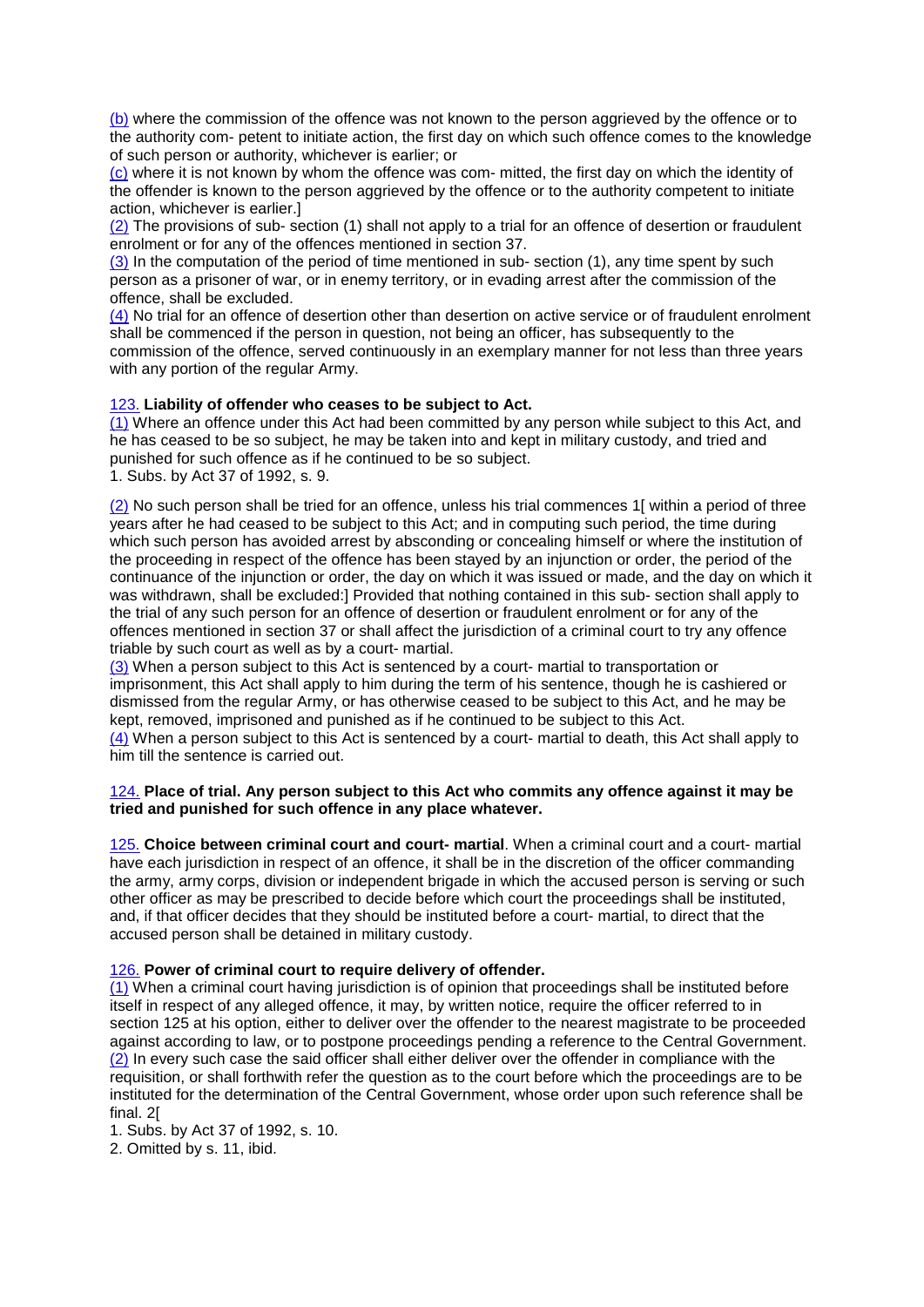# **CHAP PROCEDURE OF COURTS- MARTIAL. CHAPTER XI PROCEDURE OF COURTS- MARTIAL**

128. **Presiding officer**. At every general, district or summary general court- martial the senior member shall be the presiding officer.

129. **Judge advocate.** Every general court- martial shall, and every district or summary general courtmartial may, be attended by a judge advocate, who shall be either an officer belonging to the department of the Judge Advocate General, or if no such officer is available, an officer approved of by the Judge Advocate General or any of his deputies.

# 130. **Challenges.**

(1) At all trials by general, district or summary general court- martial, as soon as the court is assembled, the names of the presiding officer and members shall be read over to the accused, who shall thereupon be asked whether he objects to being tried by any officer sitting on the court. (2) If the accused objects to any such officer, his objection, and also the reply thereto of the officer objected to, shall be heard and recorded, and the remaining officers of the court shall, in the absence of the challenged officer decide on the objection.

(3) If the objection is allowed by one- half or more of the votes of the officers entitled to vote, the objection shall be allowed, and the member objected to shall retire, and his vacancy may be filled in the prescribed manner by another officer subject to the same right of the accused to object. (4) When no challenge is made, or when challenge has been made and disallowed, or the place of every officer successfully challenged has been filled by another officer to whom no objection is made or allowed, the court shall proceed with the trial.

131. Oaths of member, judge advocate and witness.

(1) An oath or affirmation in the prescribed manner shall be administered to every member of every court- martial and to the judge advocate before the commencement of the trial.

(2) Every person giving evidence before a court- martial shall be examined after being duly sworn or affirmed in the prescribed form.

(3) The provisions of sub- section (2) shall not apply where the witness is a child under twelve years of age and the court- martial is of opinion that though the witness understands the duty of speaking the truth, he does not understand the nature of an oath or affirmation.

#### 132. **Voting by members.**

(1) Subject to the provisions of sub- sections (2) and (3), every decision of a court- martial shall be passed by an absolute majority of votes; and where there is an equality of votes on either the finding or the sentence, the decision shall be in favour of the accused.

(2) No sentence of death shall be passed by a general court- martial without the concurrence of at least two- thirds of the members of the court.

(3) No sentence of death shall be passed by a summary general court- martial without the concurrence of all the members.

 $(4)$  In matters, other than a challenge or the finding or sentence, the presiding officer shall have a casting vote.

133. **General rule as to evidence**. The Indian Evidence Act, 1872 , (1 of 1872 .) shall, subject to the provisions of this Act, apply to all proceedings before a court- martial.

134. Judicial notice. A court- martial may take judicial notice of any matter within the general military knowledge of the members.

#### 135. **Summoning witnesses.**

(1) The convening officer, the presiding officer of a court- martial, 1[ or courts of inquiry] the judge advocate or the commanding officer of the accused person may, by summons under his hand, require the attendance, at a time and place to be mentioned in the summons, of any person either to give evidence or to produce any document or other thing.

(2) In the case of a witness amenable to military authority, the summons shall be sent to his commanding officer, and such officer shall serve it upon him accordingly.

(3) In the case of any other witness, the summons shall be sent to the magistrate within whose jurisdiction he may be or reside, and such magistrate shall give effect to the summons as if the witness were required in the court of such magistrate.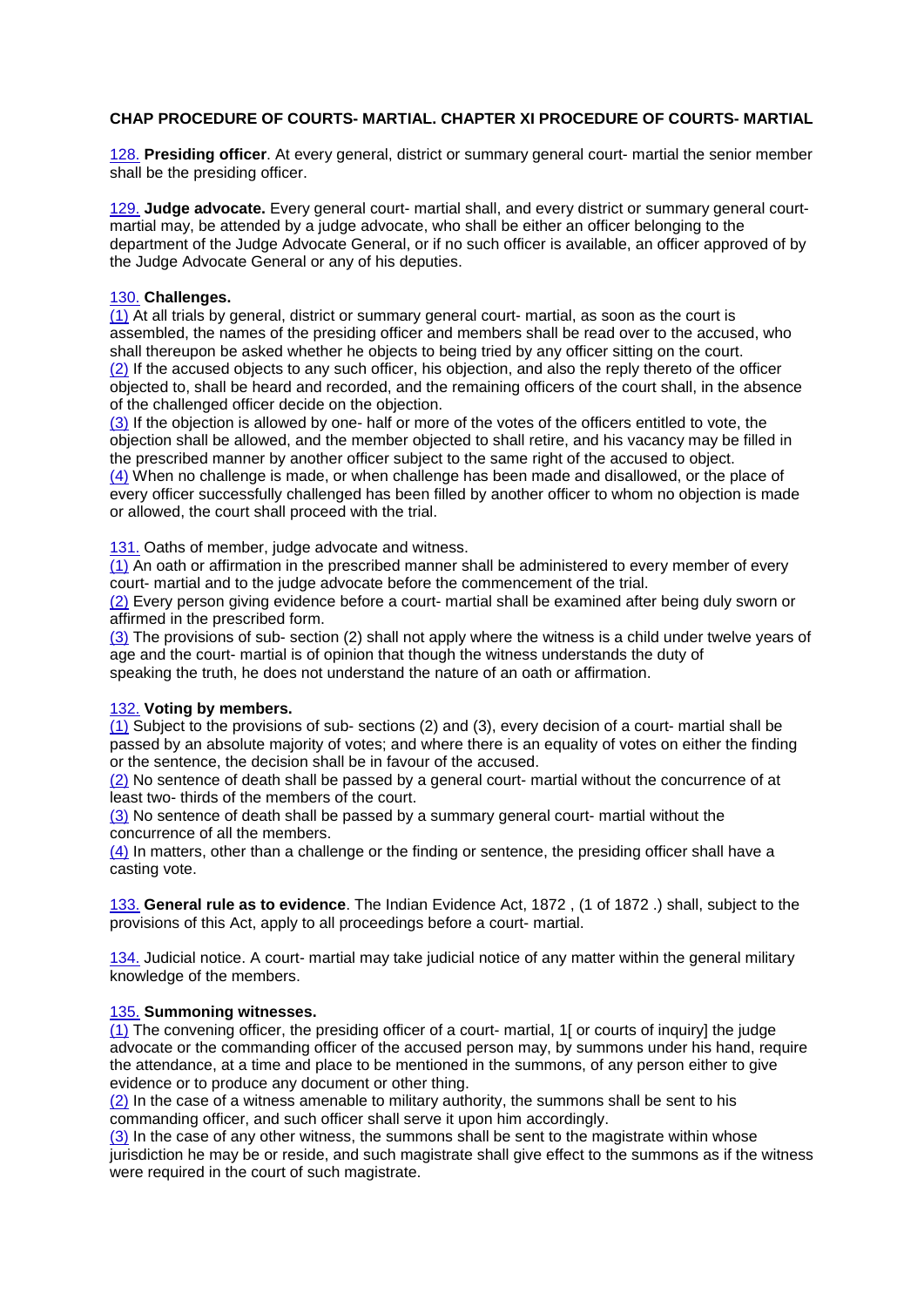(4) When a witness is required to produce any particular document or other thing in his possession or power, the summons shall describe it with reasonable precision.

#### 136. **Documents exempted from production.**

(1) Nothing in section 135 shall be deemed to affect the operation of sections 123 and 124 of the Indian Evidence Act, 1872 , (1 of 1872 .) or to apply to any letter, postcard, telegram or other document in the custody of the postal or telegraph authorities.

(2) If any document in such custody is, in the opinion of any district magistrate, chief presidency magistrate, High Court or Court of Session, wanted for the purpose of any court- martial, such magistrate or Court may require the postal or telegraph authorities, as the 1. Ins. by Act 37 of 1992, s. 12.

case may be, to deliver such document to such person as such magistrate or Court may direct. (3) If any such document is, in the opinion of any other magistrate or of any commissioner of police or district superintendent of police, wanted for any such purpose, he may require the postal or telegraph authorities, as the case may be, to cause search to be made for and to detain such document pending the orders of any such district magistrate, chief presidency magistrate or High Court or Court of Session.

# 137. **Commissions for examination of withness.**

(1) Whenever, in the course of a trial by court- martial, it appears to the Court that the examination of a witness is necessary for the ends of justice, and that the attendance of such witness cannot be procured without an amount of delay, expense or inconvenience which, in the circumstances of the case, would be unreasonable, such Court may address the Judge Advocate General in order that a commission to take the evidence of such witness may be issued.

(2) The Judge Advocate General may then, if he thinks necessary, issue a commission to any district magistrate or magistrate of the first class, within the local limits of whose jurisdiction such witness resides, to take the evidence of such witness.

(3) The magistrate or officer to whom the commission is issued, or, if he is the district magistrate, he or such magistrate of the first class as he appoints in this behalf, shall proceed to the place where the witness is or shall summon the witness before him and shall take down his evidence in the same manner, and may for this purpose exercise the same powers, as in trials of warrant- cases under the 2[ code of Criminal Procedure, 1973 ] (2 of 1974 .) on any corresponding law in force in 1[ the State of Jammu and Kashmir].

(4) When the witness resides in a tribal area or in any place outside India, the commission may be issued in the manner specified in 2[ Chapter XXII of the Code of Criminal Procedure, 1973 ] (2 of 1974 .) or of any corresponding law om force in 1[ the State of Jammu and Kashmir].

 $(5)$  In this and the next succeeding section, the expression" Judge Advocate General" includes a Deputy Judge Advocate General.

#### 138. **Examination of a withness on commission.**

(1) The prosecutors and the accused person in any case in which a commission is issued under section 137 may respectively forward any interrogatories in writing which the Court may think 1. Subs. by the Adaptation of Laws (No. 3) Order, 1956, for" a Part B State".

2. Subs. by Act 37 of 1992, s. 13.

relevant to the issue, and the magistrate or officer executing the commission shall examine the witness upon such interrogatories.

(2) The prosecutor and the accused person may appear before such magistrate or officer by counsel or, except in the case of an accused person in custody, in person, and may examine, cross- examine and re- examine, as the case may be, the said witness.

(3) After a commission issued under section 137 has been duly executed, it shall be returned, together with the deposition of the witness examined thereunder, to the Judge Advocate General.

(4) On receipt of a commission and deposition returned under subsection (3), the Judge Advocate General shall forward the same to the Court at whose instance the commission was issued or, if such Court has been dissolved, to any other Court convened for the trial of the accused person; and the commission, the return thereto and the deposition shall be open to inspection by the prosecutor and the accused person, and may, subject to all just exceptions, be read in evidence in the case by either the prosecutor or the accused, and shall form part of the proceedings of the Court.

(5) In every case in which a commission is issued under section 137, the trial may be adjourned for a specified time reasonably sufficient for the execution and return of the commission.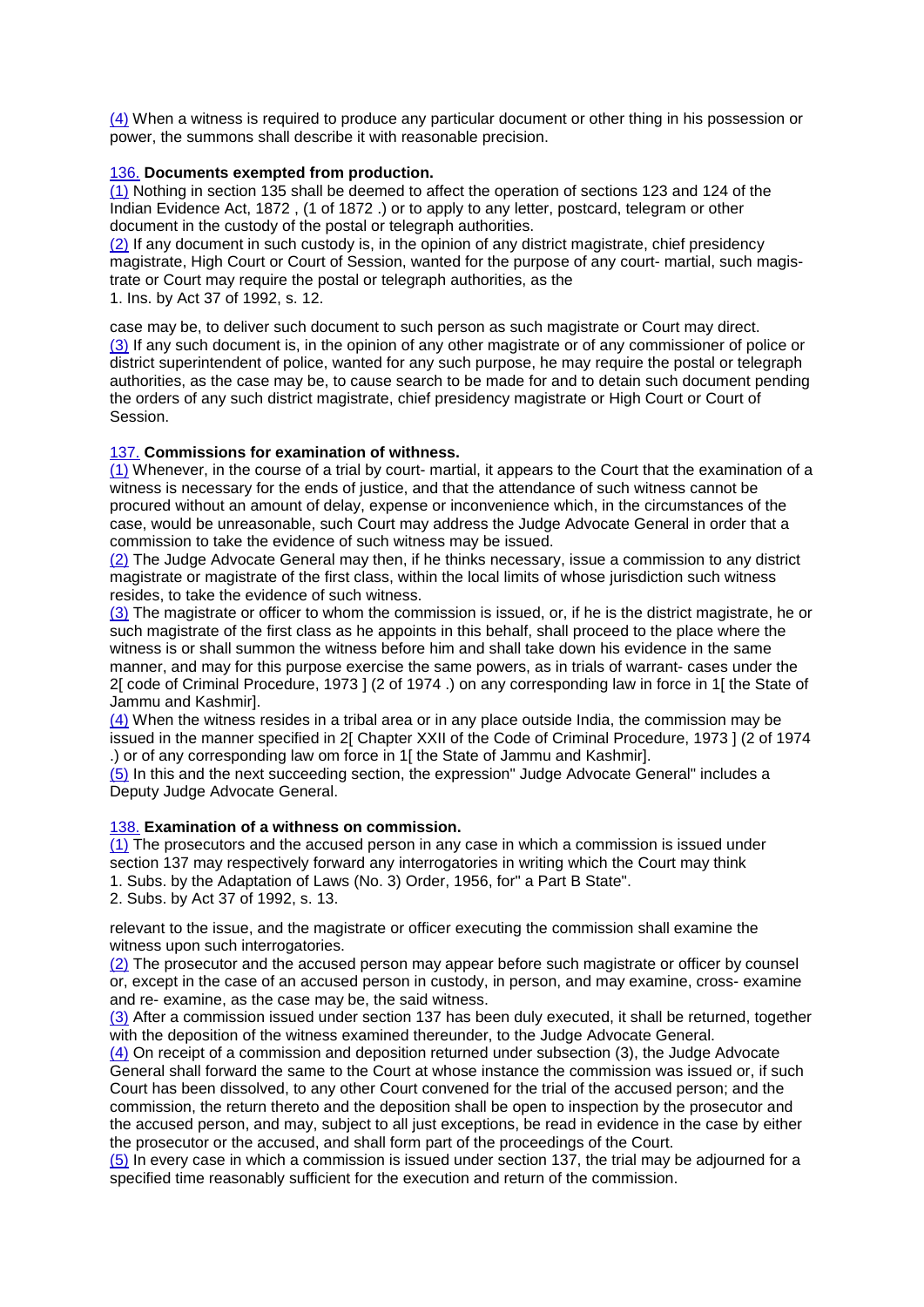# 139. **Conviction of offence not charged.**

(1) A person charged before a court- martial with desertion may be found guilty of attempting to desert or of being absent without leave.

(2) A person charged before a court- martial with attempting to desert may be found guilty of being absent without leave.

(3) A person charged before a court- martial with using criminal force may be found guilty of assault. (4) A person charged before a court- martial with using threatening language may be found guilty of using insubordinate language.

(5) A person charged before a court- martial with any one of the offences specified in clauses (a), (b), (c) and (d) of section 52 may be found guilty of any other of these offences with which he might have been charged.

(6) A person charged before a court- martial with an offence punishable under section 69 may be found guilty of any other offence of which he might have been found guilty if the provisions of the 1[ Code of Criminal Procedure, 1973 ] (2 of 1974 .) were applicable.

(7) A person charged before a court- martial with any offence under this Act, may, on failure of proof of an offence having been committed in circumstances involving a more severe punishment, be found guilty of the same offence as having been committed in circumstances involving a less severe punishment.

(8) A person charged before a court- martial with any offence under this Act may be found guilty of having attempted or abetted

the commission of that offence, although the attempt or abetment is not separately charged.

140. **Presumption as to signatures**. In any proceeding under this Act, any application, certificate, warrant, reply or other document purporting to be signed by an officer in the service of the Government shall, on production, be presumed to have been duly signed by the person by whom and in the character in which it purports to have been signed, until the contrary is shown.

# 141. **Enrolment paper.**

(1) Any enrolment paper purporting to be signed by an enrolling officer shall, in proceedings under this Act, be evidence of the person enrolled having given the answers to questions which he is therein represented as having given.

(2) The enrolment of such person may be proved by the production of the original or a copy of his enrolment paper purporting to be certified to be a true copy by the officer having the custody of the enrolment paper.

#### 142. **Presumption as to certain documents.**

(1) A letter, return or other document respecting the service of any person in, or the cashiering, dismissal or discharge of any person from, any portion of the regular Army, or respecting the circumstance of any person not having served in, or belonged to, any portion of the Forces, if purporting to be signed by or on behalf of the Central Government or 1[ the Chief of the Army Staff], or by any prescribed officer, shall be evidence of the facts stated in such letter, return or other document. (2) An Army, Navy or Air Force List or Gazette purporting to be published by authority shall be evidence of the status and rank of the officers, junior commissioned officers or warrant officers therein mentioned, and of any appointment held by them and of the corps, battalion or arm or branch of the services to which they belong.

(3) Where a record is made in any regimental book in pursuance of this Act or of any rules made thereunder or otherwise in pursuance of military duty, and purports to be signed by the commanding officer or by the officer whose duty it is to make such record, such record shall be evidence of the facts therein stated.

(4) A copy of any record in any regimental book purporting to be certified to be a true copy by the officer having custody of such book shall be evidence of such record.

(5) Where any person subject to this Act is being tried on a charge of desertion or of absence without leave, and such person has surrendered himself into the custody of any officer or other 1. Subs. by Act 19 of 1955, s. 2 and Sch., for" the Commander- in- Chief".

person subject to this Act, or any portion of the regular Army, or has been apprehended by such officer or person, a certificate purporting to be signed by such officer, or by the commanding officer of that portion of the regular Army, or by the commanding officer of the corps, department or detachment to which such person belongs, as the case may be, and stating the fact, date and place of such surrender or apprehension, and the manner in which he was dressed, shall be evidence of the matters so stated.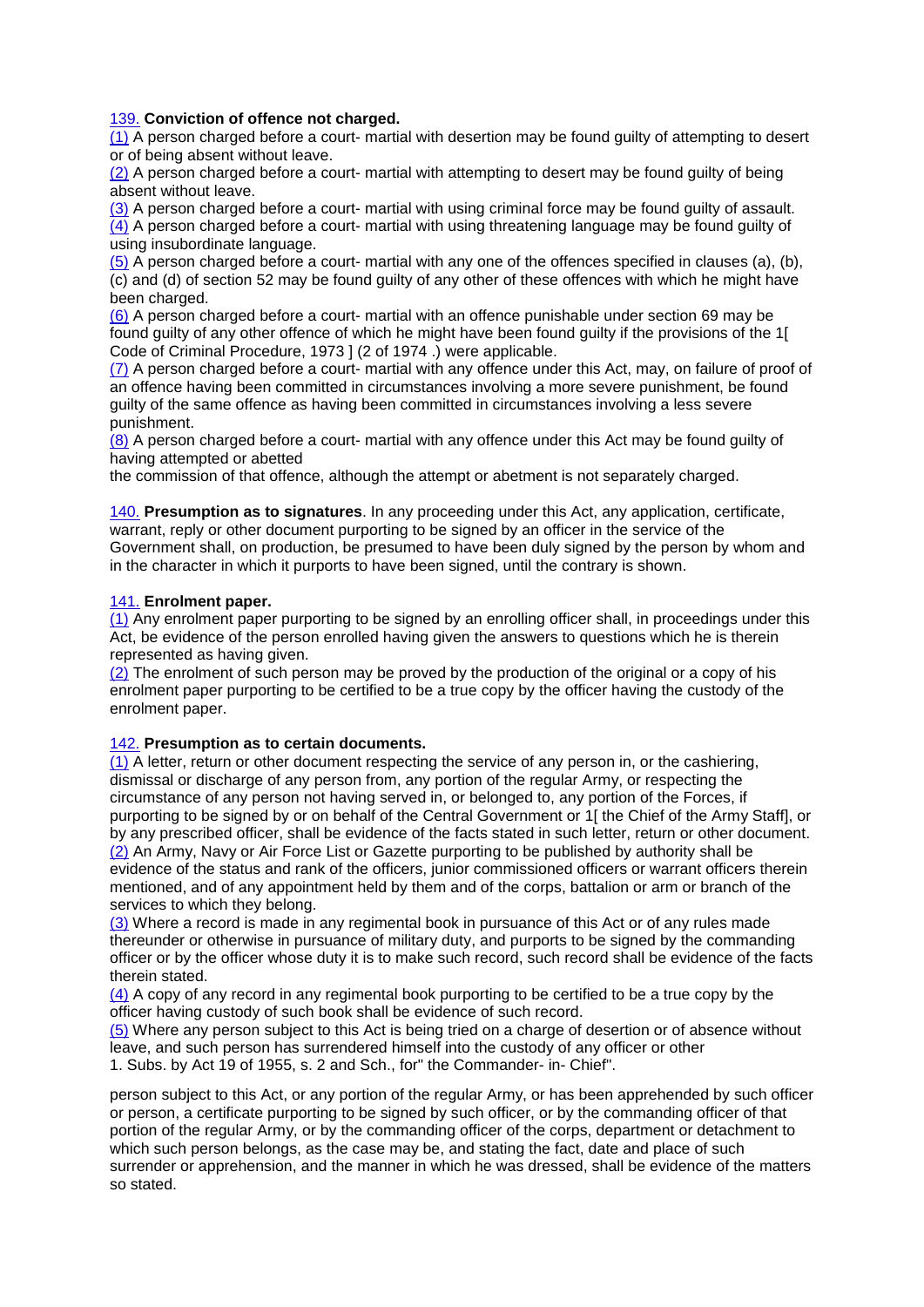(6) Where any person subject to this Act is being tried on a charge of desertion or of absence without leave, and such person has surrendered himself into the custody of, or has been apprehended by, a police officer not below the rank of an officer in charge of a police station, a certificate purporting to be signed by such police officer and stating the fact, date and place of such surrender or apprehension and the manner in which he was dressed shall be evidence of the matters so stated.

(7) Any document purporting to be a report under the hand of any Chemical Examiner or Assistant Chemical Examiner to Government 1[ or any of the Government scientific experts namely, the Chief Inspector of the Explosives, the Director of Finger Print Bureau, the Director, Haffkeine Institute, Bombay, the Director of a Central Forensic Science Laboratory or a State Forensic Science Laboratory and the Serologist to the Government.] upon any matter or thing duly submitted to him for examination or analysis and report may be used as evidence in any proceeding under this Act.

# 143. **Reference by accused to Government officer.**

(1) If at any trial for desertion or absence without leave, overstaying leave or not rejoining when warned for service, the person tried states in his defence any sufficient or reasonable excuse for his unauthorised absence, and refers in support thereof to any officer in the service of the Government, or if it appears that any such officer is likely to prove or disprove the said statement in the defence, the court shall address such officer and adjourn the proceedings until his reply is received.

(2) The written reply of any officer so referred to shall, if signed by him be received in evidence and have the same effect as if made on oath before the court.

(3) If the court is dissolved before the receipt of such reply, or if the court omits to comply with the provisions of this section, the convening officer may, at his discretion, annul the proceedings and order a, fresh trial.

#### 144. **Evidence of previous convictions and general character.**

(1) When any person subject to this Act has been convicted by a court- martial of any offence, such court- martial may inquire into, and receive and record evidence of any previous convictions of such person, either by a court- martial or by a criminal court, or any previous award of punishment under any of the sections 80, 83, 84 and 85, and may further inquire into and record the general character of such person and such other matters as may be prescribed.

1. Ins. by Act 37 of 1992, s, 15.

(2) Evidence received under this section may be either oral, or in the shape of entries in, or certified extracts from, court- martial books or other official records; and it shall not be necessary to give notice before trial to the person tried that evidence as to his previous convictions or character will be received.

(3) At a summary court- martial the officer holding the trial may, if he thinks fit, record any previous convictions against the offender, his general character, and such other matters as may be prescribed, as of his own knowledge, instead of requiring them to be proved under the foregoing provisions of this section.

#### 145. **Lunacy of accused.**

(1) Whenever, in the course of a trial by a court- martial, it appears to the court that the person charged is by reason of unsoundness of mind incapable of making his defence, or that he committed the act alleged but was by reason of unsoundness of mind incapable of knowing the nature of the act or knowing that it was wrong or contrary to law, the court shall record a finding accordingly.

(2) The presiding officer of the court, or, in the case of a summary court- martial, the officer holding the trial, shall forthwith report the case to the confirming officer, or to the authority empowered to deal with its finding under section 162, as the case may be.

(3) The confirming officer to whom the case is reported under subsection (2) may, if he does not confirm the finding, take steps to have the accused person tried by the same or another court- martial for the offence with which he was charged.

(4) The authority to whom the finding of a summary court- martial is reported under sub- section (2), and a confirming officer confirming a finding in any case so reported to him shall order the accused person to be kept in custody in the prescribed manner and shall report the case for the orders of the Central Government.

(5) On receipt of a report under sub- section (4) the Central Government may order the accused person to be detained in a lunatic asylum or other suitable place of safe custody.

146. **Subsequent fitness of lunatic accused for trial**. Where any accused person, having been found by reason of unsoundness of mind to be incapable of making his defence, is in custody or under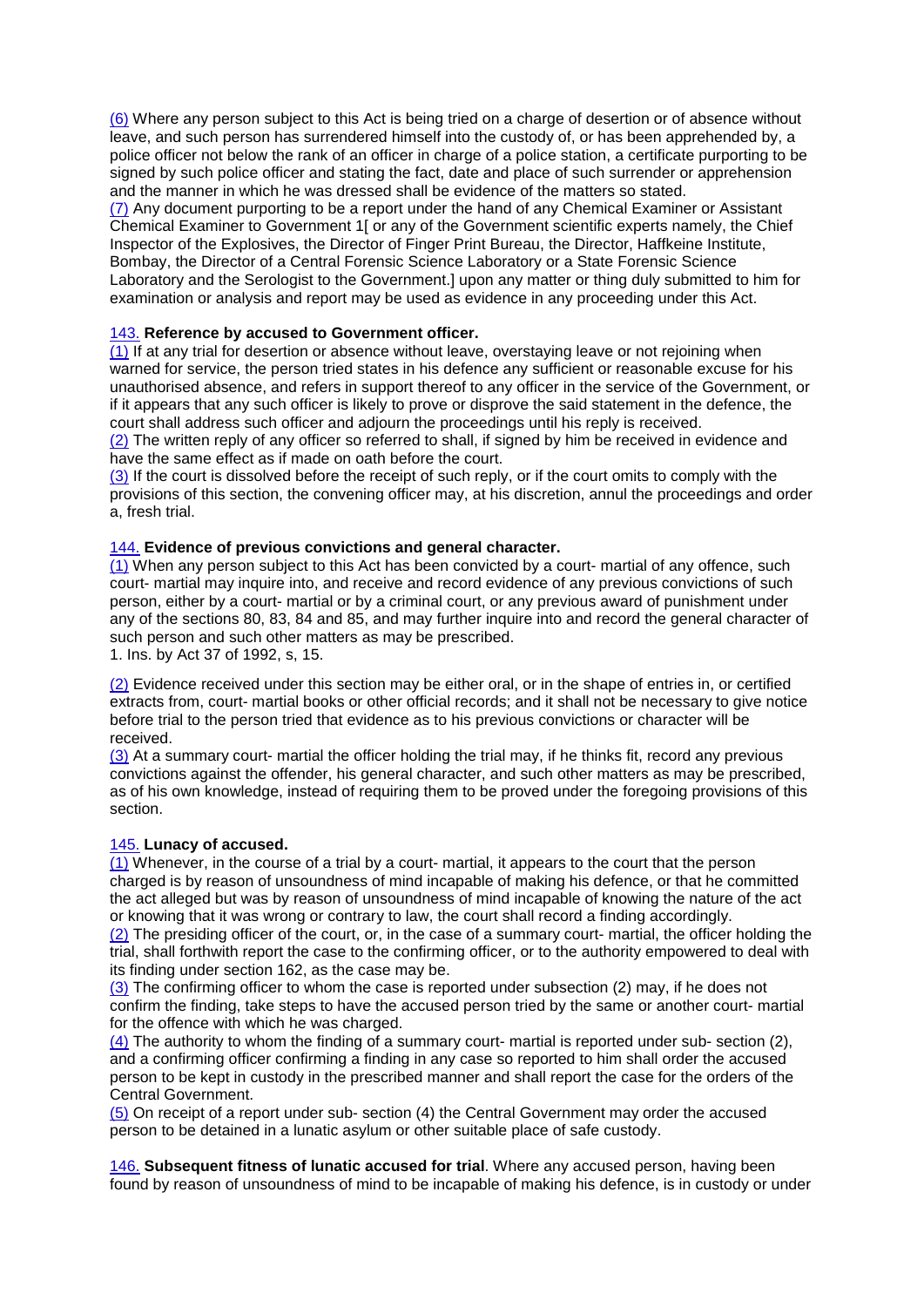detention under section 145, the officer commanding the army, army corps, division or brigade within the area of whose command the accused is in custody or is detained, or any other officer prescribed in this behalf, may-

(a) if such person is in custody under sub- section (4) of section 145, on the report of a medical officer that he is capable of making his defence, or

(b) if such person is detained in a jail under sub- section (5) of section 145, on a certificate of the Inspector General of Prisons, and if such person is detained in a lunatic asylum under the said subsection on a certificate of any two or more of the visitors of such asylum that he is capable of making his defence, take steps to have such person tried by the same or another court- martial for the offence with which he was originally charged or, if the offence is a civil offence, by a criminal court.

147. **Transmission to Central Government of orders under section 146**. A copy of every order made by an officer under section 146 for the trial of the accused shall forthwith be sent to the Central Government.

148. **Release of lunatic accused**. Where any person is in custody under sub- section (4) of section 145 or under detention under sub- section (5) of that section-

(a) if such person is in custody under the said sub- section (4), on the report of a medical officer, or (b) if such person is detained under the said sub- section (5), on a certificate from any of the authorities mentioned in clause (b) of section 146 that, in the judgment of such officer or authority such person may be released without danger of his doing injury to himself or to any other person, the Central Government may order that such person be released or detained in custody, or transferred to a public lunatic asylum if he has not already been sent to such an asylum.

149. **Delivery of lunatic accused to relatives**. Where any relative or friend of any person who is in custody under sub- section (4) of section 145 or under detention under sub- section (5) of that section desires that he should be delivered to his care and custody, the Central Government may upon application by such relative or friend and on his giving security to the satisfaction of that Government that the person delivered shall be properly taken care of and prevented from doing injury to himself or any other person, and be produced for the inspection of such officer, and at such times and places, as the Central Government may direct, order such person to be delivered to such relative or friend.

150. **Order for custody and disposal of property pending trial.** When any property regarding which any offence appears to have been committed, or which appears to have been used for the commission of any offence, is produced before a court- martial during a trial, the court may make such order as it thinks fit for the proper custody of such property pending the conclusion of the trial, and if the property is subject to speedy or natural decay may, after recording such evidence as it thinks necessary, order it to be sold or otherwise disposed of.

#### 151. **Order for disposal of property regarding which offence is committed**.

(1) After the conclusion of a trial before any court- martial, the Court or the officer confirming the finding or sentence of such court- martial, or any authority superior to such officer, or, in the case of a court- martial whose finding or sentence does not require confirmation, the officer commanding the army, army corps, division or brigade within which the trial was held, may make such order as it or he thinks fit for the disposal by destruction, confiscation, delivery to any person claiming to be entitled to possession thereof, or otherwise, of any property or document produced before the Court or in its custody, or regarding which any offence appears to have been committed or which has been used for the commission of any offence.

(2) Where any order has been made under sub- section (1) in res- pect of property regarding which an offence appears to have been committed, a copy of such order signed and certified by the authority making the same may, whether the trial was held within India or not, be sent to a magistrate within whose jurisdiction such property for the time being is situated, and such magistrate shall thereupon cause the order to be carried into effect as if it were an order passed by him under the provisions of the 2[ Code of Criminal Procedure, 1973 ] (2 of 1974 ), or any corresponding law in force in 1[ the State of Jammu and Kashmir].

(3) In this section the term" property" includes, in the case of property regarding which an offence appears to have been committed, not only such property as has been originally in the possession or under the control of any person, but also any property into or for which the same may have been converted or exchanged, and anything acquired by such conversion or exchange whether immediately or otherwise.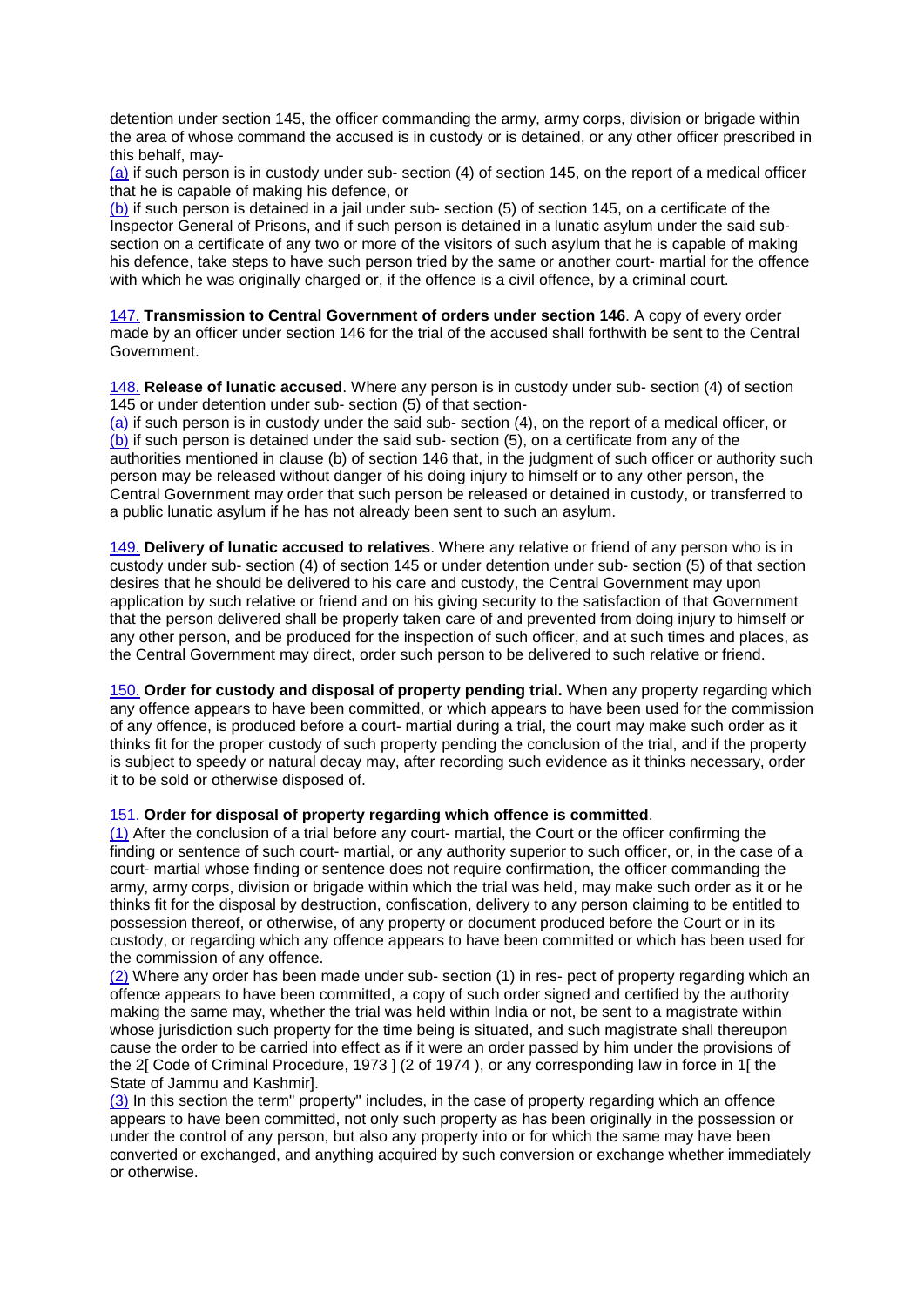152. **Powers of court- martial in relation to proceedings under this Act.** Any trial by a courtmartial under the provisions of this Act shall be deemed to be a judicial proceeding within the meaning of sections 193 and 228 of the Indian Penal Code (45 of 1860 ), and the court- martial shall be deemed to be a Court within the meaning of 3[ Sections 345 and 346 of the Code of Criminal Procedure, 1973 ] (2 of 1974 )

# **CHAP CONFIRMATION AND REVISION. CHAPTER XII CONFIRMATION AND REVISION**

153. **Finding and sentence not valid, unless confirmed**. No finding or sentence of a general, district or summary general, court- martial shall be valid except so far as it may be confirmed as provided by this Act.

1. Subs. by the Adaptation of Laws (No. 3) Order, 1956 for" a Part B State'.

2. Subs. by Act 37 of 1992, s. 14.

3. Subs. by s. 16, ibid.

154. **Power to confirm finding and sentence of general court- martial**. The findings and sentences of general courts- martial may be confirmed by the Central Government, or by any officer empowered in this behalf by warrant of the Central Government.

155. **Power to confirm finding and sentence of district court- martial**. The findings and sentences of district courts- martial may be confirmed by any officer having power to convene a general courtmartial or by any officer empowered in this behalf by warrant of such officer.

156. **Limitation of powers of confirming authority**. A warrant issued under section 154 or section 155 may contain such restrictions, reservations or conditions as the authority issuing it may think fit.

157. **Power to confirm finding and sentence of summary general court- martial**. The findings and sentences of summary general courts- martial may be confirmed by the convening officer or if he so directs, by an authority superior to him.

#### 158. **Power of confirming authority to mitigate, remit or commute sentences.**

(1) Subject to such restrictions, reservations or conditions as may be contained in any warrant issued under section 154 or section 155 and to the provision of sub- section (2), a confirming authority may, when confirming the sentence of a court- martial, mitigate or remit the punishment thereby awarded, or commute that punishment for any punishment or punishments lower in the scale laid down in section 71.

(2) A sentence of transportation shall not be commuted for a sentence of imprisonment for a term exceeding the term of trans- portation awarded by the Court.

159. **Confirming of findings and sentences on board a ship.** When any person subject to this Act is tried and sentenced by a court- martial while on board a ship, the finding and sentence so far as not confirmed and executed on board the ship, may be confirmed and executed in like manner as if such person had been tried at the port of disembarkation.

#### 160. **Revision of finding or sentence.**

(1) Any finding or sentence of a court- martial which requires confirmation may be once revised by order of the confirming

authority and on such revision, the Court, if so directed by the con- firming authority, may take additional evidence.

(2) The Court, on revision, shall consist of the same officers as were present when the original decision was passed, unless any of those officers are unavoidably absent.

(3) In case of such unavoidable absence the cause thereof shall be duly certified in the proceedings, and the Court shall proceed

with the revision, provided that, if a general court- martial, it still consists of five officers, or, if a summary general or district court- martial, of three officers.

#### 161. **Finding and sentence of a summary court- martial.**

 $(1)$  Save as otherwise provided in sub- section  $(2)$ , the finding and sentence of a summary courtmartial shall not require to be confirmed, but may be carried out forthwith.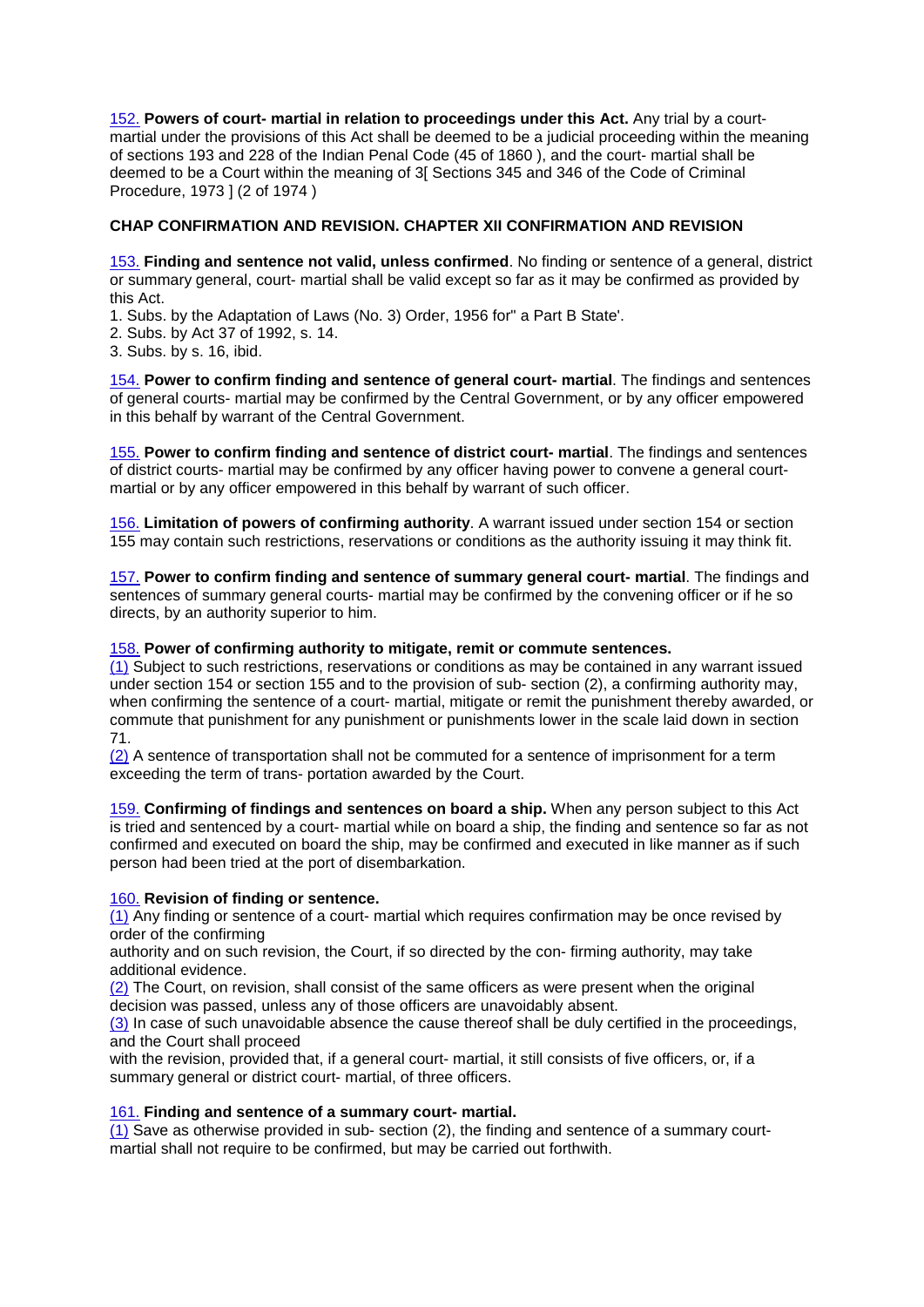(2) If the officer holding the trial is of less than five years service, he shall not, except on active service, carry into effect any sentence until it has received the approval of an officer commanding not less than a brigade.

162. **Transmission of proceedings of summary court- martial.** The proceedings of every summary court- martial shall without delay be forwarded to the officer commanding the division or brigade within which the trial was held, or to the prescribed officer; and such officer, or 1[ the Chief of the Army Staff], or any officer empowered in this behalf by 1[ the Chief of the Army Staff], may, for reasons based on the merits of the case, but not any merely technical grounds, set aside the proceedings or reduce the sentence to any other sentence which the court might have passed.

# 163. **Alteration of finding or sentence in certain cases.**

(1) Where a finding of guilty by a court- martial, which has been confirmed, or which does not require confirmation, is found for any reason to be invalid or cannot be supported by the evidence, the authority which would have had power under section 179 to commute the punishment awarded by the sentence, if the finding had been valid, may substitute a new finding and pass a sentence for the offence specified or involved in such finding: Provided that no such substitution shall be made unless such finding could have been validly made by the court- martial on the charge and unless it appears that the court- martial must have been satisfied of the facts establishing the said offence.

(2) Where a sentence passed by a court- martial which has been confirmed, or which does not require confirmation, not being a sen- tence passed in pursuance of a new finding substituted under subsection (1), is found for any reason to be invalid, the authority referred to in sub- section (1) may pass a valid sentence.

(3) The punishment awarded by a sentence passed under sub- section (1) or sub- section (2) shall not be higher in the scale of punishments than, or in excess of, the punishment awarded by, the sentence for which a new sentence is substituted under this section.

(4) Any finding substituted, or any sentence passed, under this section shall, for the purposes of this Act and the rules made

1. Subs. by Act 19 of 1955, s. 2 and Sch., for" the Commander- in- Chief".

thereunder, have effect as if it were a finding or sentence, as the case may be, of a court- martial.

#### 164. **Remedy against order, finding or sentence of court- martial.**

(1) Any person subject to this Act who considers himself aggrieved by any order passed by any courtmartial may present a petition to the officer or authority empowered to confirm any finding or sentence of such court- martial, and the confirming authority may take such steps as may be considered necessary to satisfy itself as to the correctness, legality or propriety of the order passed or as to the regularity of any proceeding to which the order relates.

(2) Any person subject to this Act who considers himself aggrieved by a finding or sentence of any court- martial which has been confirmed, may present a petition to the Central Government, 1[ the Chief of the Army Staff] or any prescribed officer superior in com- mand to the one who confirmed such finding or sentence, and the Central Government. 1[ the Chief of the Army Staff] or other officer, as the case may be, may pass such order thereon as it or he thinks fit.

165. **Annulment of proceedings. The** Central Government, 1[ the Chief of the Army Staff] or any prescribed officer may annul the proceedings of any court- martial on the ground that they are illegal or unjust.

#### **CHAP EXECUTION OF SENTENCES. CHAPTER XIII EXECUTION OF SENTENCES**

166. **Form of sentence of death**. In awarding a sentence of death a court- martial shall, in its discretion, direct that the offender shall suffer death by being hanged by the neck until he be dead, or shall suffer death by being shot to death.

167. **Commencement of sentence of transportation or imprisonment**. Whenever any person is sentenced by a court- martial under this Act to transportation or imprisonment, the term of his sentence shall, whether it has been revised or not, be reckoned to commence on the day on which the original proceedings were signed by the presiding officer or, in the case of a summary court- martial, by the court.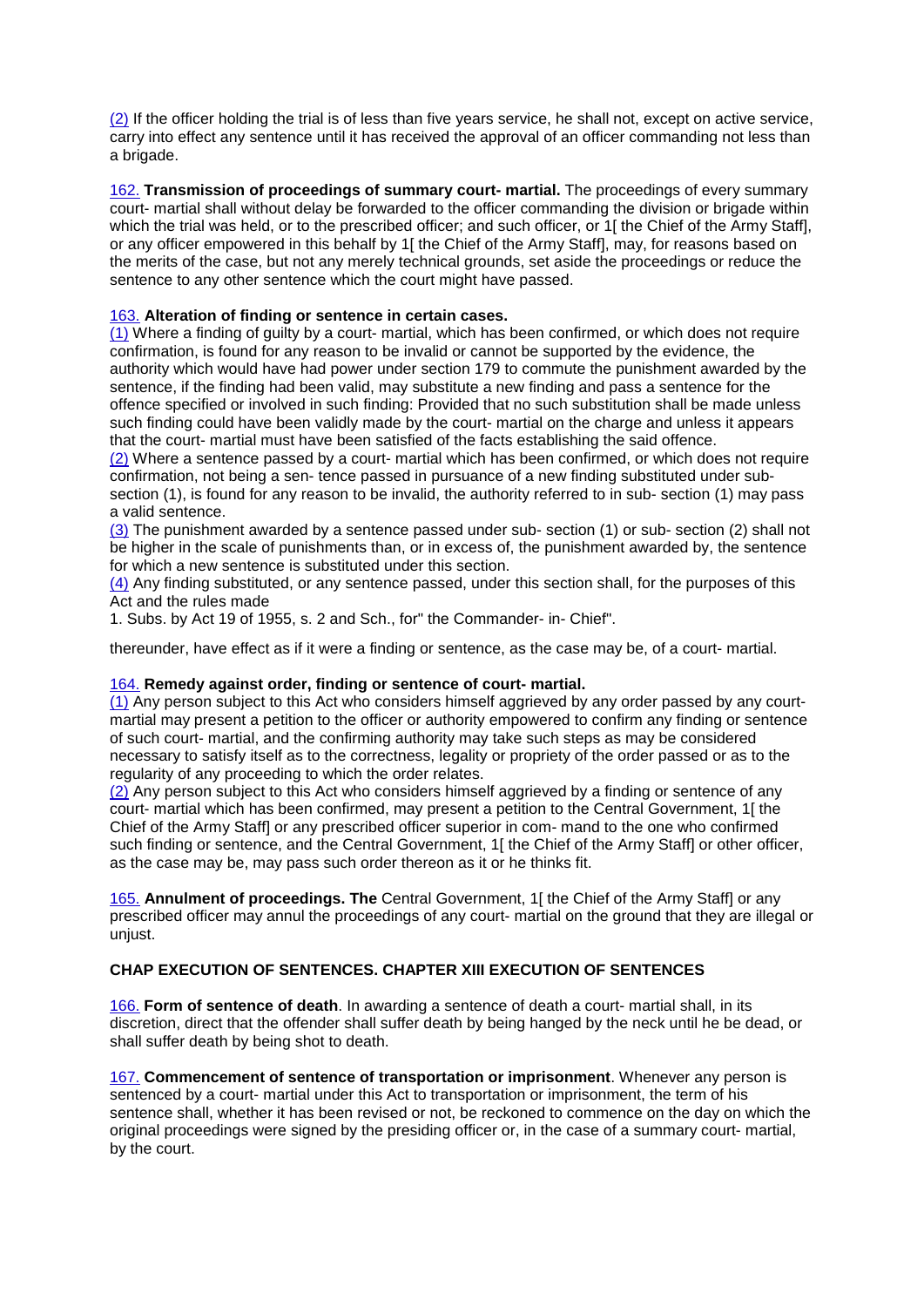168. **Execution of sentence of transportation**. Whenever any sentence of transportation is passed under this Act or whenever any sentence of death is commuted to transportation, the commanding officer of the person under sentence or

1. Subs. by Act 19 of 1955, s. 2 and Sch., for" the Commander- in- Chief".

such other officer as may be prescribed shall forward a warrant in the prescribed form to the officer in charge of the civil prison in which such person is to be confined and shall arrange for his despatch to such prison with the warrant.

# 169. **Execution of sentence of imprisonment.**

(1) Whenever any sentence of imprisonment is passed under this Act by a court- martial or whenever any sentence of death or transportation is commuted to imprisonment, the confirming officer or in case of a summary court- martial the officer holding the Court or such other officer as may be prescribed, shall, save as otherwise provided in sub- sections (3) and (4), direct either that the sentence shall be carried out by confinement in a military prison or that it shall be carried out by confinement in a civil prison.

(2) When a direction has been made under sub- section (1) the commanding officer of the person under sentence or such other officer as may be prescribed shall forward a warrant in the prescribed form to the officer in charge of the prison in which such person is to be confined and shall arrange for his despatch to such prison with the warrant.

(3) In the case of a sentence of imprisonment for a period not exceeding three months and passed under this Act by a court- martial, the appropriate officer under sub- section (1) may direct that the sentence shall be carried out by confinement in military custody instead of in a civil or military prison. (4) On active service, a sentence of imprisonment may be carried out by confinement in such place as the officer commanding the forces in the field may from time to time appoint.

Period of custody undergone by the officer of person to be set off against the imprisonment.

169A. 1[ Period of custody undergone by the officer or person to be set off against the imprisonment. When a person or officer subject to this Act is sentenced by a court- martial to a term of imprisonment, not being an imprisonment in default of payment of fine, the period spent by him in civil or military custody during investigation, inquiry or trial of the same case, and before the date of order of such sentence, shall be set off against the term of imprisonment imposed upon him, and the liability of such person or officer to undergo imprisonment on such order of sentence shall be restricted to the remainder, if any, of the term of imprisonment imposed upon him.]

170. **Temporary custody of offender**. Where a sentence of transportation or imprisonment is directed to be undergone in a civil prison the offender may be kept in a military prison or in military custody or in any other fit place, till such time as it is possible send him to a civil prison.

171. **Execution of sentence of imprisonment in special cases**. Whenever, in the opinion of an officer commanding an army, army corps, division or independent brigade, any sentence or portion of a sentence of imprisonment cannot for special reasons, conveniently be carried out in a military prison or in military custody in accordance with the provision of section 169 such officer may direct that such sentence or portion of sentence shall be carried out by confinement in any civil, prison or other fit place.

1. Ins. by Act 37 of 1992, s. 17.

172. **Conveyance of prisoner from place to place**. A person under sentence of transportation or imprisonment may during his conveyance from place to place, or when on board ship, aircraft, or otherwise, be subjected to such restraint as is necessary for his safe conduct and removal.

173. **Communication of certain orders to prison officers**. Whenever an order is duly made under this Act setting aside or varying any sentence, order or warrant under which any person is confined in a civil or military prison, a warrant in accordance with such order shall be forwarded by the officer making the order or his staff officer or such other person as may be prescribed to the officer in charge of the prison in which such person is confined.

174. **Execution of sentence of fine**. When a sentence of fine is imposed by a court- martial under section 69 whether the trial was held within India or not, a copy of such sentence, signed and certified by the confirming officer, or where no confirmation is required, by the officer holding the trial may be sent to any magistrate in India, and such magistrate shall thereupon cause the fine to be recovered in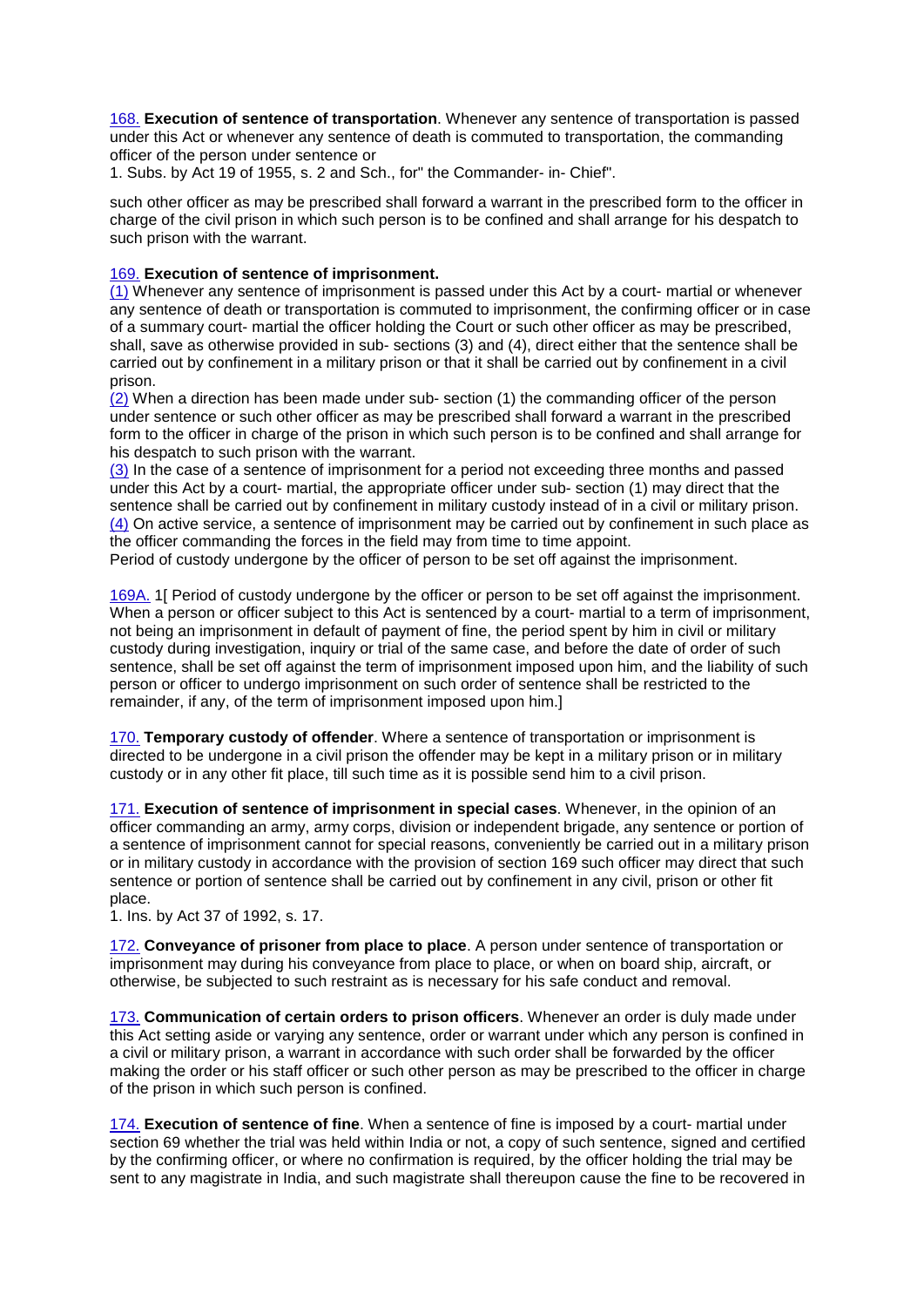accordance with the provision of the 2[ Code of Criminal Procedure, 1973 ] (2 of 1974 ), or any corresponding law in force in 1[ the State of Jammu and Kashmir] for the levy of fines as if it were a sentence of fine imposed by such magistrate.

175. **Establishment and regulation of military prisons**. The Central Government may set apart any building or part of a building, or any place under its control, as a military prison for the confinement of persons sentenced to imprisonment under this Act.

176. **Informality or error in the order or warrant**. Whenever any person is sentenced to transportation or imprisonment under this Act, and is undergoing the sentence in any place or manner in which he might be confined under a lawful order or warrant in pursuance of this Act, the confinement of such person shall not be deemed to be illegal only by reason of any informality or error in or as respects the order, warrant or other document, or the authority by which,' or in pursuance whereof such person was brought into or is confined in any such place, and any such order, warrant or document may be amended accordingly.

177. **Power to make rules in respect of prisons and prisoners**. The Central Government may make rules providing-

(a) for the government, management and regulation of military prisons;

1. Subs. by the Adaptation Of Laws (No. 3) Order, 1956, for" a Part B State". 2. Subs by Act 37 of 1992, S. 14

(b) for the appointment, removal and powers of inspectors, visitors, governors and- officers thereof; (c) for the labour of prisoners undergoing confinement therein, and for enabling persons to earn, by special industry and good conduct, a remission of a portion of their sentence;

(d) for the safe custody of prisoners and the maintenance of discipline among them and the punishment, by personal correction, restraint or otherwise, of offences committed by prisoners; (e) for the application to military prisons of any of the provisions of the Prisons Act, 1894 (9 of 1894 ), relating to the duties of

officers of prisons and the punishment of persons not being prisoners;

(f) for the admission into any prison, at proper times and subject to proper restrictions, of persons with whom pri- soners may desire to communicate, and for the consultation by prisoners under trial with their legal advisers without the presence as far as possible of any third party within hearing distance.

178. **Restriction of rulemaking power in regard to corporal punishment.** Rules made under section 177 shall not authorise corporal punishment to be inflicted for any offence, nor render the imprison- ment more severe than it is under the law for the time being in force relating to civil prisons.

# **CHAP PARDONS, REMISSIONS AND SUSPENSIONS. CHAPTER XIV PARDONS, REMISSIONS AND SUSPENSIONS**

179. **Pardon and remission.** When any person subject to this Act has been convicted by a courtmartial of any offence, the Central Government or 1[ the Chief of the Army Staff] or, in the case of a sentence, which he could have confirmed or which did not, require confirmation, the officer commanding the army, army corps, division or independent brigade in which such person at the time of conviction was serving, or the prescribed officer may-

(a) either with or without conditions which the person sentenced accepts, pardon the person or remit the whole or any part of the punishment awarded; or

(b) mitigate the punishment awarded; or

(c) commute such punishment for any less punishment or punishments mentioned in this Act:

Provided that a sentence of transportation shall not be commuted for a sentence of imprisonment for a term exceeding the term of transportation awarded by the court; or

(d) either with or without conditions which the person sentenced accepts, release the person on parole.

1. Subs. by Act 19 of 1955, s. 2 and Sch., for" the Commander- in- Chief".

# 180. **Cancellation of conditional pardon, release on parole or remission.**

(1) If any condition on which a person has been pardoned or released on parole or a punishment has been remitted is, in the opinion of the authority which granted the pardon, release or re- mission, not fulfilled, such authority may cancel the pardon, release or remission, and thereupon the sentence of the court shall be carried into effect as if such pardon, release or remission had not been granted.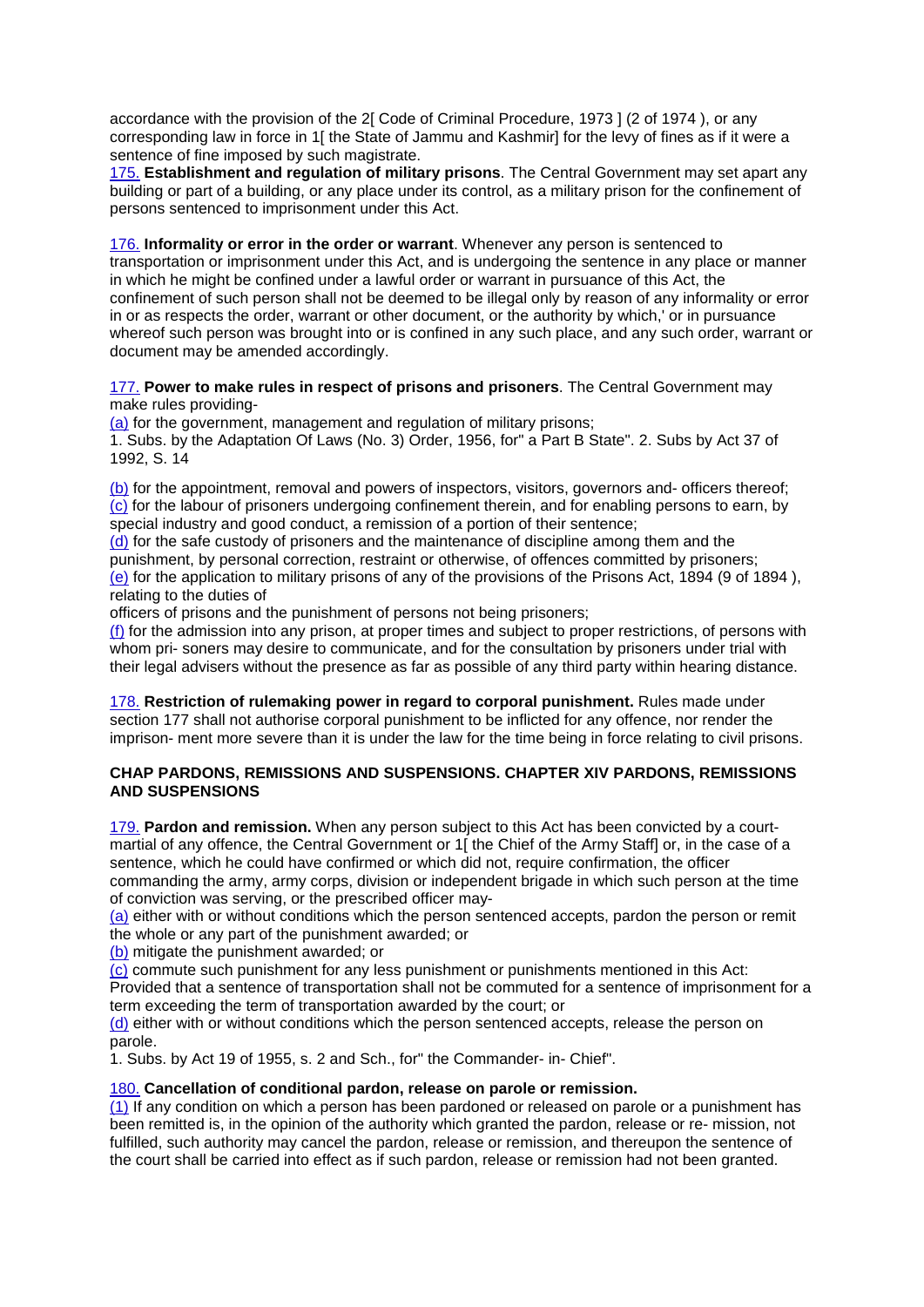(2) A person whose sentence of transportation or imprisonment is carried into effect under the provisions of sub- section (1) shall undergo only the unexpired portion of his sentence.

181. **Reduction of warrant officer or non- commissioned officer**. When under the' provisions of section 77 a warrant officer or a non- commissioned officer is deemed to be reduced to the ranks, such reduction shall, for the purpose of section 179, be treated as a punishment awarded by a sentence of a court- martial.

#### 182. **Suspension of sentence of transportation or imprisonment.**

(1) Where a person subject to this Act is sentenced by a court- martial to transportation or imprisonment, the Central Government, 1[ the Chief of the Army Staff] or any officer empowered to convene a general or a summary general court- martial may suspend the sentence whether or not the offender has already been committed to prison or to military custody.

(2) The authority or officer specified in sub,- section (1) may in the case of an offender so sentenced direct that, until the orders of such authority or officer have been obtained the offender shall not be committed to prison or to military custody.

(3) The powers conferred by sub- sections (1) and (2) may be exercised in the case of any such sentence which has been confirmed, reduced or commuted.

# 183. **Orders pending suspension.**

(1) Where the sentence referred to in section 182 is imposed by a court- martial other than a summary court- martial, the confirming officer may, when confirming the sentence, direct that the offender be not committed to prison or to military custody until the orders of the authority or officer specified in section 182 have been obtained.

(2) Where a sentence of imprisonment is imposed by a summary court- martial, the officer holding the trial or the officer authorised to approve of the sentence under sub- section (2) of section 161 may make the direction referred to in sub- section (1).

184. **Release on suspension.** Where a sentence is suspended under section 182, the offender shall forthwith be released from custody.

185. **Computation of period of suspension.** Any period during which the sentence is under suspension shall be reckoned as part of the term of such sentence. 1. Subs. by Act 19 of 1955, s. 2 and Sch., for" the Commander- in- Chief".

186. **Order after suspension**. The authority or officer specified in section 182 may, at any time while a sentence is suspended, order-

(a) that the offender be committed to undergo the unexpired portion of the sentence, or (b) that the sentence be remitted.

#### 187. **Reconsideration of case after suspension.**

(1) Where a sentence has been suspended, the case may at any time, and shall at intervals of not more than four months, be reconsidered by the authority or officer specified in section 182, or by any general or other officer not below the rank of field officer duly authorised by the authority or officer specified in section 182.

(2) Where on such reconsideration by the officer so authorised it appears to him that the conduct of the offender since his conviction has been such as to justify a remission of the sentence, he shall refer the matter to the authority or officer specified in section 182.

188. **Fresh sentences after suspension**. Where an offender, while a sentence on him is suspended under this Act, is sentenced for any other offence, then-

(a) if the further sentence is also suspended under this Act, the two sentences shall run concurrently; (b) if the further sentence is for a period of three months or more and is not suspended under this Act, the offender shall also be committed to prison or military custody for the unexpired portion of the previous sentence, but both sentences shall run concurrently; and

 $(c)$  if the further sentence is for a period of less than three months and is not suspended under this Act, the offender shall be so committed on that sentence only, and the previous sentence shall, subject to any order which may be passed under section 186 or section 187, continue to be suspended.